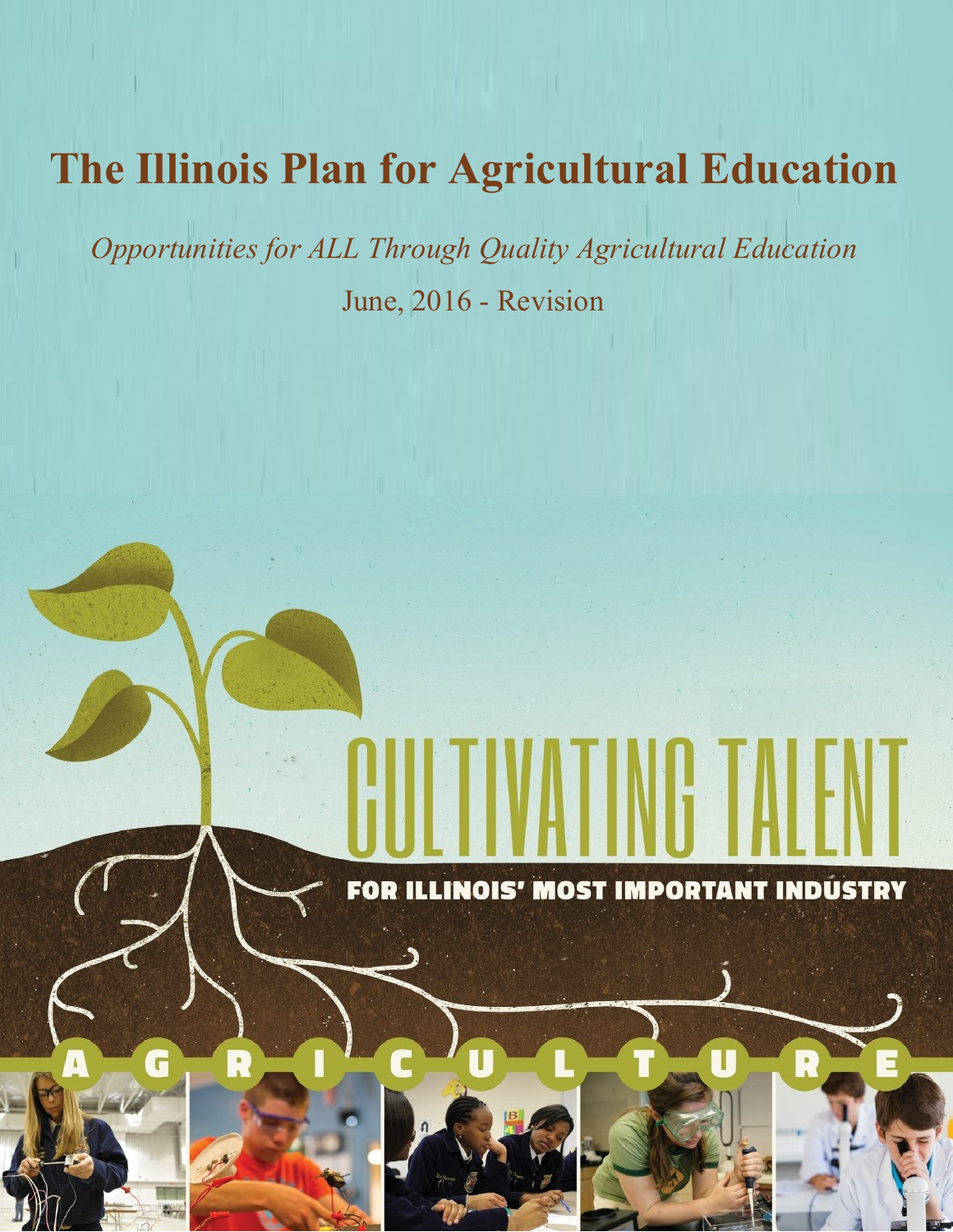

# llinois State Board of Education

100 North First Street · Springfield, Illinois 62777-0001 www.isbe.net

James T. Meeks Chairman

Tony Smith, Ph.D. State Superintendent of Education

June 20, 2016

Mr. Andrew Bowman Illinois Leadership Council for Agricultural Education (ILCAE) 1026 Knox Rd 2600 N Oneida, IL 61467

Dear Mr. Bowman:

On behalf of the Illinois State Board of Education (ISBE), I would like to thank you for your (and the ILCAE committee) passion for agricultural education in Illinois. I appreciated meeting with members of the Illinois Committee for Agricultural Education (ICAE), Vern McGinnis, Parker Bane, and Katie Pratt, and learning more about the positive impact made by Agricultural Education. During that meeting, I was provided with a copy of the strategic plan for agricultural education as well as received your communication regarding our support for this document.

We have reviewed the "Opportunities for ALL Through Quality Agricultural Education" – the Illinois Plan for Agricultural Education which was recently revised to reflect the current aspirations of this educational community. I understand this plan is based in the agricultural education section of the Illinois School Code. It appears this document is the result of a strong collaborative effort which I applaud. Agricultural education serves as a model exhibiting the positive impacts in education and demonstrating what can be accomplished when individuals and resources are directed through a coordinated and comprehensive plan.

The agricultural education line item continues to foster comprehensive initiatives that result in the systematic implementation of a strategic agenda developed jointly between education and industry. While the agency cannot commit to any specific budgetary support, I can express ISBE's support for the agricultural education line item as long as its effectiveness and performance endure.

The agency will continue to provide support and leadership through the agricultural education staff at the agency who were involved in the process to develop this strategic plan and who recommends support of the concepts in the document. The ISBE supports this position with the understanding that this is an advisory document.

Thank you and the other team members for supporting quality education through agricultural education in Illinois.

Sincerely,

State Superintendent of Education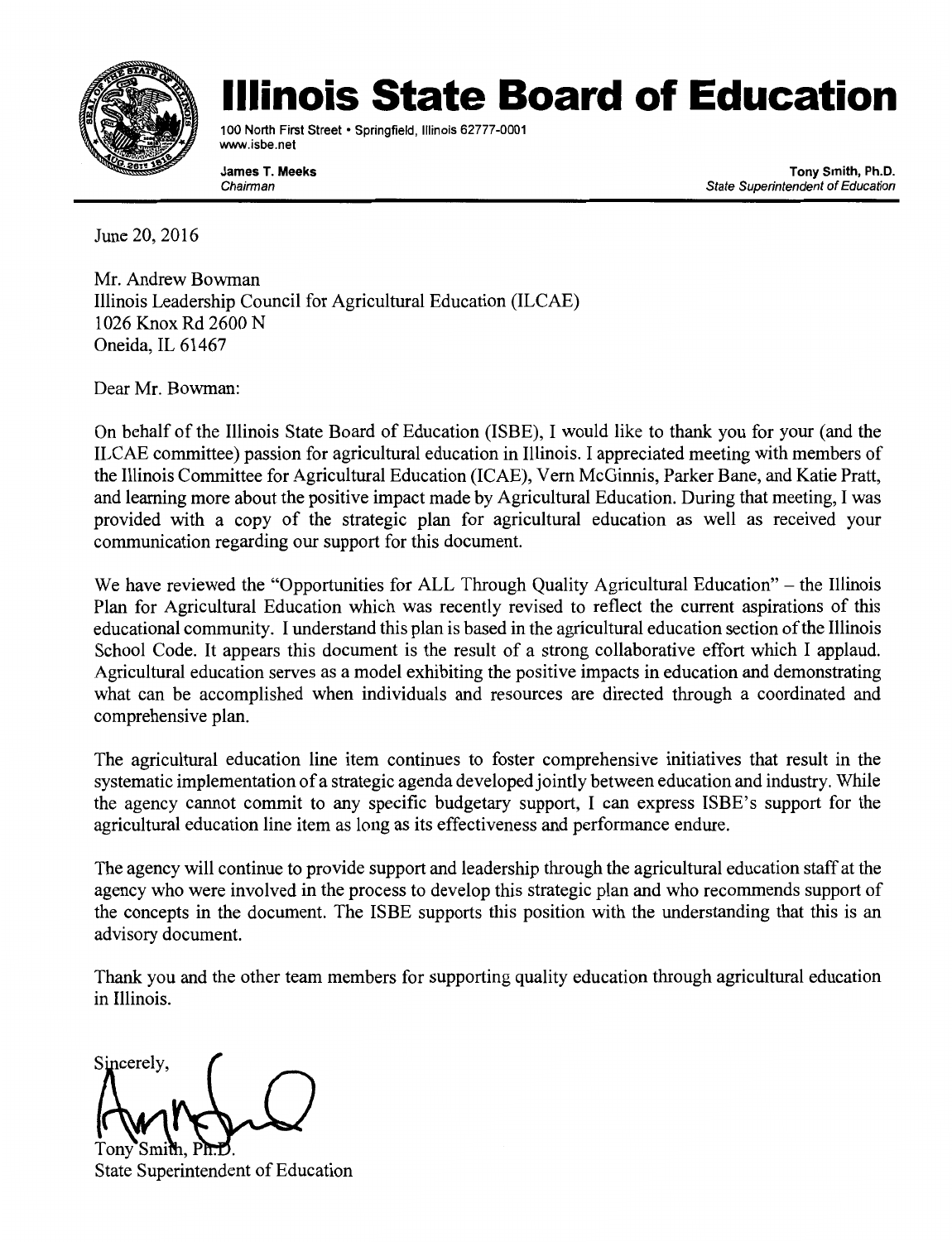# **Table of Contents**

|                                                                                         |                                                                 | Page |
|-----------------------------------------------------------------------------------------|-----------------------------------------------------------------|------|
| Introduction                                                                            |                                                                 |      |
| Intent of The Plan                                                                      |                                                                 | 3    |
| Supportive Statement                                                                    |                                                                 | 4    |
| Illinois Team Agricultural Education Organizational Chart                               |                                                                 | 5    |
| Branches of Agricultural Education in Illinois                                          |                                                                 | 6    |
| I.                                                                                      | PreK-8 Agricultural Literacy                                    | 8    |
| П.                                                                                      | 7-12 Agricultural Education Programs                            | 11   |
| Ш.                                                                                      | <b>Community College Agricultural Education Programs</b>        | 20   |
| IV.                                                                                     | University Education in Agriculture                             | 29   |
| V.                                                                                      | <b>Teacher Education Programs in Agriculture</b>                | 38   |
| VI.                                                                                     | Agricultural Workforce Knowledge, Skill, and Talent Development | 48   |
|                                                                                         | VII. Public and Consumer Agriculture Awareness and Advocacy     | 50   |
| Illinois Agricultural Education Team Descriptions                                       |                                                                 | 52   |
|                                                                                         | Historical Funding of Agricultural Education Line Item          | 59   |
| Historical Dates & Legislation of ILCAE, ICAE, and the Agricultural Education Line Item |                                                                 | 60   |
|                                                                                         | Past ILCAE and ICAE Chairs                                      | 61   |
| Grades PreK-6 Historical Agriculture In The Classroom Contacts                          |                                                                 | 62   |
| Grades 7-12 Historical Agricultural Education Enrollment                                |                                                                 |      |

 **Revisions** (5th) June 2016, (4th) May 2007, (3rd) September 2005, (2nd) March 2000, (1st) July 1992

> **Original** February 1987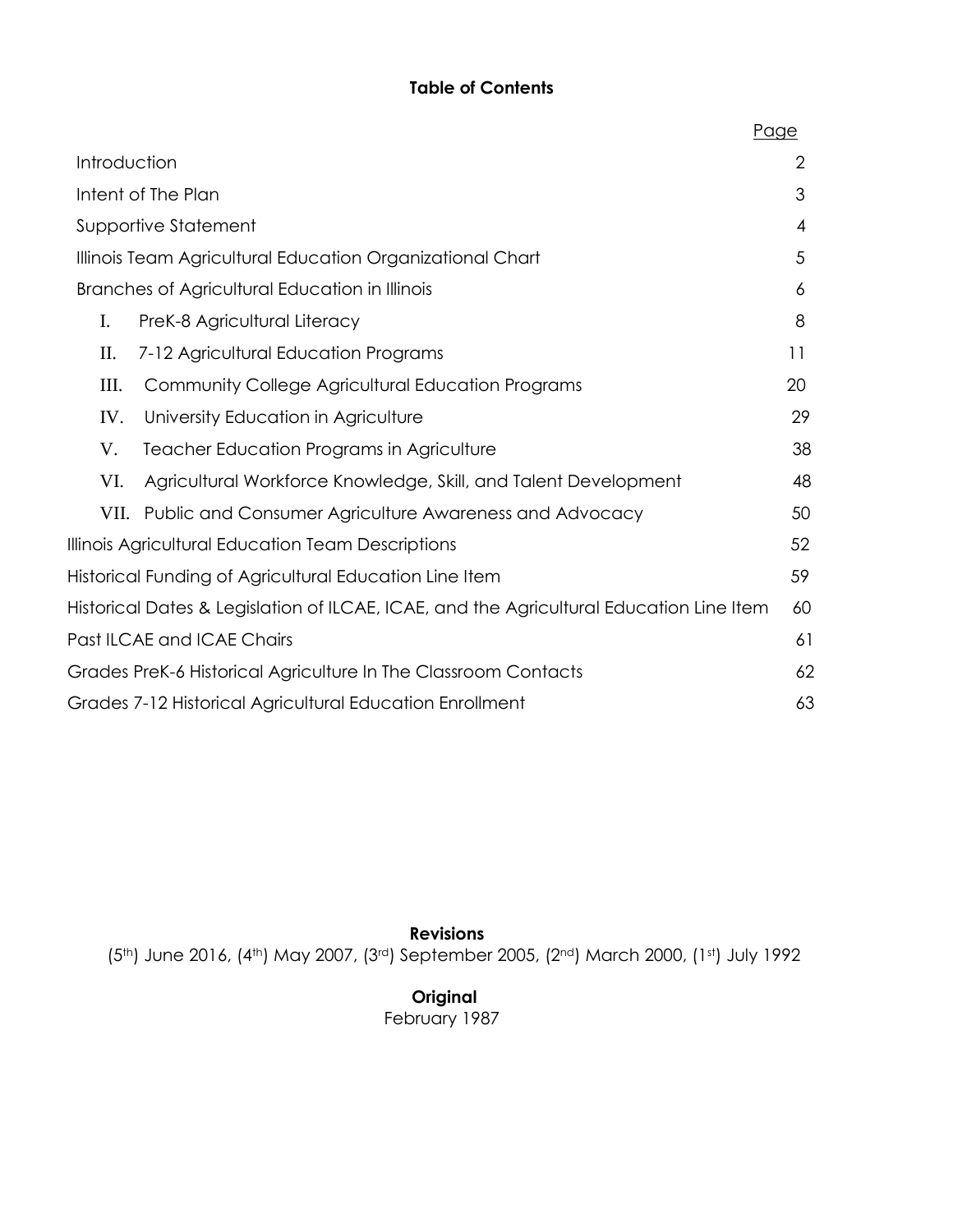#### **Introduction**

Agriculture remains the most basic and singularly important industry in the state of Illinois and is of central importance to the economic, environmental and social stability of the state. Approximately 25 percent of the Illinois workforce is currently employed in agriculture. These jobs include diverse career opportunities beyond crop and livestock production, including sciences, food, nutrition, finance and business – all careers requiring specialized education and training. Students completing this training support the state's largest industry with a qualified workforce that is prepared for the demands of modern agriculture.

This is the fifth revision to **The Plan** since its inception in 1987. Successes and setbacks have come in many forms over the years. However, it is important to point out that, thanks in part to **The Plan**, in the 2015-16 school year more than 29,000 7-12<sup>th</sup> grade students currently take advantage of Illinois' high school agricultural education program, which provides opportunities to explore career pathways through curriculum aligned to state standards. Currently, 73% of Illinois schools with agriculture programs allow students to fulfill high school academic graduation requirements with an agriculture course. Colleges and universities are now accepting agriscience courses to fulfill lab science entrance requirements. Also, in the 2015-16 school year, more than 549,000 Pre-K to 6<sup>th</sup> grade students were educated about the agricultural industry with a presentation, field trip, workshop, or printed resource.

The Illinois Leadership Council for Agricultural Education (ILCAE) will continue to review **The Plan** as needed and provide counsel and services directly to the Superintendent, Illinois State Board of Education and the Governor of Illinois via the Illinois Committee on Agricultural Education (ICAE), as well as Legislators of the Illinois General Assembly and Facilitating Coordination in Agricultural Education (FCAE).

As we search for ways to continually enhance agricultural education, we know three things: the primary credit and responsibility for student learning is with students and families; the primary impact Illinois has on student learning is through teachers; and government and industry must work together to ensure students and teachers are prepared to support Illinois' largest industry – agriculture.

#### **Definition of Agriculture:**

The National Research Council has defined **agriculture** as an industry that encompasses "the production of agricultural commodities, including food, fiber, wood products, horticultural crops, and other plant and animal products. The term includes the financing, processing, marketing and distribution of agricultural products; farm production supply and service industries; health, nutrition and food consumption; the use and conservation of land and water resources; development and maintenance of recreational resources; and related economic, sociological, political, environmental, and cultural characteristics of the food and fiber system."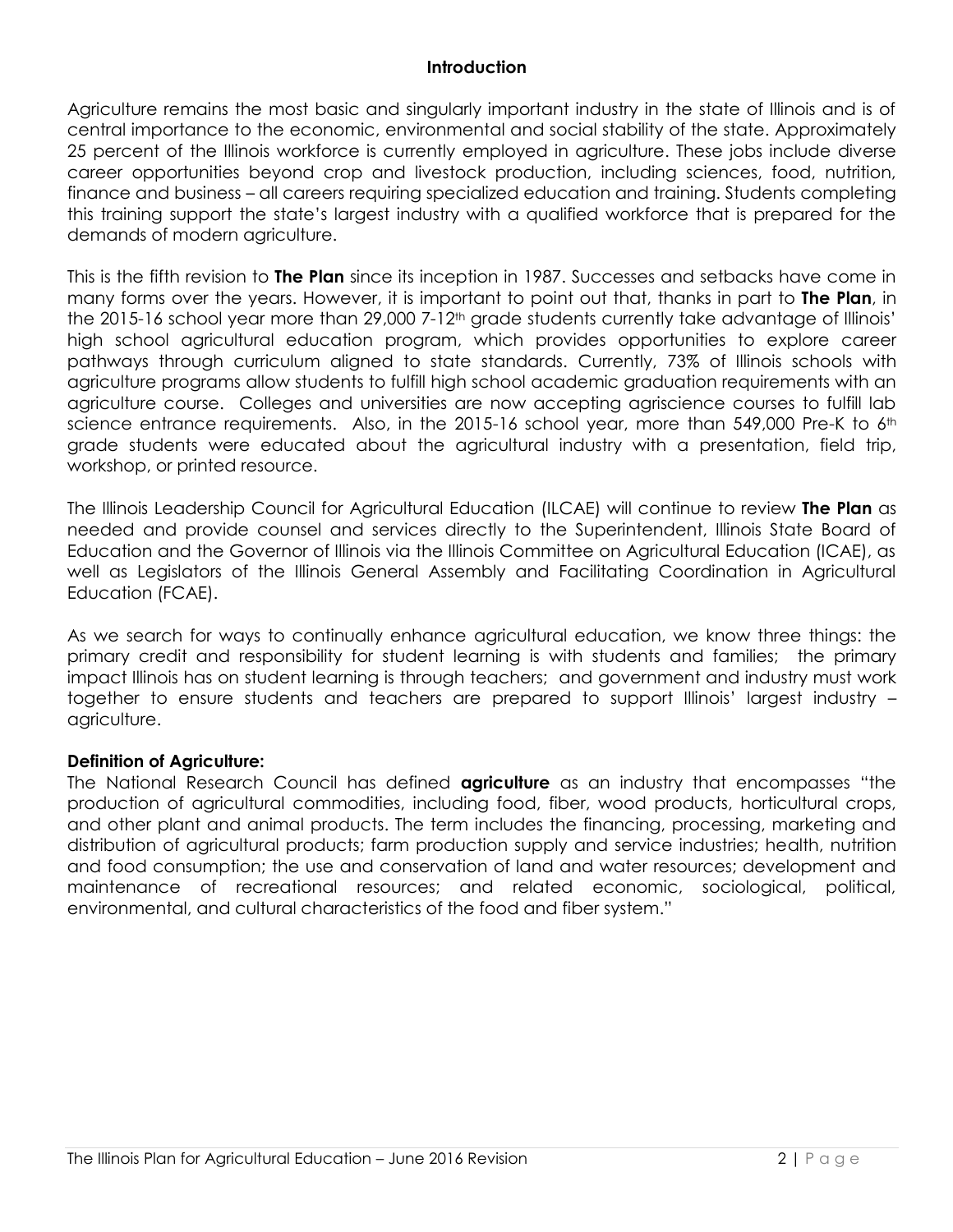#### **Intent of the Strategic Plan**

The primary goal of the Illinois Leadership Council for Agricultural Education is the development and implementation of a comprehensive plan for agricultural education. The Council identified the need to formulate a plan which provides the recommendations for achievement of quality non-mandated programs to benefit all levels of agricultural education in Illinois. **The Plan**, titled *Opportunities for ALL Students Through Quality Agricultural Education,* serves to focus attention on a sequence of major branches of agricultural education, pre-kindergarten through adult, for the purpose of strategic planning. A comprehensive plan involving all levels and facets of agricultural education provides a sound basis for improved planning, development, implementation, and evaluation of Agricultural Education in Illinois. **The Plan** enhances the opportunities for coordination of efforts between agriculture and education providing a structure for greater administrative efficiency and effectiveness.

**The Plan** shall be reviewed yearly to meet the changing needs of a complex and changing industry. Each branch of **The Plan** is considered by the Council to be equally important.

The seven major branches of agricultural education as identified by the Council are:

- PreK-8 Agricultural Literacy
- 7-12 Agricultural Education Programs
- Community College Agricultural Education Programs
- University Education in Agriculture
- Teacher Education Programs in Agriculture
- Agricultural Workforce Knowledge, Skill, and Talent Development
- Public and Consumer Agricultural Awareness and Advocacy

In addition, the Council identifies opportunities for coordination within **The Plan** and advocates expansion of articulation efforts with our agricultural and educational partners. The comprehensive program proposed by the Council evolves from and includes segments of education in agriculture; however, it goes beyond the scope of the traditional definition. In addition to the traditional career and technical education segments, it includes segments and/or components related to public awareness and preparation for advanced as well as professional careers in all phases of the agricultural industry.

The framework of the document includes all branches and components of agricultural education including goals, rationales, and quality indicators. A **branch** refers to a level of instruction within agricultural education made of **components** which are important functions. **Goals** have been established to indicate the optimum outcome for each component and include a **rationale** for justification. **Quality indicators** provide a basis to evaluate each component in measuring its success.

A critical issue in offering the essential quality programs identified within **The Plan** is providing adequate resources. The Council and the Illinois Committee for Agricultural Education(ICAE) yearly prepares a detailed budget for supplementing funding of all segments of **The Plan**. It is the desire of the Council to attach funding to achievement of quality indicators which encourage program quality and accountability.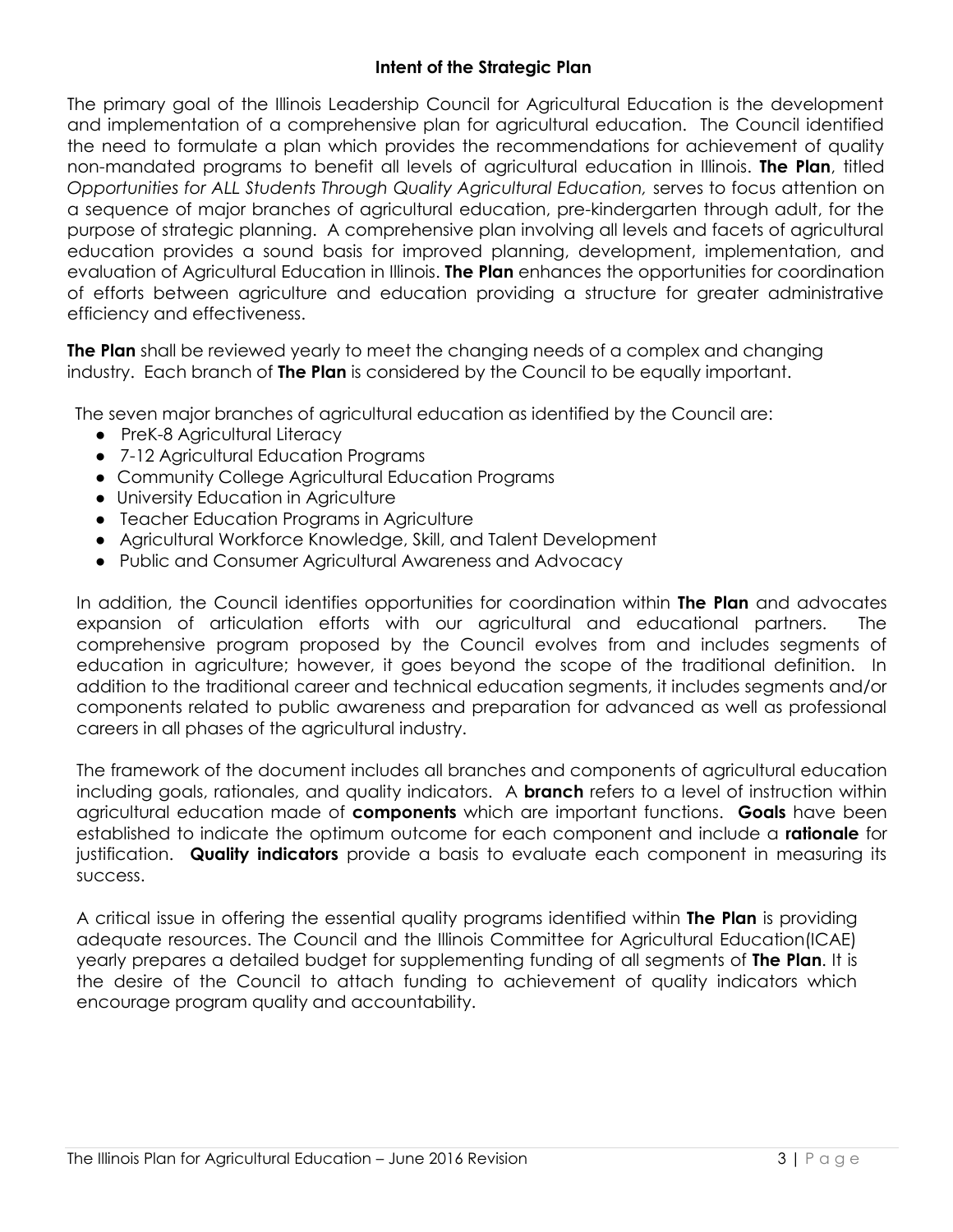#### **Supportive Statement**

We, the lead representatives of Illinois Team Agricultural Education, endorse this new **Agricultural Education Plan** revision and will work together to maintain and implement the goals and quality indicators of this document.

#### **Illinois Leadership Council for Agricultural Education(ILCAE)**

Andrew Bowman, Chair, Farmer, Oneida Doug Hanson, Agricultural Education Plan Revision Committee Chair, Seed Specialist, ProHarvest Seeds, Ashkum

**Illinois Committee for Agricultural Education(ICAE)** Vern McGinnis, Chair, Vice President Strategic Planning, Growmark(Retired), Normal

#### **Facilitating Coordination in Agricultural Education(FCAE),** Rantoul

Jess Smithers, Coordinator

**Illinois Agriculture In The Classroom(AITC),** Bloomington Kevin Daugherty, Education Director,

**Illinois Association of Community College Agriculture Instructors(IACCAI),** Springfield Brad Angus, President, Agriculture Instructor, Joliet Jr. College, Joliet

#### **Illinois Association of Vocational Agriculture Teachers(IAVAT**), Springfield

John Edgar, Executive Director Jesse Faber, President, Agriculture Teacher, Pontiac High School, Pontiac

#### **Illinois Department of Agriculture(IDOA),** Springfield

Raymond Poe, Director

**Illinois Farm Bureau**, Bloomington Richard Guebert, President, Farmer, Ellis Grove

**Illinois FFA Alumni Association**, Springfield Richard DeSchepper, President, Corn Specialist, Agrigold, Altona

#### **Illinois FFA Association**, Springfield

Mindy Bunselmeyer, Executive Director Kade Hill, President, Student, Paxton-Buckley-Loda(PBL) High School, Paxton

**Illinois Foundation FFA Sponsoring Committee**, Springfield

Aaron Leary, Chair, Assistant Vice President & Branch Manager, Security Savings Bank, Monmouth

#### **Illinois Postsecondary Agriculture Student(PAS) Organization**, Springfield

Cody Lewis, President, Student, Parkland College, Champaign

#### **Illinois State Board of Education(ISBE),** Springfield

Tony Smith, State Superintendent Harley Hepner, Principal Consultant (Agricultural Education)

**Illinois State University Department of Agriculture**, Normal Rob Rhykerd, Chair Richard Steffen, Agricultural Education Professor

#### **Southern Illinois University College of Agriculture**, Carbondale Mickey Latour, Dean Seb Pense, Agricultural Education Professor

**University of Illinois College of Agriculture**, Urbana Robert Hauser, Dean, Erica Thieman, Agricultural Education Professor

**Western Illinois University School of Agriculture**, Macomb Andrew Baker, Director and Agricultural Education Professor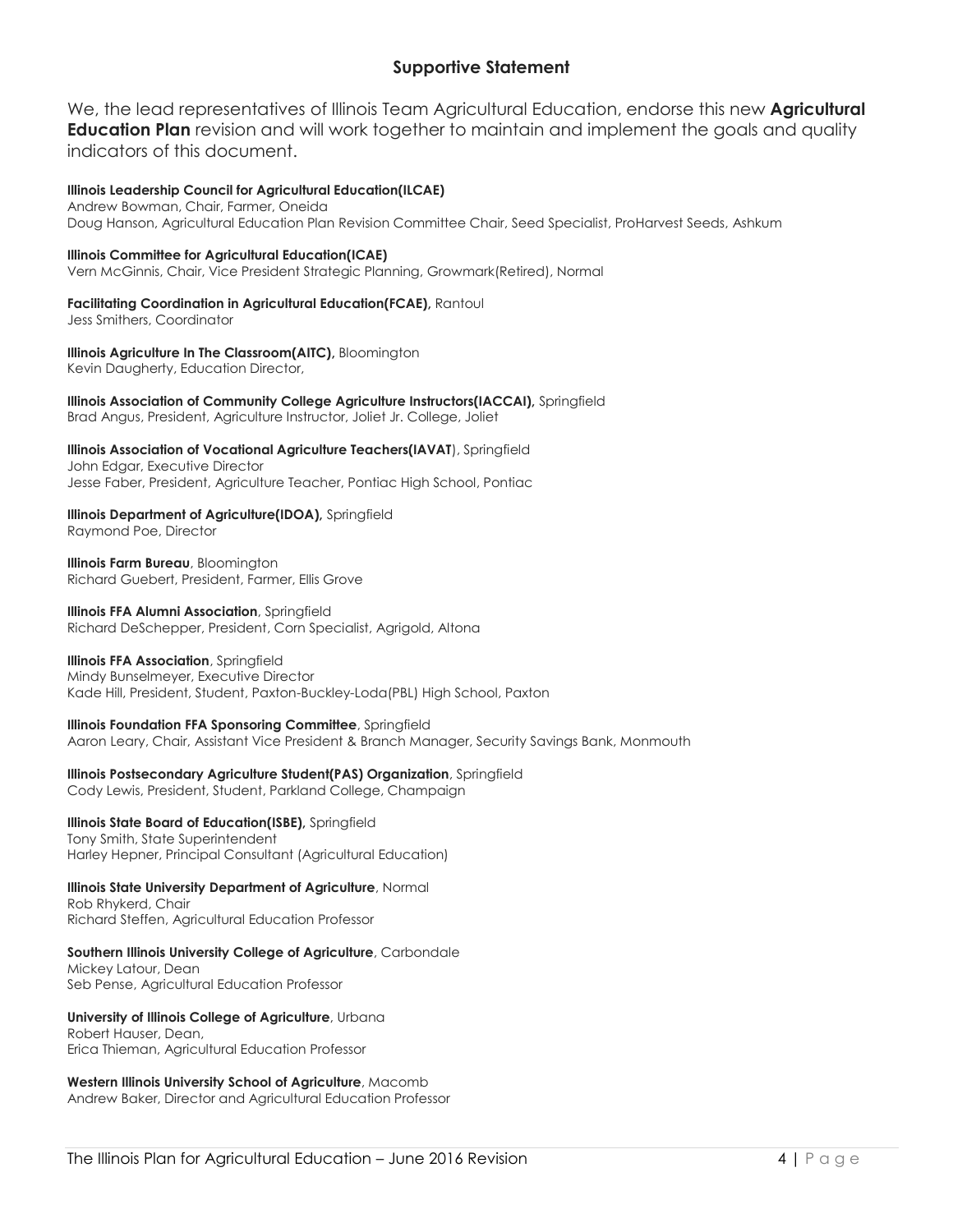Illinois Team Agriculture Education

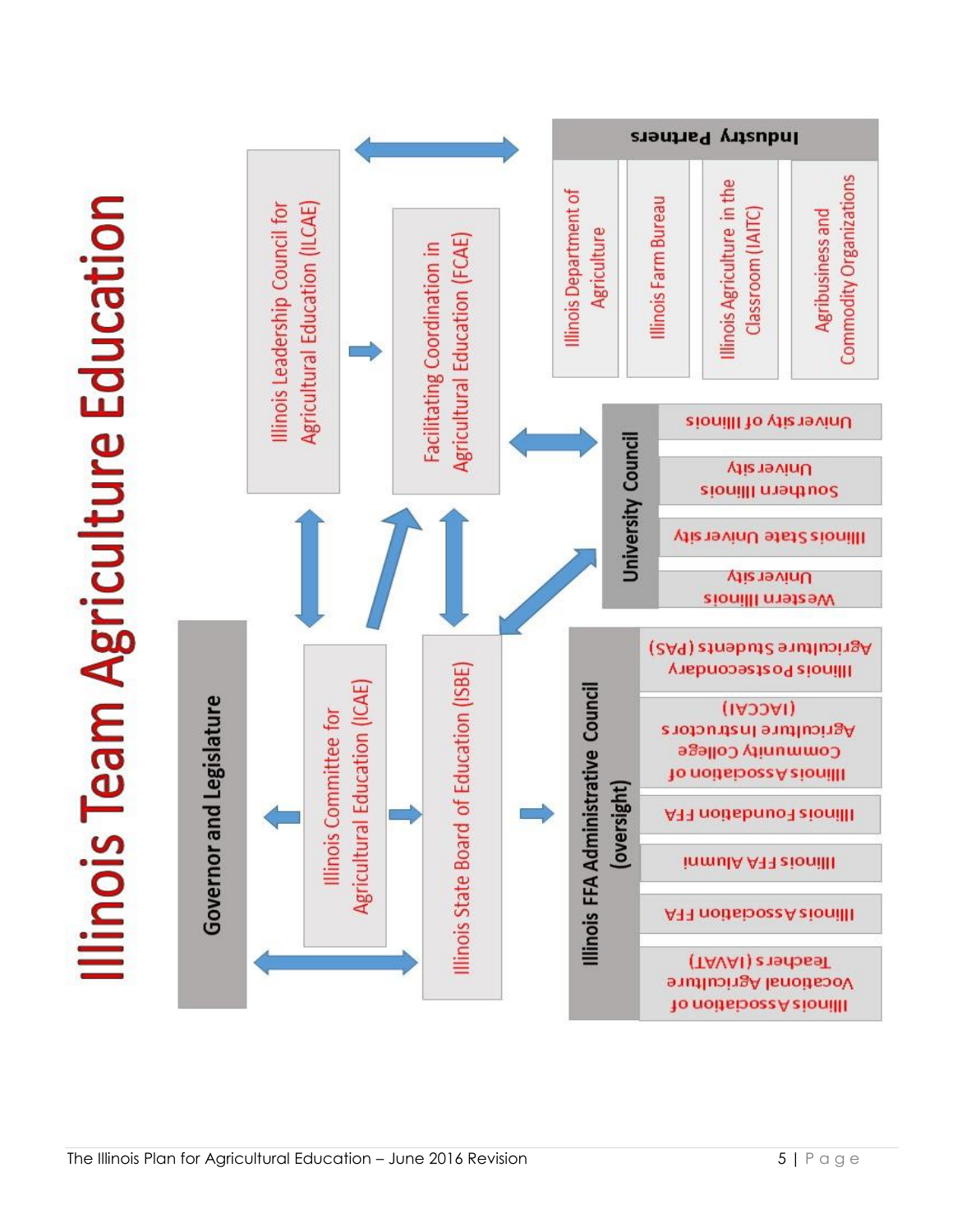#### **PreK-8 Agricultural Literacy**

- A. Statewide Agricultural Literacy Vision
- B. County Agricultural Literacy Coalitions

#### **7-12 Agricultural Education Programs**

- A. Statewide 7-12 Agricultural Education Vision
- B. Qualified Teachers
- C. Student Services
- D. Instructional Programs
- E. Supervised Agricultural Experience Programs
- F. Agricultural Student Organizations (FFA)
- G. Facilities, Equipment, and Supplies
- H. Agricultural Advisory Council
- I. PreK-Adult Agricultural Awareness Programs

# **Community College Agricultural Education Programs**

- A. Statewide Community College Agricultural Education Vision
- B. Qualified Instructors
- C. Student Services
- D. Instructional Programs
- E. Internships and Supervised Occupational Experience Programs
- F. Agricultural Student Organizations (PAS, Collegiate FFA, and College Ag Club)
- G. Facilities, Equipment, and Supplies
- H. Agricultural Advisory Council
- I. PreK-Adult Agricultural Awareness Programs

# **University Education in Agriculture**

- A. Statewide University Agricultural Education Vision
- B. Qualified Professors and Instructors
- C. Student Services
- D. Instructional Programs
- E. Internships and Supervised Occupational Experience Programs
- F. Agricultural Student Organizations (PAS, Collegiate FFA, MANNRS, and Other Ag Clubs)
- G. Facilities, Equipment, and Supplies
- H. Agricultural Advisory Council
- I. PreK-Adult Agricultural Awareness Programs
- J. Agricultural Research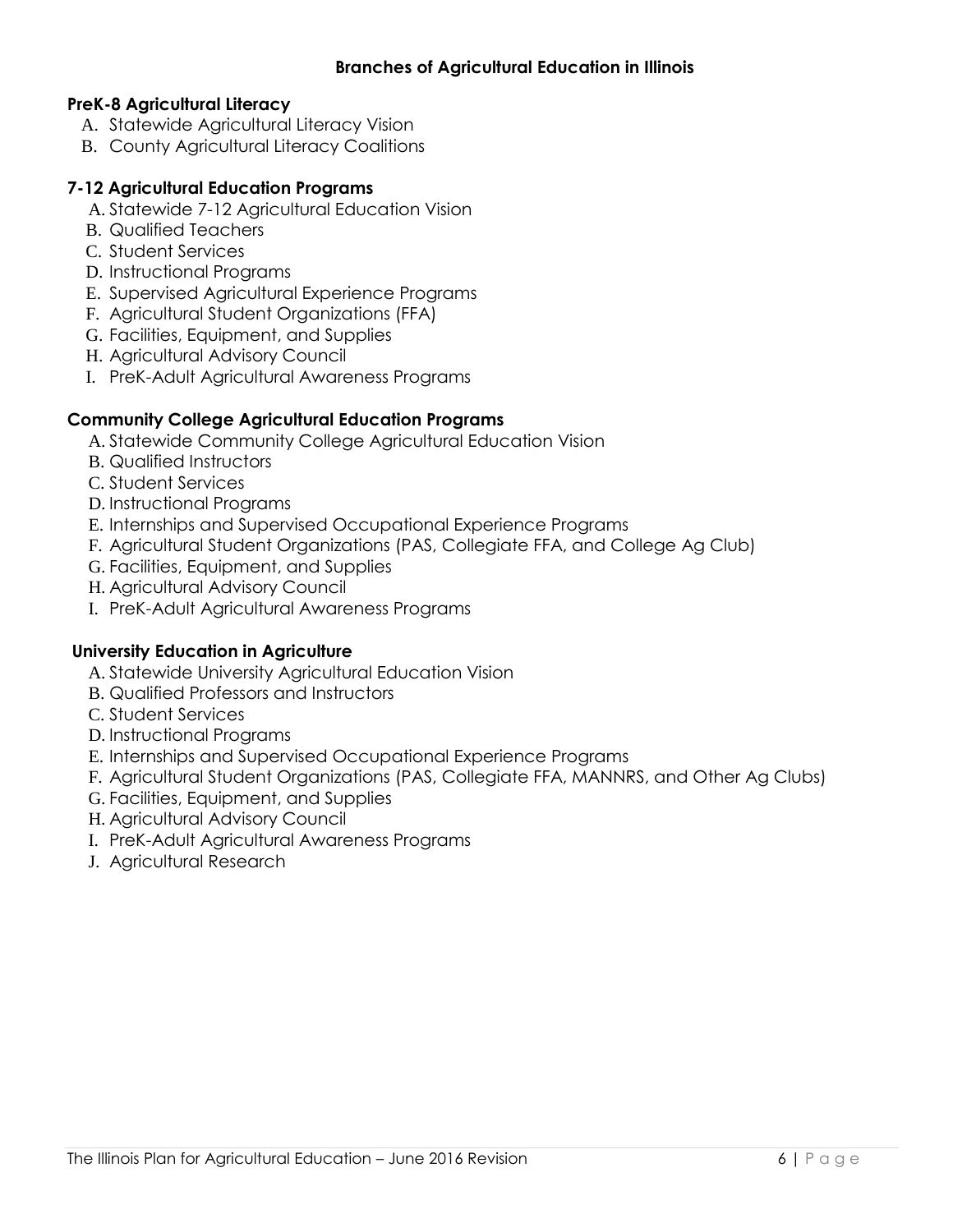#### **Teacher Education Programs in Agriculture**

- A. Statewide Teacher Education Program Vision
- B. Student Recruitment
- C. Graduate Agricultural Education
- D. Student Advisement
- E. Program Planning and Teaching Methodology
- F. Technical Preparation in Agriculture
- G. Student Placement
- H. Student Professional Development
- I. Supervised Agricultural Experience Programs
- J. FFA Advisement
- K. Agricultural Advisory Committees
- L. Faculty Professional Development
- M. Research in Agricultural Education

#### **Agricultural Workforce Knowledge, Skill, and Talent Development**

- A. Statewide Agricultural Workforce, Skill, and Talent Development Vision
- B. Examples of Agricultural Workforce Knowledge, Skill, and Talent Development

#### **Public and Consumer Agricultural Awareness and Advocacy**

- A. Statewide Public and Consumer Awareness Vision
- B. Examples of Public and Consumer Agricultural Awareness in and about Agriculture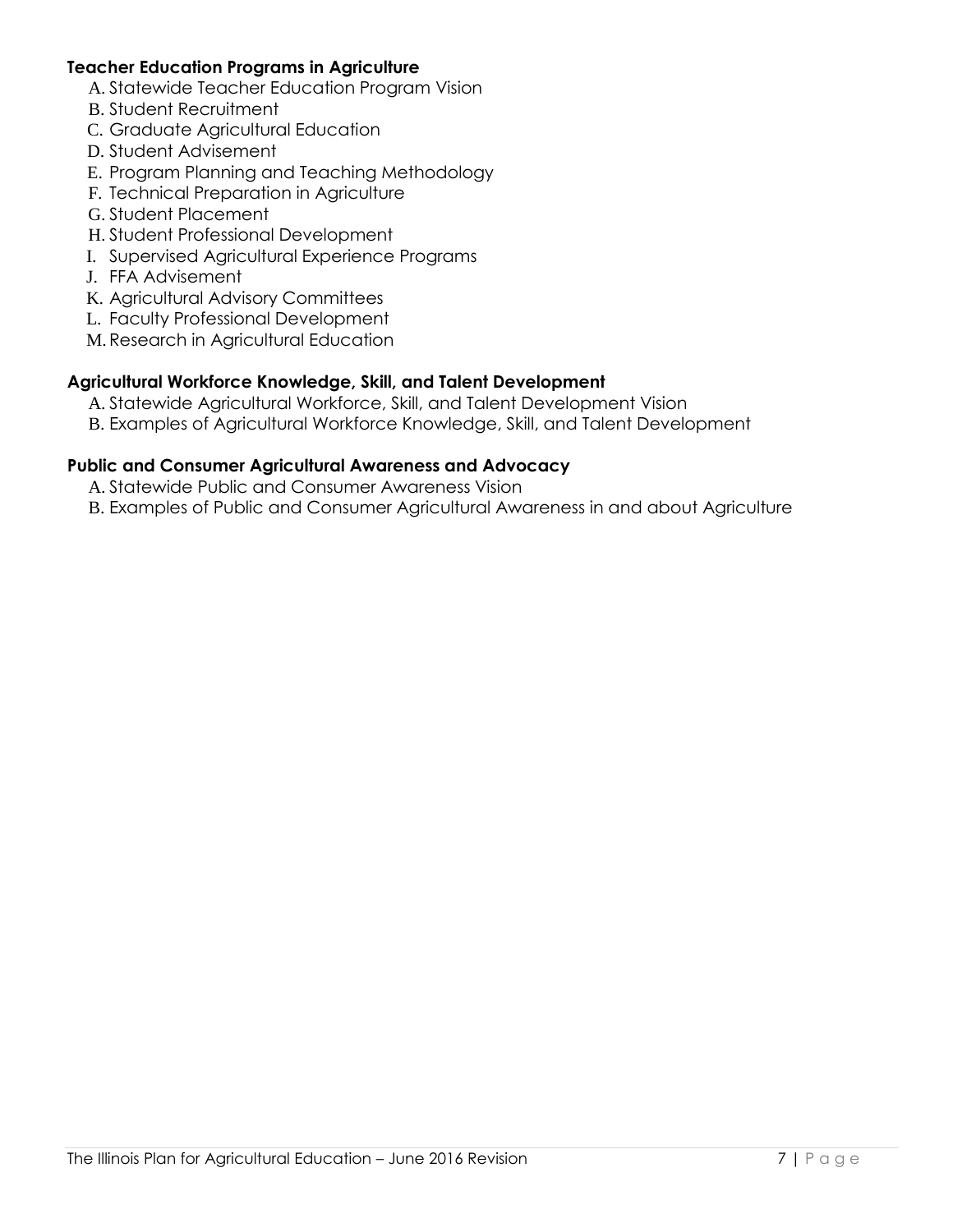#### <span id="page-9-0"></span>**I. PreK-8 AGRICULTURAL LITERACY**

#### **A. STATEWIDE AGRICULTURAL LITERACY**

#### **Vision**

All preK-8 students gain a greater awareness of the role of agriculture in the economy and society, so that they may become citizens who support wise agricultural policies.

#### **Rationale**

 Agriculture is the world's oldest, largest, and most essential industry. A vast majority of the Illinois population has little contact with the systems that determine our general welfare and standard of living. Today's youth are tomorrow's leaders. As future leaders, students must have an understanding of agriculture and how it affects their world. Student achievement is increased by applying authentic, agricultural-based content as the context to teach core curriculum concepts in science, social studies, language arts, math, and nutrition.

#### **Goals**

- 1. Educate all preK-8 students about the agricultural industry with a presentation, field trip, or educational resource.
- 2. Adequate funding is secured for county Agriculture In The Classroom (AITC) partnerships.
- 3. Effectively and equitably administer grant funding and monitor quality indicator attainment for county AITC partnerships.
- 4. Provide quality professional development to all county coordinators.
- 5. Provide all university pre-service teachers with agricultural literacy training and resources.
- 6. Develop, recommend and provide agricultural resource materials for all Illinois teachers.
- 7. Educate county coordinators about the Illinois Team Ag Ed structure, Illinois Farm Bureau and Illinois Agricultural Association (IAA) Foundation, and resources supporting the Agricultural Education Plan.
- 8. Develop relationships and partnerships between Agricultural Literacy coordinators and appropriate industry organizations and leaders.

#### **B. COUNTY AGRICULTURAL LITERACY PARTNERSHIPS**

#### **Goal**

Every county in Illinois will be served by a county agricultural literacy program with at least one professional coordinator working to increase agricultural awareness.

#### **Rationale**

Agriculture is an extremely complex, highly technological, and rapidly changing industry requiring a wide variety of multifaceted occupations. To teach agriculture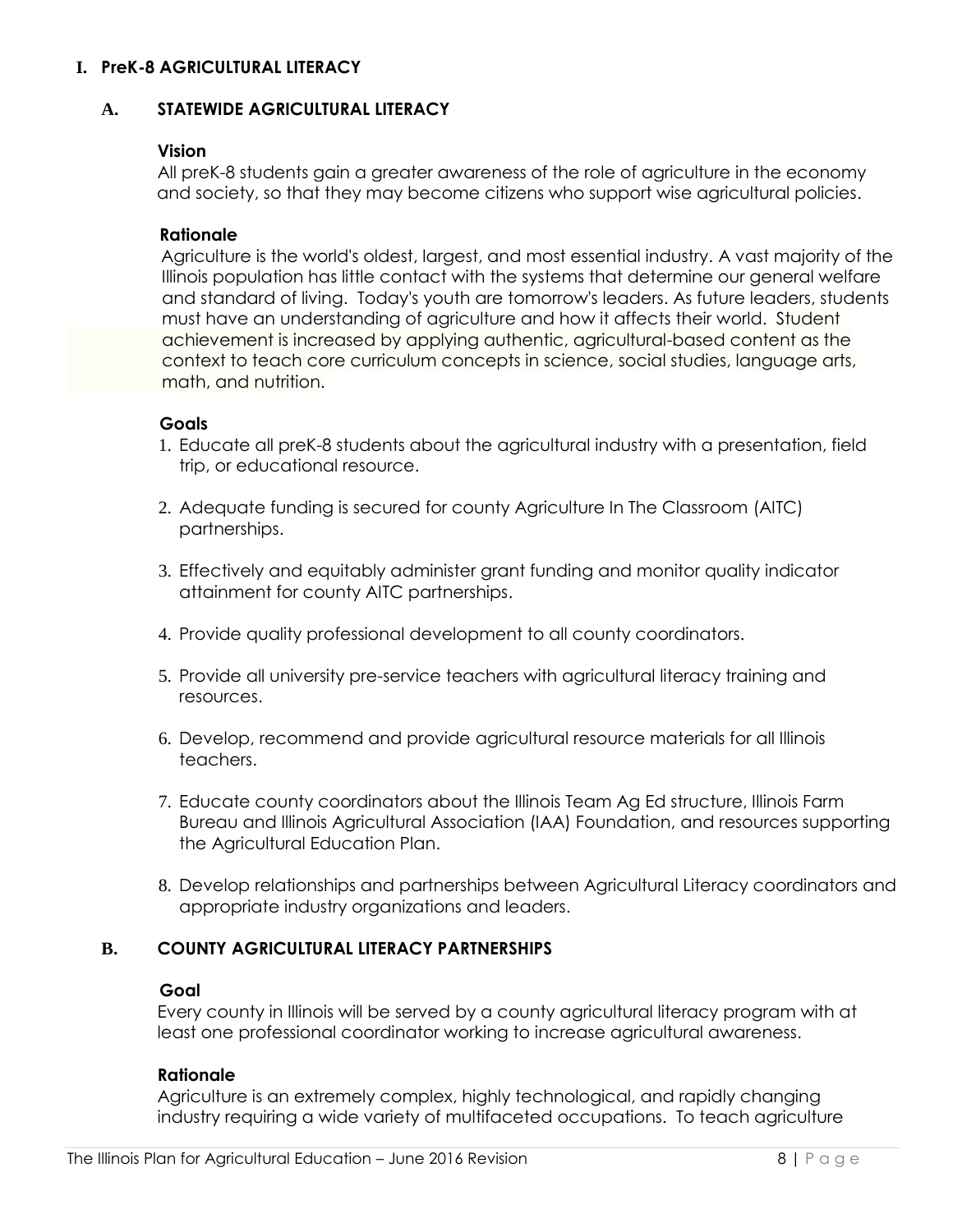effectively, coordinators must be technically competent, experientially qualified and actively committed to professional growth while demonstrating a positive interest and attitude toward quality agricultural education for all students.

- 1. Partnerships establish an advisory council that:
	- a. Represents various entities to serve as a communication link between agribusinesses, commodity organizations, Farm Bureau, FCAE, University of Illinois Extension, Soil and Water Conservation Districts, County Regional Office of Education (ROE), K-8 Teachers, High School Agriculture Teachers, school administrators and guidance counselors, and others interested in increasing agricultural awareness.
	- b. Meets four times per year.
	- c. Establishes program goals, priorities and activities.
	- d. Makes recommendations regarding curriculum and resources.
	- e. Evaluates and reviews program procedures and accomplishments.
- 2. Partnerships employ a coordinator that:
	- a. Teaches and organizes the agricultural literacy programs assigned.
	- b. Possesses employment experience in agriculture and/or education.
	- c. Has an interest and passion for educating students about agriculture.
- 3. Partnerships serve all public and non-public school districts within their county.
- 4. Partnerships provide resour ces for homeschool parents and students.
- 5. Coordinators participate in professional development activities, including statewide and district coordinator meetings, new coordinator training, and other professional development as needed.
- 6. Coordinators provide training for PreK-12 teachers, administrators, and counselors.
- 7. Coordinators educate PreK-12 students about the agriculture industry and agricultural career opportunities through presentations by:
	- a. Utilizing a variety of hands-on teaching methods which create student interest, promote student learning, and encourage appropriate behavior.
	- b. Integrating academic concepts.
	- c. Utilizing current instructional technologies.
	- d. Promoting careers in agriculture at career fairs and other events.
- 8. Partnerships should assess community needs and recommend topics of instruction and professional development based on identified needs.
- 9. Partnerships identify and obtain funding sources to fulfill their AITC goals.
- 10. Coordinators understand the state structure for agricultural education (Illinois Team Ag Ed) and the roles and responsibilities of the various entities (ILCAE, ICAE, ISBE, FCAE)
- 11. Coordinators submit monthly and annual reports to appropriate stakeholders.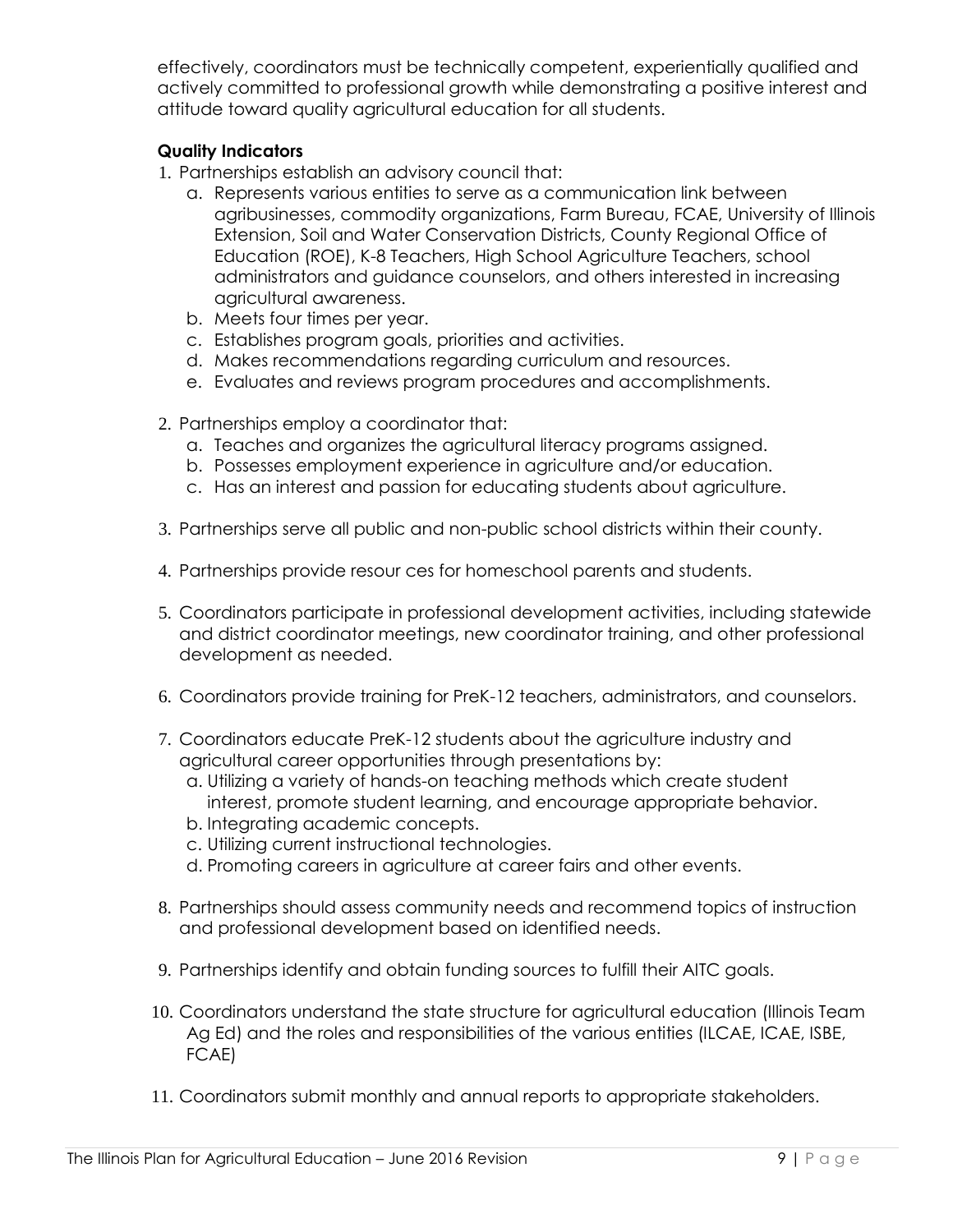- 12. Coordinators communicate with student teachers in their county to reinforce ag literacy awareness and program resources.
- 13. Coordinators promote and publicize their program, and advocate for agriculture through local media sources.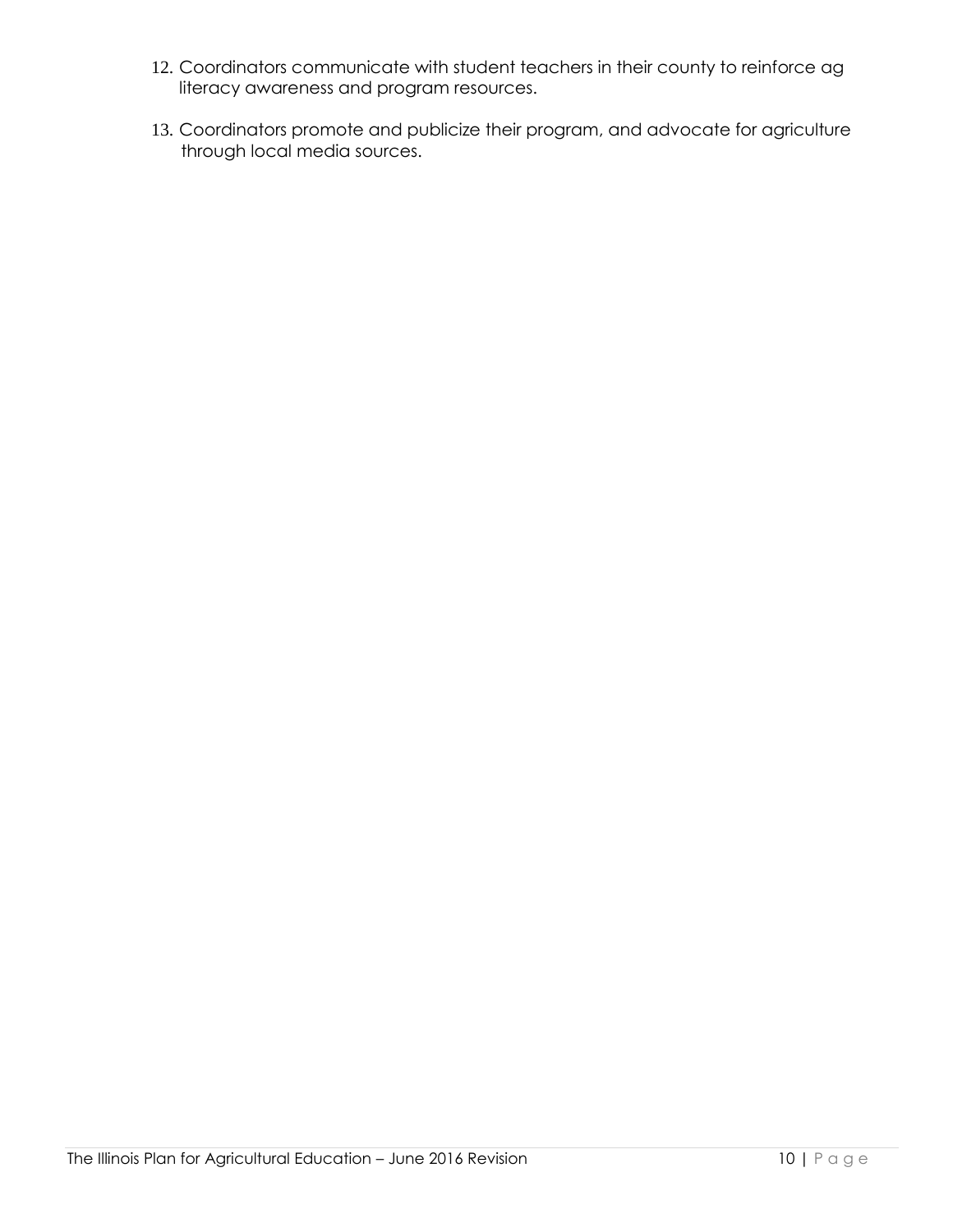#### **II. 7-12 AGRICULTURAL EDUCATION PROGRAMS**

#### **A. STATEWIDE 7-12 AGRICULTURAL EDUCATION**

#### **Vision**

Students whose lives are impacted by FFA and agricultural education will achieve academic and personal growth, strengthen American agriculture and provide leadership to build healthy local communities, a strong nation and a sustainable world. In addition to students gaining a greater awareness of the role of agriculture, they explore careers within the Agriculture, Food, and Natural Resources industry. Career readiness and college preparation are emphasized.

#### **Rationale**

Food is one of the basic needs of mankind for people to consume, get sufficient energy to do other economic activities, and stay healthy. World population is expected to be near nine billion people by the year 2050. Preparing students for careers in the agricultural industry is a necessity to insure an abundant food and clothing supply for all individuals. Student achievement is increased by applying authentic, agricultural-based content as the context to teach core curriculum concepts in science, social studies, language arts and nutrition.

#### **Goals**

- 1. All public school districts and private schools in Illinois have an approvable agriculture program.
- 2. 25% of Illinois 7-12 grade students are enrolled in an agriculture course.

#### **B. QUALIFIED TEACHERS**

#### **Goal**

 All agriculture teachers are qualified and licensed by the Illinois State Board of Education to teach agriculture courses which fulfill local graduation requirements.

#### **Rationale**

 Agriculture is an extremely complex, highly technological, and rapidly changing industry requiring a wide variety of multifaceted skills. To teach agriculture effectively, teachers must be technically competent, experientially qualified, and actively committed to professional growth, while demonstrating a positive interest and attitude toward quality agricultural education for all students.

- 1. The agricultural education teacher(s) is licensed by the Illinois State Board of Education and possesses a minimum of 2000 hours of program-related work experience in the industry of agriculture with appropriate documentation on file.
- 2. The agricultural education teacher(s) is an active member of the Illinois Association of Vocational Agricultural Teachers (IAVAT) and affiliated professional organizations, and actively participates in at least two professional development programs including the IAVAT Annual Conference.
- 3. The agricultural education teacher(s) is an active member of the local teachers' organization or committees.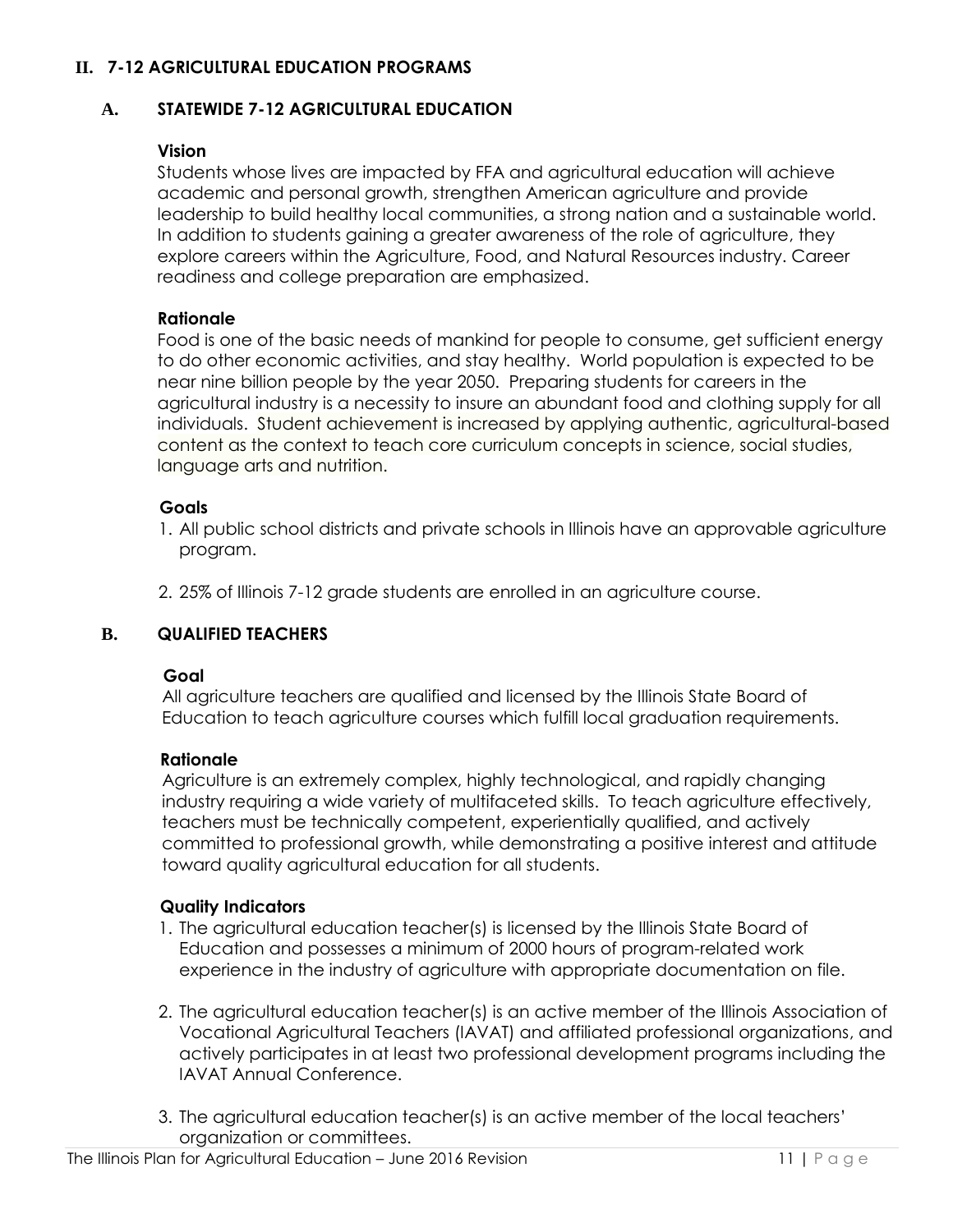- 4. The agricultural education teacher(s) is employed to maintain year-round instructional and leadership programs and supervise students at summer activities, conferences, and fairs with the goal of twelve month employment, which may be beyond the contracted official school day.
- 5. New and returning agriculture teachers enroll in a beginning agricultural teacher's course.
- 6. Agriculture teachers are well-informed of state and federal legislation that impact education.
- 7. The agricultural education teacher(s) has completed or is currently pursuing a master's degree in agriculture, agricultural education, and/or education.
- 8. The agricultural education teacher(s) fosters the professional development of preservice and beginning agriculture teachers by serving as cooperating teacher, mentor, etc.

#### **C. STUDENT SERVICES**

#### **Goal**

Agriculture education programs fulfill the educational needs of all students by supporting all learning styles and providing guidance services.

#### **Rationale**

Factors other than the curriculum can greatly affect a student's success in an agricultural program. The removal of barriers to learning, the provision of special services, and planned guidance activities all serve to enhance the instructional program.

- 1. The agricultural teacher(s) advises all agriculture students on a regular basis to help develop and meet individual career objectives. The teacher annually reviews career information, scholarships, course offerings, and other pertinent information with school guidance and career counselors.
- 2. The school district makes provisions to accommodate all students with special needs in the agriculture program. The agricultural teacher(s) is directly involved in development and/or implementation of the Individualized Education Program (IEP) for students enrolled in the agriculture program.
- 3. The agricultural teacher, in cooperation with the guidance department, performs a yearly follow-up study of graduates who completed one or more agriculture courses during high school.
- 4. A current personal file or electronic portfolio is maintained within the agriculture department for each student enrolled in the program. The file/electronic portfolio includes career objectives, planned sequence of courses, proposed SAEs, FFA goals, and other pertinent plans.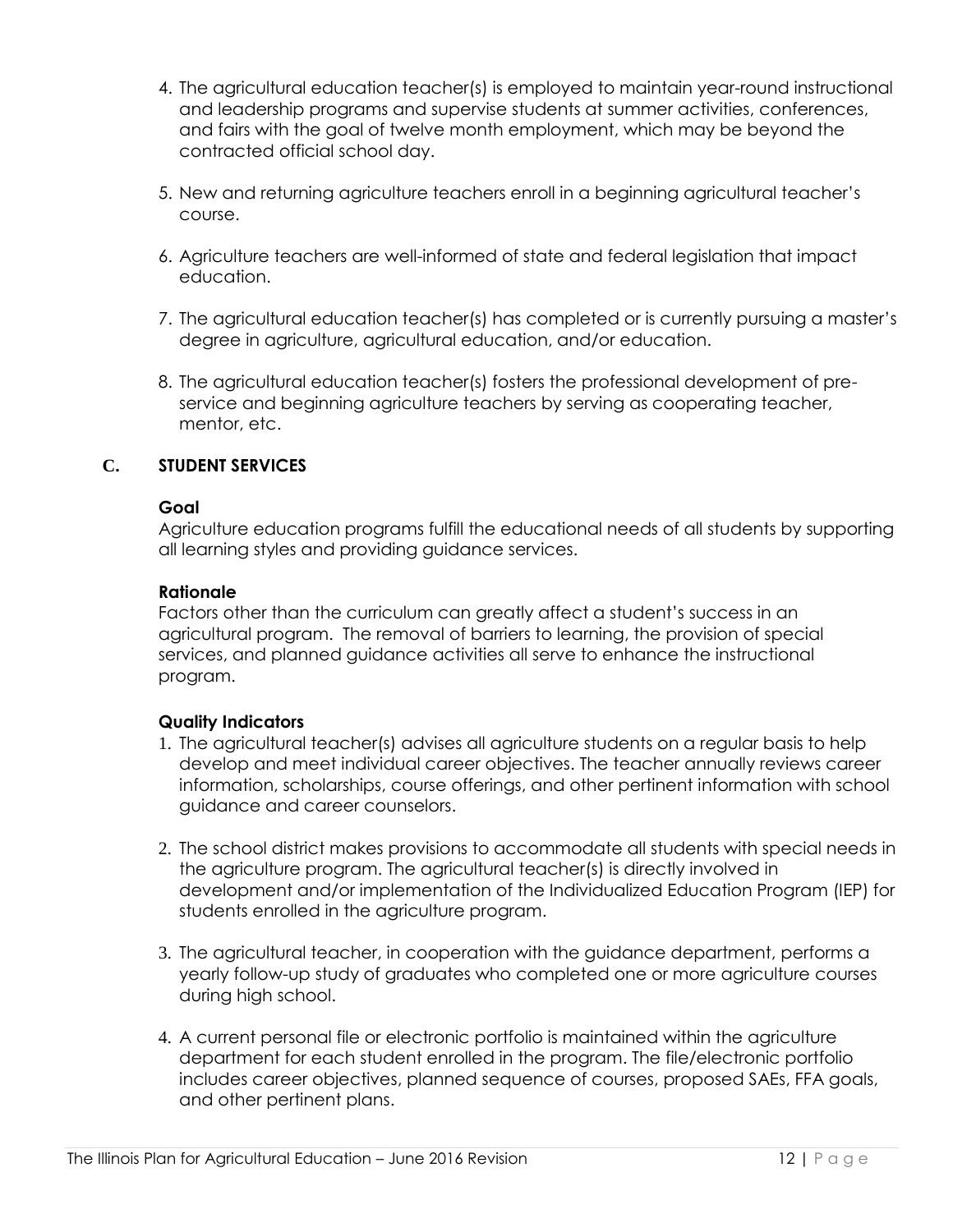- 5. The agriculture program visits agricultural colleges and/or hosts agricultural college representatives.
- 6. Recruitment activities are conducted on an annual basis to attract students into the local agriculture program.
- 7. Students within the agriculture department participated in activities designed to expose students to agricultural careers such as Farm Progress Show, Elite Conference, college open houses, Women Changing the Face of Ag Conference, etc.

#### **D. INSTRUCTIONAL PROGRAMS**

#### **Goal**

The instructional programs in agriculture are competency-based, inquiry-based, and Science, Technology, Engineering, and Math (STEM) focused in related programs of study, and include technical and workplace skills, knowledge, and attitudes required for gainful employment and for preparation for advanced study.

#### **Rationale**

The goal of career and technical education in agriculture is for participants to become gainfully employed or enrolled in post-secondary education. Therefore, the program of instruction must be kept current and be realistic in meeting present and future job and educational requirements. A sequential program structure allows for a logical progression from basic to skill level training.

- 1. The district offers a state-approved sequential program of study in agricultural education with a written course of study based on the Illinois Agricultural Education Curriculum.
- 2. The instructional program reflects a balance of classroom, laboratory, FFA and supervised agricultural experiences with connections to industry based field experiences.
- 3. Written lesson plans for all courses contain clearly stated goals, objectives, activities and assessments which relate to the district's School Improvement Plan. Lessons utilize a variety of hands-on teaching methods which create student interest, promote student learning, and encourage appropriate behavior.
- 4. Exploratory courses are taught by the agricultural education program for 7th and 8th grades. Instruction and participation in FFA and supervised agricultural experience are integral.
- 5. The Illinois Agricultural Education Curriculum (delivered via MyCAERT.com) is used for program planning and instruction and is based on the content standards. Relevant and current instructional materials are utilized in the instructional program.
- 6. The instructional program is articulated with respective post-secondary agricultural programs and it is documented through a written program-specific articulation agreement.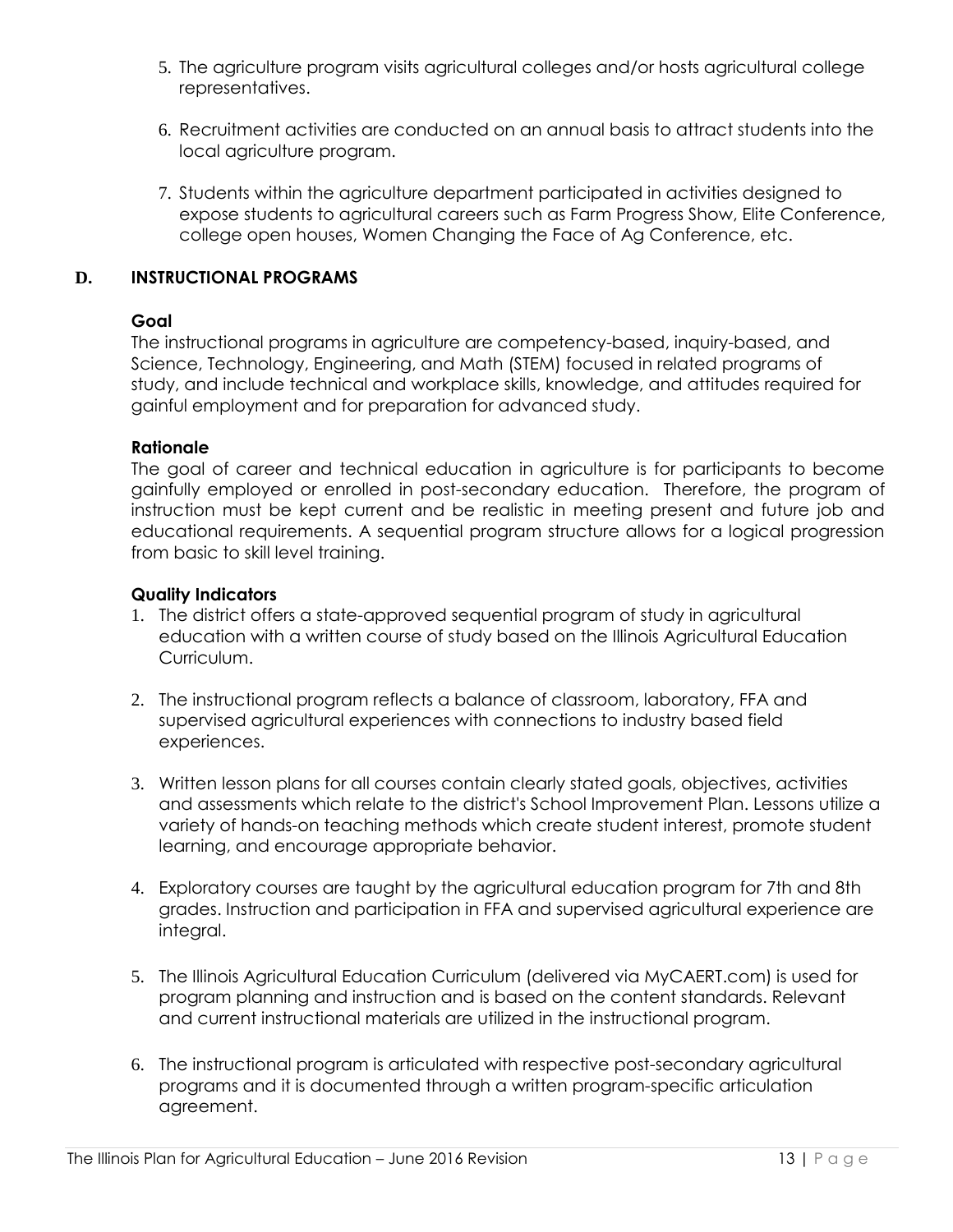- 7. At least one course within the agricultural education program fulfills high school graduation academic requirements.
- 8. At least one dual-credit agriculture course is taught. The student receives credit for that specific course at both the secondary and post-secondary level with a written agreement on file.
- 9. Community resources and businesses are identified and utilized to enhance the quality of the instructional program including: guest speakers, field trips, community and business facilities, and partnerships with other youth organizations.
- 10. The instructional program is aligned to the Agricultural Career Pathways and is reviewed and modified with regard to local, state, and national labor market data and needs.
- 11. Validated skills and competencies needed by students for entry and advancement in employment are utilized in developing objectives for the instructional program.
- 12. Agricultural technology instruction is incorporated into the agricultural curriculum.
- 13. Up-to-date instructional technology is integrated into the agricultural classroom instruction.
- 14. The agriculture teacher annually reviews and updates the curriculum with assistance from an advisory committee and submits the results to the administration and the school board.
- 15. Classroom instruction incorporates participation in career development events to assess mastery of technical and leadership skills.
- 16. The agriculture teacher submits a written annual program report to appropriate local, regional, district, and state officials. An oral presentation of the report and/or the written report is presented by the agriculture teacher and chapter FFA officers at a local board of education meeting
- 17. In those courses with hands-on laboratory experiences, class size is limited to a maximum of 16 students.

#### **E. SUPERVISED AGRICULTURAL EXPERIENCE PROGRAMS**

#### **Goal**

Instruction and participation in Supervised Agricultural Experiences are an integral component of agricultural education for all students.

#### **Rationale**

One of the best methods of reinforcing the learning which takes place in the agricultural education classroom and school laboratory is for the student to apply the information received in agricultural courses to activities and projects at home, in or near the school, or some other approved location.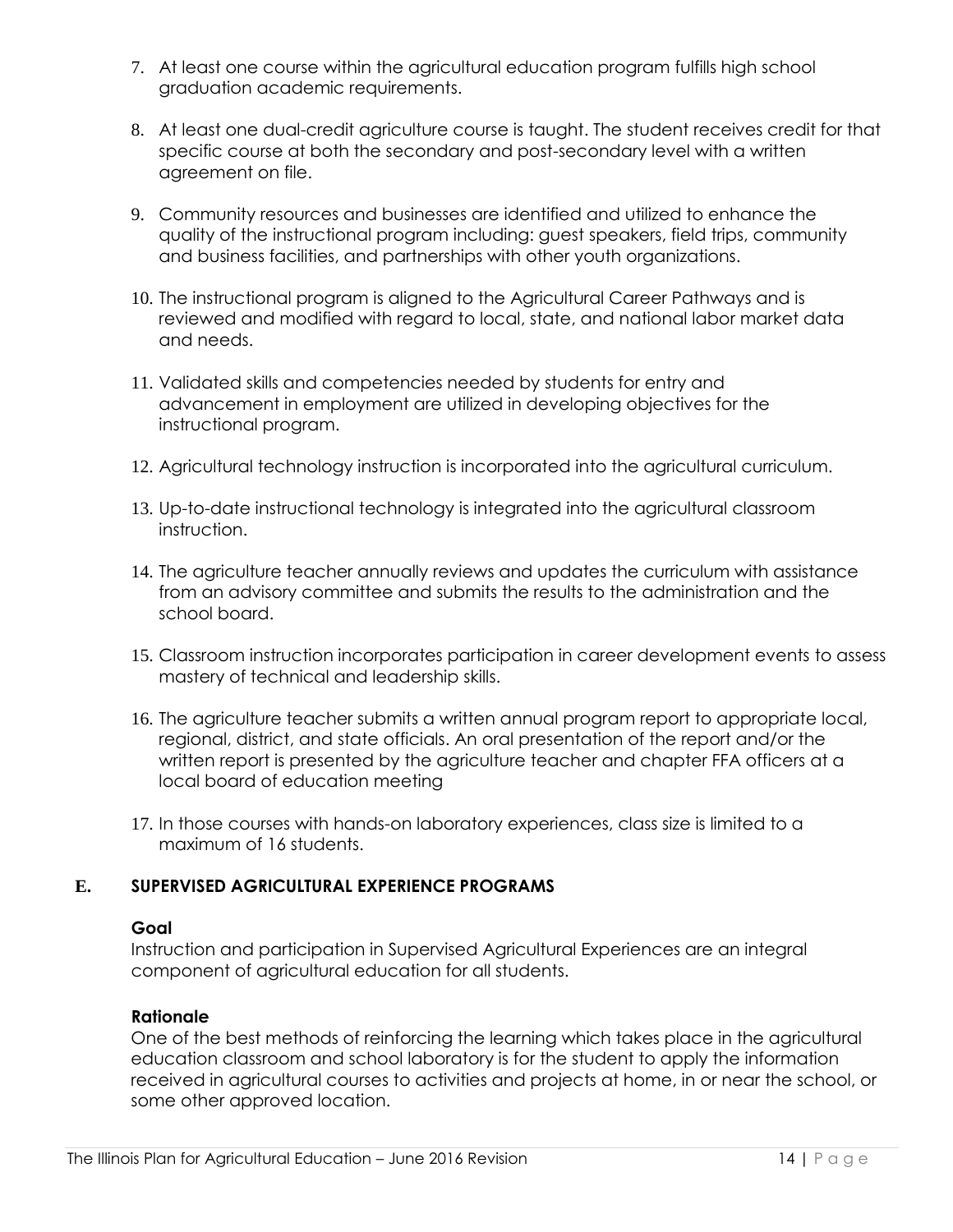#### **Quality Indicators**

- 1. All students are instructed in, conduct, and maintain records on a work-based experience (SAE).
- 2. The agricultural education teacher provides coordination, supervision, and guidance and maintains adequate records to evaluate student progress.
- 3. The agriculture teacher makes at least two supervisory visits to each student per year at their place of employment, residence, or project location.
- 4. The agricultural education teacher has at least one period for supervision of agricultural experience programs in addition to a preparation period.
- 5. Each student engaged in an SAE program maintains accurate and up-to-date records including financial transactions and competencies acquired during the experience program. Students receive credit towards meeting high school graduation requirements for conducting a SAE and for maintaining records of these experiences.
- 6. The agricultural education teacher, student, and parent (or employer) cooperatively develop a formal business (or training) agreement and training plan which includes essential competencies and experiences that are to be acquired during the experience program.
- 7. Students utilize SAEs to participate in:
	- a. Section Agricultural Education Fairs
	- b. State FFA Degrees
	- c. American FFA Degrees
	- d. Chapter, Section, District, State, and National FFA Proficiency Awards
- 8. Students receive high school credit for successful completion of SAE program.

# **F. AGRICULTURAL STUDENT ORGANIZATIONS (FFA)**

#### **Goal**

Membership and participation in the National FFA Organization is an integral component of the instructional program for all students(100 %) enrolled in agricultural education.

#### **Rationale**

The FFA organization provides an avenue for expanding and enriching the opportunities for students to develop personal qualities, leadership abilities, career and technical skills, citizenship, and other capabilities that will enhance their employability.

- 1. All agriculture students are FFA members, as indicated in the USDE P.L. 110- 225, that FFA is an integral component of agricultural education.
- 2. FFA is an integral part of the curriculum for all courses. Leadership development is provided to all students through FFA activities.
- 3. Each student participates in at least three FFA leadership and/or skill development activities at/or above the chapter level such as, but not limited to, chapter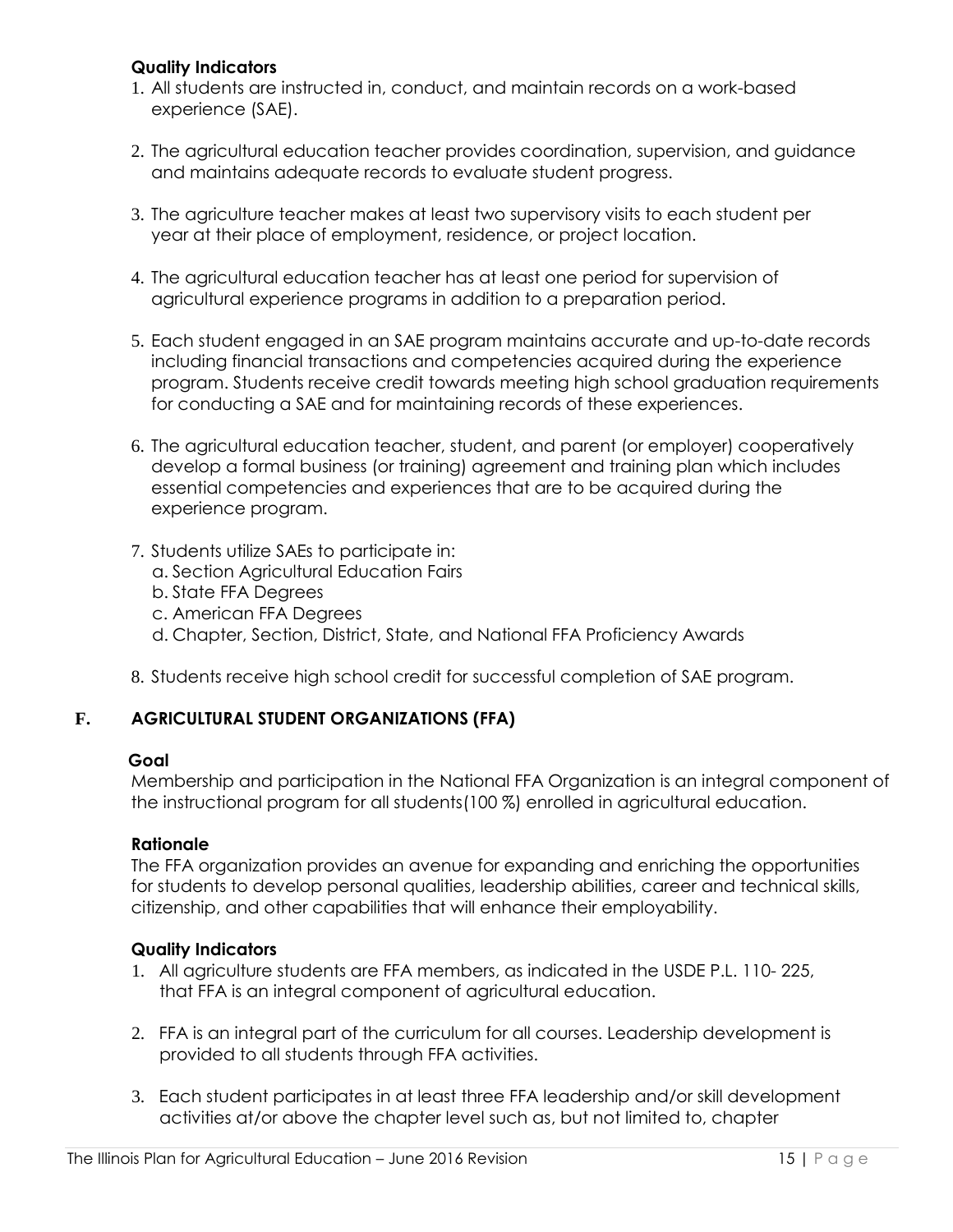meetings, committee meetings, CDEs, and leadership conferences.

- 4. The advisor of the FFA chapter is currently employed as an agriculture teacher.
- 5. The agricultural program is supported by an active FFA Alumni affiliate.
- 6. FFA members are involved in the planning and implementation of a Program of Activities. A written completed POA is on file in the department and Form I and II of the National Chapter Award Program are submitted yearly.
- 7. The FFA chapter constitution and/or bylaws are up-to-date and reviewed annually with a written copy on file.
- 8. The FFA chapter conducts and can document twelve regularly scheduled chapter meetings per year.
- 9. The FFA chapter actively participates in the annual State and National FFA conventions.
- 10. The FFA chapter plans and conducts an annual member recognition banquet/program.
- 11. FFA members represented the local chapter in two or more state and/or national FFA leadership activities.
- 12. The FFA chapter collects a minimum of \$750 in contributions for the annual Illinois Foundation FFA campaign.
- 13. The FFA chapter completed Illinois Farm Bureau's Youth Education in Agriculture applications (Heritage and Cooperative Awards).
- 14. An administrator, counselor, or board member attends the State and/or National FFA Convention.

#### **G. FACILITIES, EQUIPMENT, AND SUPPLIES**

#### **Goal**

The school district provides adequate and dedicated classroom and laboratory space for the agriculture program. All laboratory facilities, tools and equipment are maintained at, or above, current government safety and environmental rules and regulations. Appropriate equipment and adequate storage space are available for the courses offered.

#### **Rationale**

Effective agricultural education instruction is dependent upon the student's hands-on experiences in up-to-date, authentic situations. In order to provide authentic instruction, the facilities, equipment, and supplies must replicate that which is found in the careers for which training is provided.

#### **Quality Indicators**

1. The classroom size is at least 600 square feet in size and is adjacent to the laboratory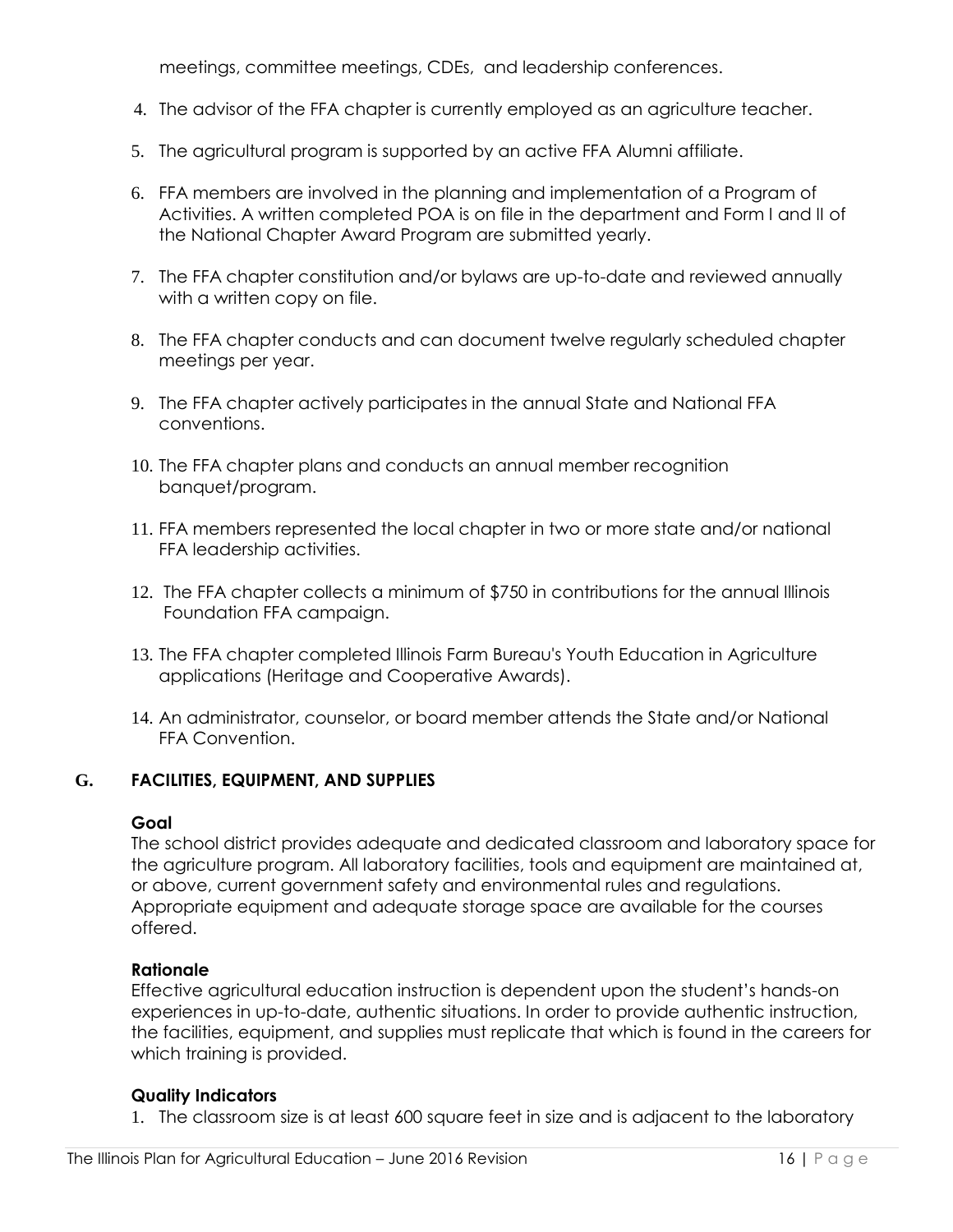facilities.

- 2. School laboratories on or near campus are available for the following uses:
	- a. **Plant (Land/Crop)** A minimum of ½ acre of land where crops are grown, cultivated, and harvested to teach students about agronomy.
	- b. **Animal (Large)** Space on school property where 3 or more large animals are housed throughout the school year with adequate area for each animal that does not include a petting zoo or similar activity.
	- c. **Mechanics** Designated space for teaching agricultural mechanics including but not limited to small engines, electricity, and welding. (2400 square feet or larger)
	- d. **Greenhouse** Outdoor facility, a minimum of 100 square feet, for growing plants. (1800 square feet or larger)
	- e. **Aquaculture** Functioning tank (in use) greater than 50 gallons in a recirculation system that does not include aquariums for aesthetics.
	- f. **Animal (Small)** Space on school property where 5 or more small animals are housed throughout the school year with adequate area for each animal that does not include a petting zoo or similar activity.
	- g. **Landscape** A minimum of 300 square feet of land aesthetically improved through planting, mulching, weeding, etc. while under the care of the agriculture department.
	- h. **Agriscience** Space designated for conducting ag research and scientific investigations. This area shall include items such as lab tables, sinks, burners, scientific instruments and proper ventilation.
	- i. **Computers or Tablets** Agriculture department has 10 or more computers or tablets. Schools with 1:1 ratios qualify.
	- j. **Plant Nursery** A minimum of 100 square feet of land where woody or herbaceous plants(ie: ornamental, fruit, forestry trees; shrubs; or bulb crops) are grown in ground or containers for transplanting, budding, grafting, or for sale.
	- k. **Garden** A minimum of 100 square feet of land where a variety of vegetables, fruits, flowers, or herbs are grown, cultivated, and harvested.
- 3. Adequate office space is provided for the teacher(s) which is adjacent to the classroom and laboratory facilities.
- 4. Adequate space is provided for the storage of instructional equipment, supplies and materials, as well as student classroom and laboratory materials.
- 5. As part of the laboratory facilities, student lockers, restrooms, and clean-up facilities are provided in the department.
- 6. A current written inventory of department tools, equipment and other pertinent material is on file in the department. It includes modern tools and equipment comparable to those used in the agricultural industry and based on the largest number of students using the facilities. The inventory specifically identifies items purchased with agricultural education incentive funds.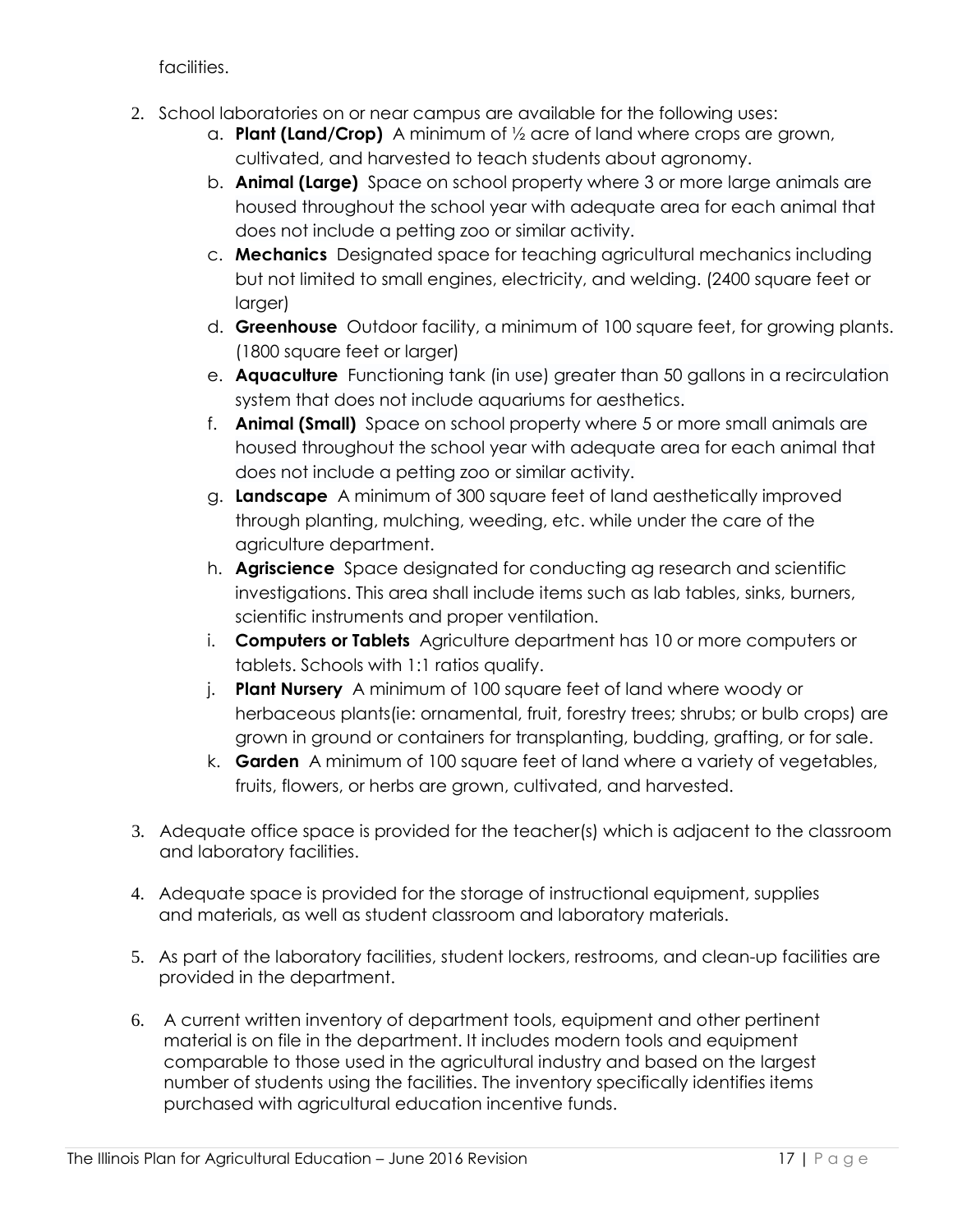- 7. A departmental budget is prepared by the agricultural teacher(s) and is submitted to administration for approval. The budget request identifies needs for equipment, facilities, supplies, travel, and other program necessities.
- 8. The agricultural education department successfully obtained external grant resources exceeding \$500 which does not include the Incentive Funding Grant, Perkins or CTEI grant funding.

### **H. AGRICULTURAL ADVISORY COUNCIL**

#### **Goal**

A school board approved agricultural advisory council, whose membership is representative of the agricultural industry within the community, has two or more meetings during the year to provide program advisement to the district.

#### **Rationale**

Agricultural education must be kept relevant to the changing nature of modern agriculture. The instructional program must be based on currently acceptable practices used in agricultural business and industry in order for agricultural education students to succeed in the agricultural job market. This can happen more readily when teachers regularly consult with current agriculturalists.

#### **Quality Indicators**

1. The advisory council conducts a review and/or considers recommendations from the teacher(s) or administration as documented in published minutes including, but not limited to the following:

- a. Curriculum improvement/expansion
- b. Teacher professional development
- c. Facilities, equipment and supplies
- d. Student SAEs and FFA Chapter Program of Activities
- e. Adult agricultural education
- f. Agricultural awareness (literacy) PreK-adult
- g. Review the completed Incentive Funding Grant application
- h. Career pathways
- i. Placement of students in SAEs and work-based learning
- j. Follow-up of graduates
- k. Program planning, management, priorities, and evaluation

2. The agricultural advisory council meets two or more times per year and the meeting minutes are kept on file in the agriculture department.

3. Council members should consist of individuals representing the agricultural industry and college instructors and shall be approved by the school board.

4. A member of the advisory council reports to the local school board meeting after each meeting.

5. A member of the advisory council submits reports to or attends local agricultural boards and organizations, such as Extension, Farm Bureau, SWCD etc.

6. An administrator and/or school board member attended at least one advisory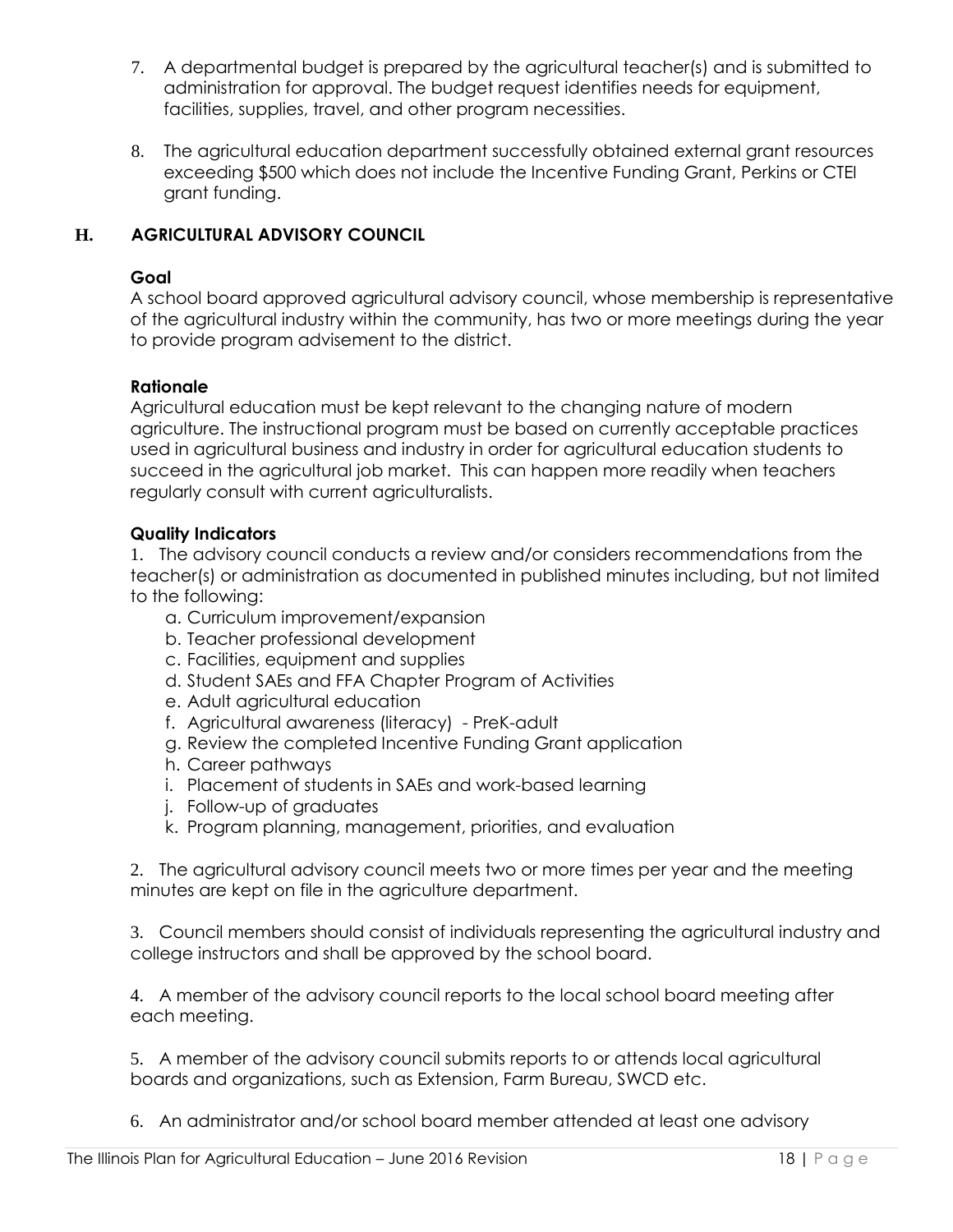council meeting.

7. An appointed school board member serves as agriculture advisory council liaison and advocate for the agricultural program.

#### **I. PreK-ADULT AGRICULTURAL AWARENESS PROGRAMS**

#### **Goal**

The agricultural education teacher(s) assists in the coordination of agricultural awareness/literacy activities, PreK-adult.

#### **Rationale**

The adult education needs of the agricultural community should be met by the local secondary school when the main adult objective is in-service, not college credit or a degree.

- 1. Activities are conducted by the agricultural education department to enhance student awareness and career exploration about agriculture.
	- a. Agricultural career fair
	- b. Job shadowing experiences
	- c. FFA Week activities
	- d. Demonstrated agriscience or Multidisciplinary Agricultural Integrated Curriculum(mAGic) kit activities
	- e. Ag Day/Week or Ag Expo activities
	- f. Food for America activities
	- g. Partners in Active Learning Support (PALS) activities
	- h. Teaching Agricultural Safety to Kids (TASK) activities or Farm Safety for Just Kids activities
- 2. The agriculture teacher coordinated and/or taught a workshop or classes in and/or about agriculture which were specifically designed for adults in your community.
- 3. The agriculture teacher works with community stakeholders to analyze needs and deliver programming for adult agriculture education.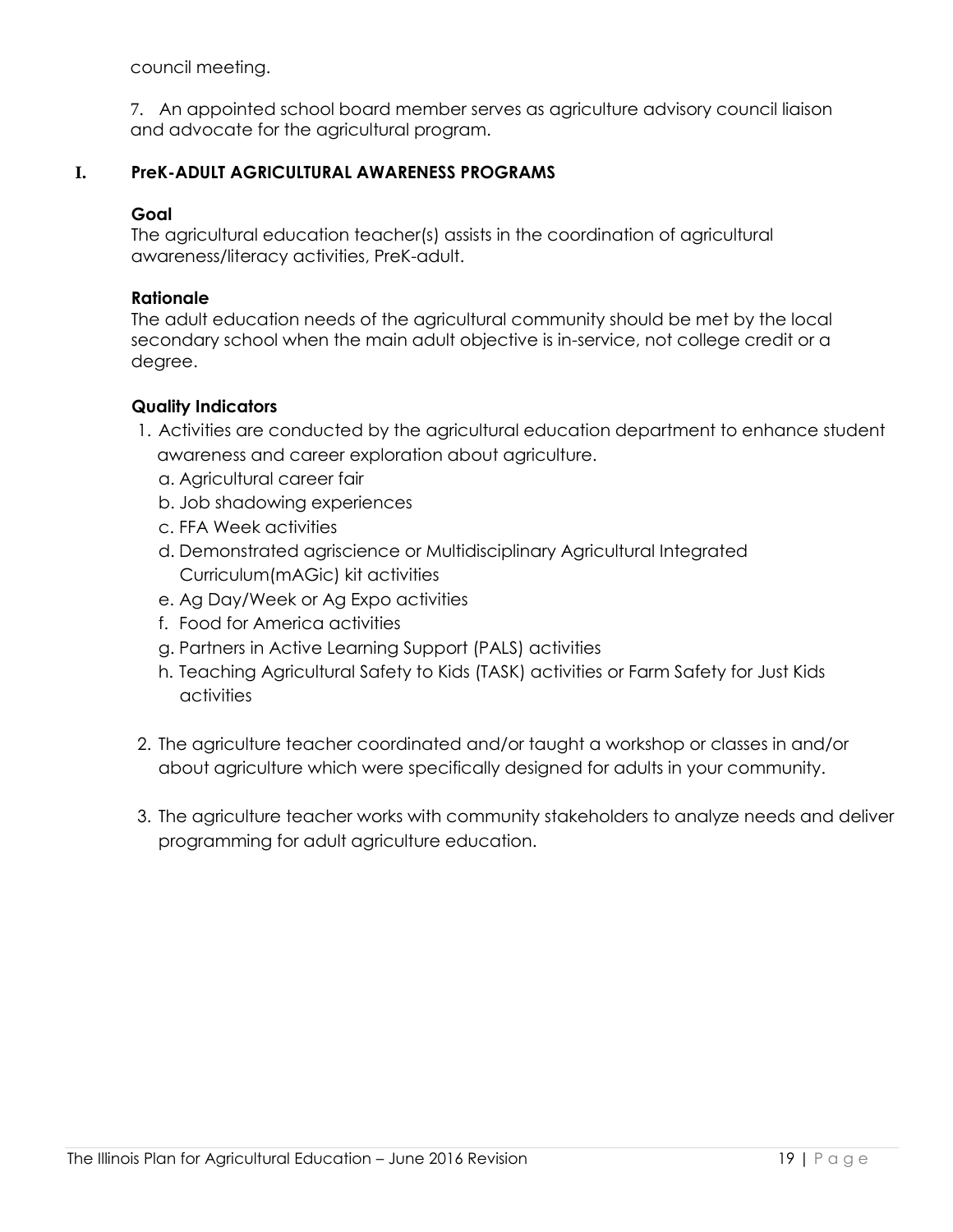#### **III. COMMUNITY COLLEGE AGRICULTURAL EDUCATION PROGRAMS**

#### **A. STATEWIDE COMMUNITY COLLEGE AGRICULTURAL EDUCATION**

#### **Vision**

Students are prepared for further education leading to successful careers and a lifetime of informed choices in global agriculture, food, fiber and natural resources systems.

#### **Rationale**

Food is one of the basic needs of mankind for people to consume, get sufficient energy to do other economic activities, and stay healthy. World population is expected to be near nine billion people by the year 2050. Preparing students for careers in the agricultural industry is a necessity to insure an abundant food and clothing supply for all individuals.

#### **Goals**

1. All colleges in Illinois have an approvable agriculture program.

2. 25% of Illinois college students receive a degree or credential in agriculture.

#### **B. QUALIFIED INSTRUCTORS**

#### **Goal**

Qualified instructors have knowledge and skills in their areas of instruction. These qualifications are obtained through education and/or work experience.

#### **Rationale**

Agriculture is a highly technical subject matter area. It requires extensive occupational experience as well as professional and academic preparation to be an effective instructor. The students enrolled in agricultural programs are preparing for careers in agriculture. It follows, then, that the instructor with personal occupational experience in agriculture will be a more effective instructor of these students. Community colleges should conduct comprehensive programs in agriculture that provide the practical and theoretical instruction needed by postsecondary students in training.

- 1. The agriculture instructors have occupational experience in the related field and a master's degree in their agriculture teaching discipline.
- 2. The agriculture instructors are employed with a full-time teaching load.
- 3. The agriculture instructors have completed an Agricultural Education degree program in addition to their major agriculture related degree. Instructors have completed teaching methods courses.
- 4. The agriculture instructors without a master's degree have a minimum of five years of occupational experience in their teaching area.
- 5. The agriculture instructors are an active member of the Illinois Association of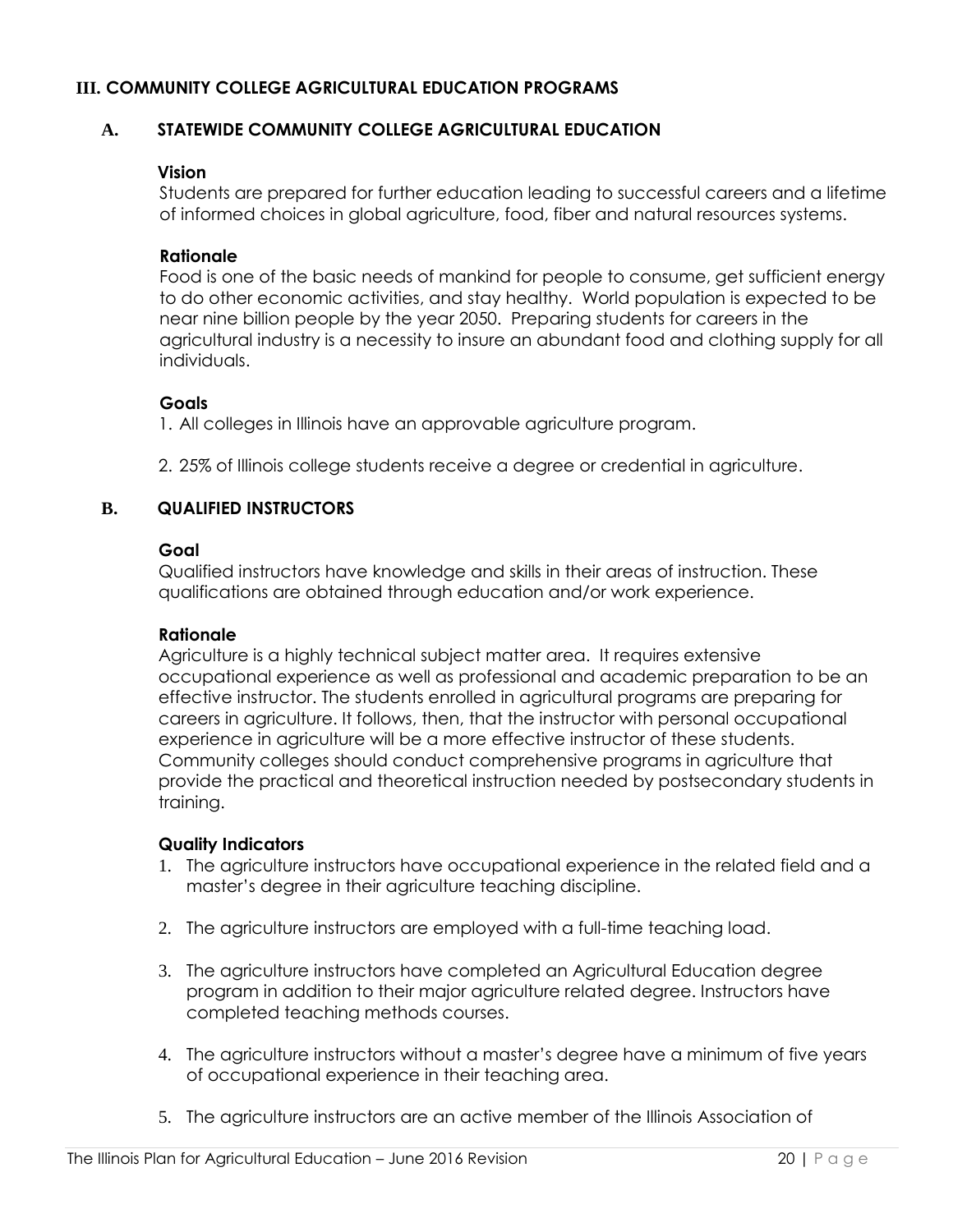Community College Agriculture Instructors (IACCAI), Illinois Association for Vocational Agriculture Teachers, Illinois Association of Career and Technical Education, National Association of Agricultural Educators, Association for Career and Technical Education, National Association for College Teachers of Agriculture, and other educational organizations, trade organizations, and/or societies.

- 6. The agriculture instructors actively participate in at least two professional development programs including the Agriculture Articulation Conference which are funded by college/department budget.
- 7. The agriculture instructors and professors participate in teaching methods refresher workshops at least every three years.
- 8. The agriculture instructors keep current with industry technology and skills by on-site tours, summer practicums, and sabbaticals which are funded by college/department budget.
- 9. The agriculture instructors are active members of the local teachers' organization or committees.
- 10. The agriculture instructors are employed to maintain year-round instructional programs and supervise students at summer internships, activities, recruitment, and conferences.
- 11. The college administration has designated an agricultural instructor to serve as the Department Chair. Time or other compensation is allocated to this individual for program management activities. The Department Chair has the managerial skills or demonstrates the potential for such skills necessary for maintenance and development of high quality agricultural programs.
- 12. The agriculture instructors are aware of state and federal legislation that impact education.
- 13. Substitute instructors are provided when regular staff is absent.
- 14. The agriculture instructors are committed to the development of students in instructional activities, student organizations, occupational experiences, and department activities.
- 15. The agriculture instructors serve as advocates to promote the college agriculture program and agriculture industry.

#### **C. STUDENT SERVICES**

#### **Goal**

Agriculture Education programs fulfill the educational needs of all students by supporting all learning styles and providing guidance services.

#### **Rationale**

Factors other than the curriculum can greatly affect a student's success in an agricultural program. The removal of barriers to learning, the provision of special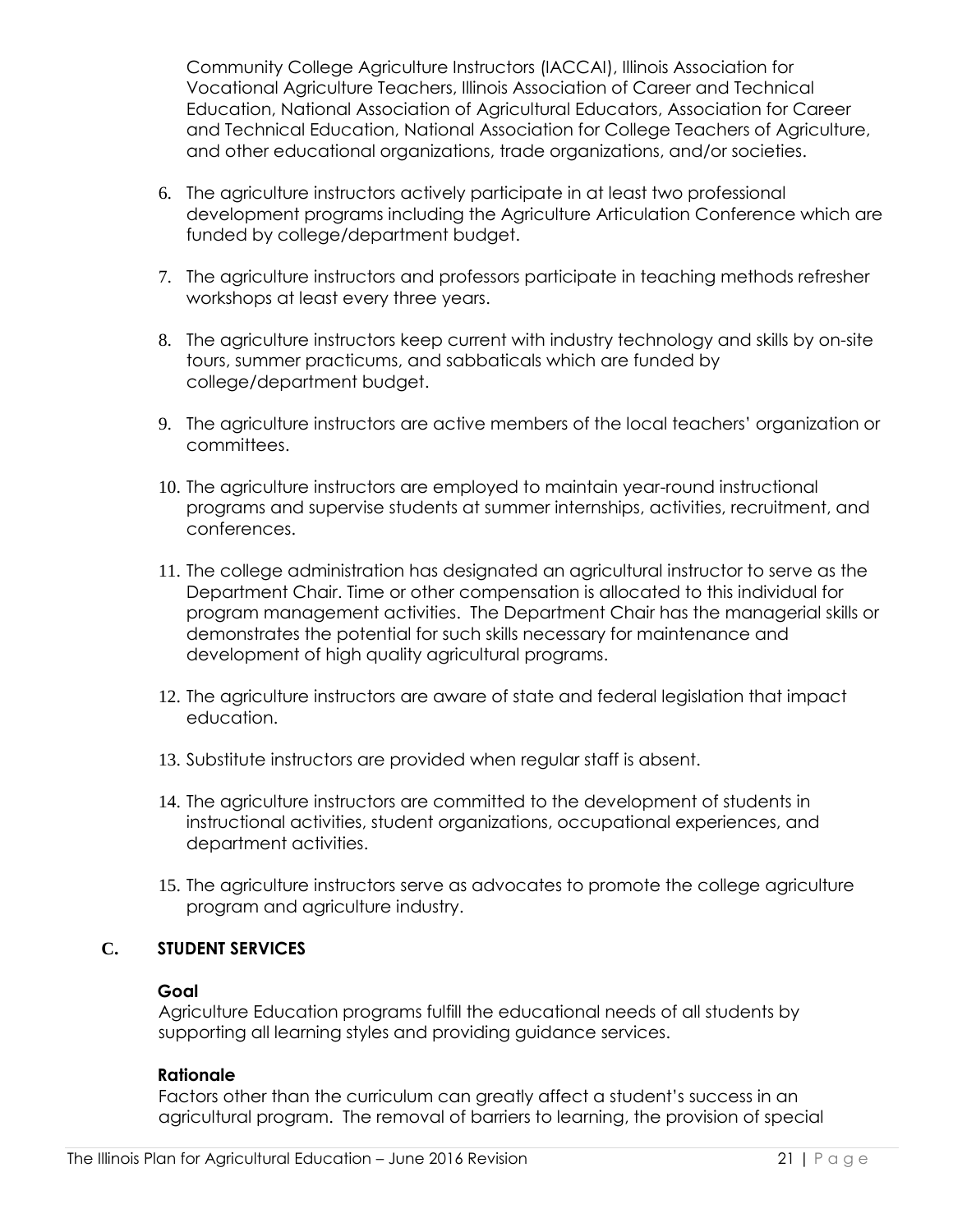services, and planned guidance activities all serve to enhance the instructional program.

#### **Quality Indicators**

- 1. The agriculture instructors advise all agriculture students on a regular basis to help develop and meet individual career objectives. The instructor reviews career information, scholarships, course offerings, and other pertinent information with college career counseling department.
- 2. The agriculture instructors make provisions to accommodate all students with special needs.
- 3. The department chair, in cooperation with the counseling department, performs a 1 and 5-year follow-up study of graduates.
- 4. Agriculture instructors serve as academic advisors for all agriculture students.
- 5. A current personal file or portfolio is maintained within the agriculture department for each student enrolled in the program. The file includes career objectives, planned sequence of courses, proposed internships, student organization goals, and other pertinent plans.
- 6. Career fairs are hosted for agricultural employers and universities to recruit student for internships, careers, and further education opportunities.
- 7. The agriculture instructors plan and conduct recruitment activities on an annual basis at high schools to attract students into their programs.
- 8. Agriculture students participate in activities designed for exposure to agricultural careers such as the Farm Progress Show, industry trade shows, university open houses, Women Changing the Face of Agriculture conference, PAS career exploration interviews, etc.
- 9. Agriculture students receive training in leadership, job interviewing, resume preparation, and other relevant workplace skills

10. Scholarships are offered for students majoring in agriculture.

#### **D. INSTRUCTIONAL PROGRAMS**

#### **Goal**

The instructional programs in agriculture are competency based and include skills, knowledge, and attitudes required for gainful employment and for preparation for advanced study.

#### **Rationale**

The goal of career and technical education in agriculture is for participants to become gainfully employed or enrolled in post-secondary education. Therefore, the program of instruction must be kept current and be realistic in meeting present and future job and educational requirements. A sequential program structure allows for a logical progression from basic to skill level training.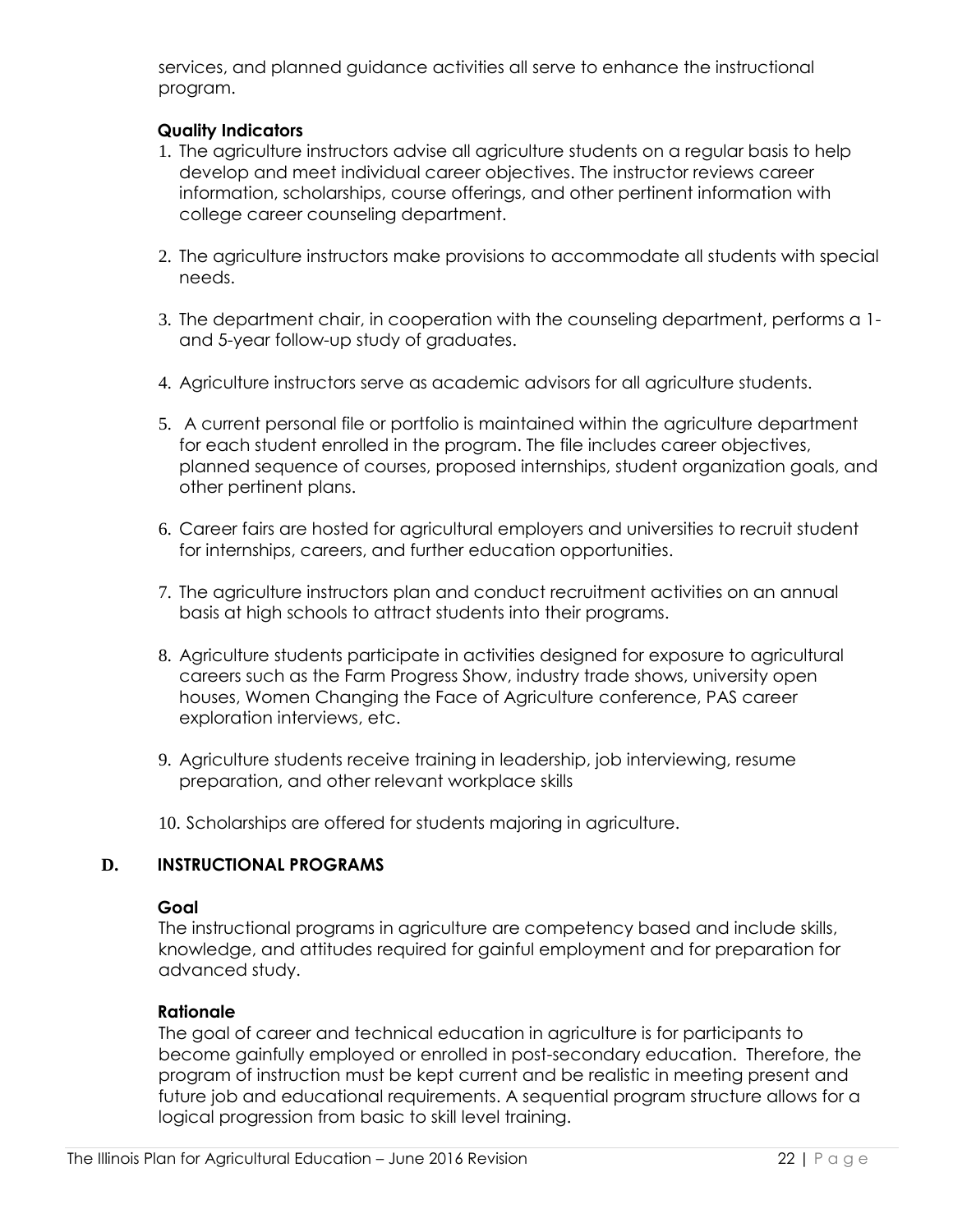- 1. The agriculture program offers certificate degree, Associate in Applied Science (AAS) degree, and Associate of Science (AS) or Associate of Arts (AA) transfer degree options.
- 2. AA, AAS and AS degrees require a minimum of 62 semester credit hours
- 3. The agriculture program meets Illinois Agriculture Articulation Initiative (IAI) standards for credit transfer. In transfer programs, students completing their A.S. or A.A. degrees are able to transfer to senior institutions without loss of credit.
- 4. A training program beyond the AAS degree is provided in certain areas where a twoyear program is insufficient as determined by industry.
- 5. Written agreements are developed and maintained for articulation and/or dual credit to assure transition between high schools and colleges, and between colleges and universities. An articulation guide is available to faculty and students to aid in guidance.
- 6. The department serves students who are both agriculture and non-agriculture majors with elective coursework for agricultural awareness or skill development.
- 7. Agriculture courses are approved electives for non-agriculture programs.
- 8. The instructional program reflects a balance of classroom, laboratory, student organization, and supervised occupational experiences with connections to industrybased field experiences.
- 9. Written syllabus includes lesson plans for all courses containing clearly stated goals, objectives, activities, and assessments. Lessons utilize a variety of hands-on teaching methods which create student interest, promote student learning, and encourage appropriate behavior.
- 10. Relevant and current instructional methods and materials are utilized. Community resources and businesses are identified and utilized to enhance the quality of the instructional program including: guest speakers, field trips, utilization of community/business facilities, and partnerships with other youth organizations.
- 11. The instructional program is updated using local, state, and national labor market data and needs.
- 12. Validated skills and competencies needed by students for entry and advancement in employment are utilized in developing objectives for the instructional program.
- 13. Agricultural technology instruction is incorporated into the agricultural curriculum. (i.e., application of software programs, precision agriculture practices, etc.
- 14. Up-to-date instructional technology is integrated into the agricultural classroom instruction. (i.e. mobile devices and interactive websites)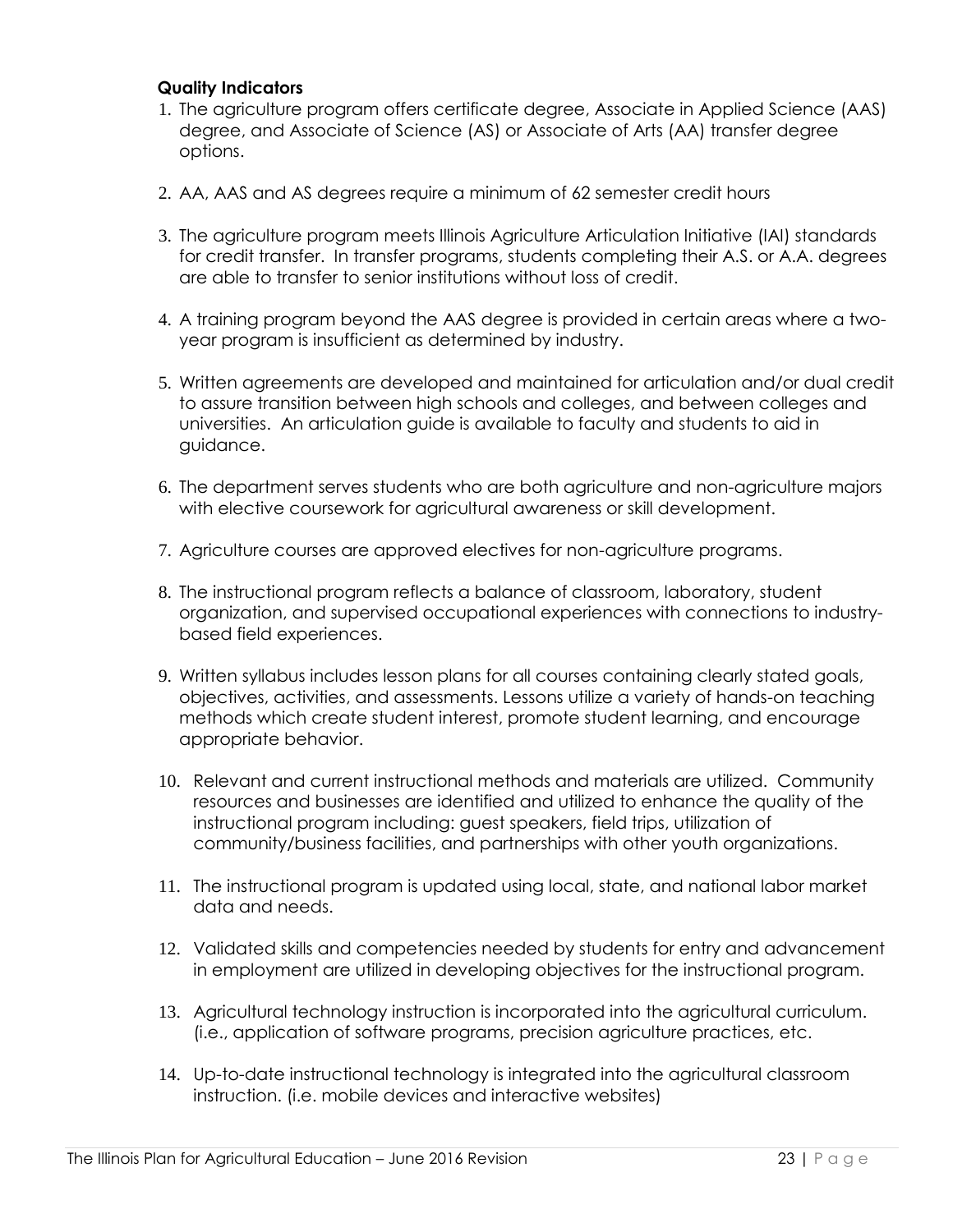- 15. The agriculture instructors annually review and update curriculum with assistance from an advisory committee.
- 16. Classroom instruction incorporates participation in career development events to assess mastery of technical and leadership skills.
- 17. The agriculture department submits a written annual program report to appropriate local, regional, district, and state officials. An oral presentation of the report and/or the written report is presented to the local board of trustees.
- 18. In those courses with hands-on laboratory experiences, class size is limited to a maximum of 16 students or the maximum students allowed given the facility design.

#### **E. INTERNSHIPS AND SUPERVISED OCCUPATIONAL EXPERIENCE PROGRAMS**

#### **Goal**

 Instruction and participation in an internship is an integral component of agricultural education for all students.

#### **Rationale**

One of the best methods of reinforcing the learning which takes place in the agricultural education classroom and school laboratory is for the student to apply the information received in agricultural courses to activities and projects at home, in or near the school, or some other approved location.

- 1. Appropriate credit is awarded for internship programs that directly relate to the student's program and career goals.
- 2. All students are provided an opportunity to participate in guided internship experiences. Instructors integrate internship training into the syllabus.
- 3. The agriculture instructors provide coordination, supervision, and guidance and maintain adequate records to evaluate student progress during internships.
- 4. The agriculture instructors make at least two supervisory visits to each student per internship at their place of employment or project location.
- 5. The agriculture instructors are provided release time for supervision of student internships.
- 6. Each student engaged in an internship maintains accurate and up-to-date records including financial transactions and competencies acquired during the experience.
- 7. The instructor, student, and employer cooperatively develop a formal training agreement and plan which includes essential competencies and experiences that are to be acquired during the experience program.
- 8. An annual review and evaluation of the internship program training sites is conducted to improve the training provided at the site.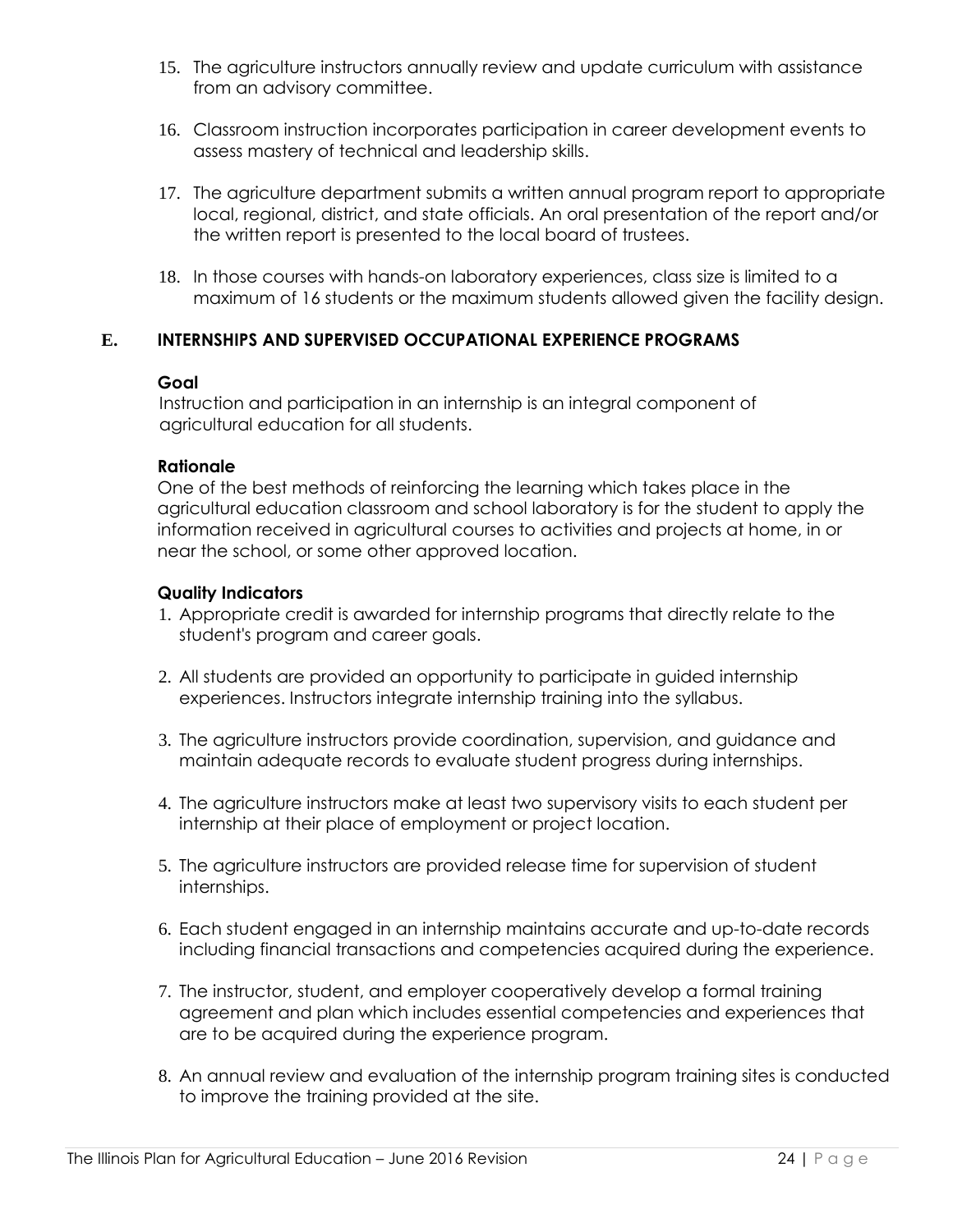#### **F. AGRICULTURAL STUDENT ORGANIZATIONS**

#### **Goal**

Membership and participation in PAS (Postsecondary Ag Student organization), the National FFA Organization, and related organizations is an integral component of the instructional program for all students enrolled in agriculture courses.

#### **Rationale**

Student organizations provide an avenue for expanding and enriching the opportunities for students to develop personal qualities, leadership abilities, career and technical skills, citizenship, and other capabilities that will enhance their employability.

#### **Quality Indicators**

- 1. Student organizations are an integral part of the curriculum for all courses. Leadership and professional development is provided to all students through student organization activities.
- 2. Each student participates in at least three leadership activities at or above the college level such as but not limited to meetings, committee meetings, competitions, leadership conferences, and professional development events.
- 3. The advisor(s) of the organization is currently employed as the agriculture instructor.
- 4. All instructors regularly participate in the advisement and/or coordination of organization activities.
- 5. Members are involved in the planning and implementation of an event or activities calendar and set yearly goals.
- 6. The constitution and/or bylaws are up-to-date and reviewed annually with a written copy on file.
- 7. The organization conducts nine regularly scheduled meetings per year.
- 8. The organization actively participates in annual conferences and conventions (State and National)
- 9. The organization plans and conducts an annual member recognition banquet/program.

#### **G. FACILITIES, EQUIPMENT, AND SUPPLIES**

#### **Goal**

The college district provides adequate and dedicated classroom and laboratory space for the agriculture program. All laboratory facilities, tools and equipment are maintained at, or above, current government safety and environmental rules and regulations. Appropriate equipment and adequate storage space are available for the courses offered.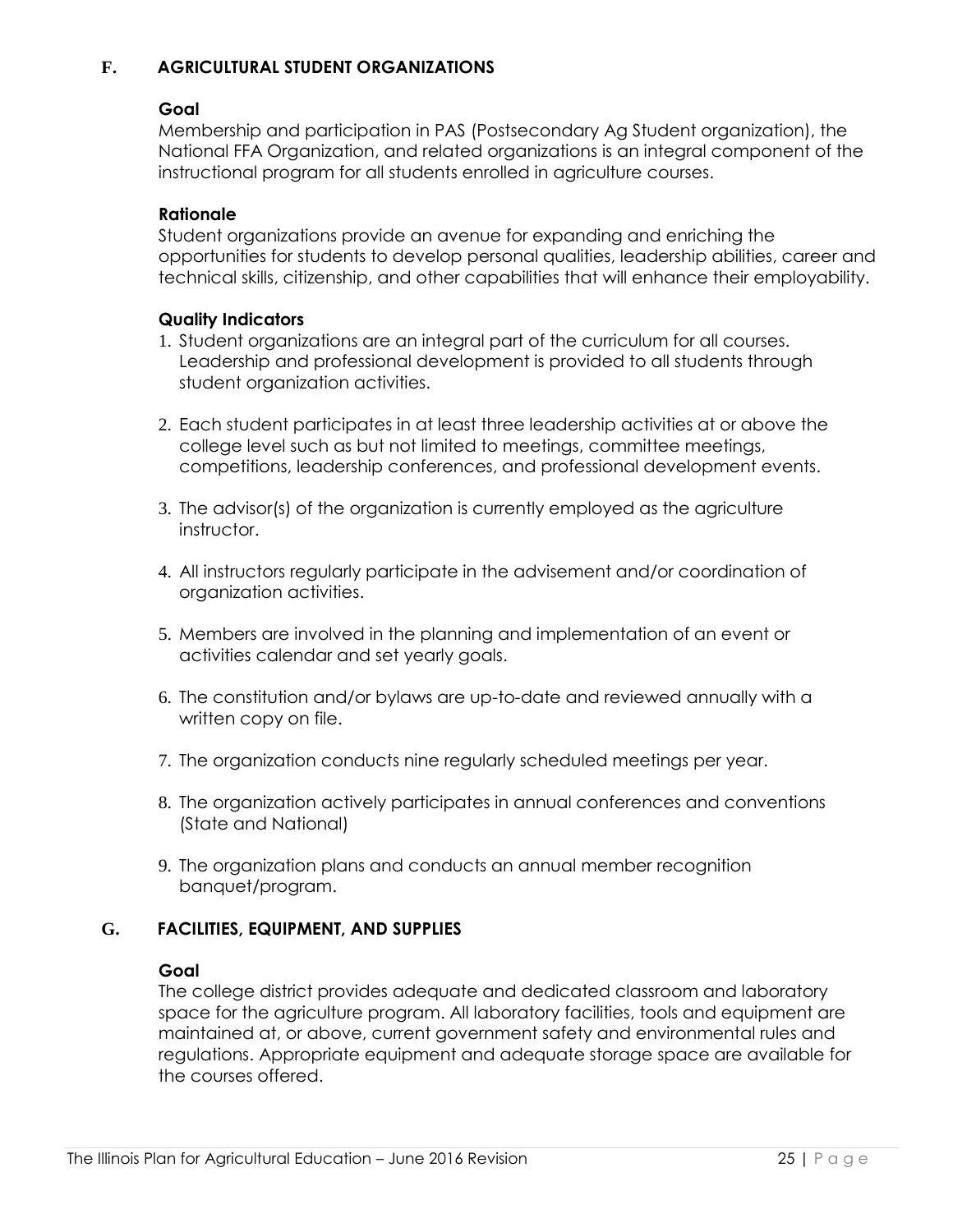#### **Rationale**

Effective agricultural education instruction is dependent upon the student's hands-on experiences in up-to-date, authentic situations. In order to provide authentic instruction, the facilities, equipment, and supplies must replicate that which is found in the careers for which training is provided.

- 1. Dedicated classroom space is at least 600 square feet in size and is adjacent to laboratory facilities.
- 2. A school laboratory on or near campus is available for the following use(s):
	- a. **Plant (Land/Crop)** A minimum of ½ acre of land where crops are grown, cultivated, and harvested to teach students about agronomy.
	- b. **Animal (Large)** Space on school property where 3 or more large animals are housed throughout the school year with adequate area for each animal.
	- c. **Mechanics** Designated space for teaching agricultural mechanics including but not limited to small engines, electricity, and welding. (2400 square feet or larger)
	- d. **Greenhouse** Outdoor facility, a minimum of 100 square feet, for growing plants. (1800 square feet or larger)
	- e. **Aquaculture** Functioning tank (in use) greater than 50 gallons in a recirculation system that does not include aquariums for aesthetics.
	- f. **Animal (Small)** Space on school property where 5 or more small animals are housed throughout the school year with adequate area for each animal.
	- g. **Landscape** A minimum of 300 square feet of land aesthetically improved through planting, mulching, weeding, etc. while under the care of the agriculture department.
	- h. **Agriscience** Space designated for conducting ag research and scientific investigations. This area shall include items such as lab tables, sinks, burners, scientific instruments and proper ventilation.
	- i. **Computers or Tablets** Agriculture department has 10 or more computers or tablets.
	- j. **Plant Nursery** A minimum of 100 square feet of land where woody or herbaceous plants(ie: ornamental, fruit, forestry trees; shrubs; or bulb crops) are grown in ground or containers for transplanting, budding, grafting, or for sale.
	- k. **Garden** A minimum of 100 square feet of land where a variety of vegetables, fruits, flowers, or herbs are grown, cultivated, and harvested.
- 3. Adequate office space is provided for each instructor(s) which is adjacent to the classroom and laboratory facilities.
- 4. Adequate space is provided for the storage of instructional equipment, supplies and materials, as well as student classroom and laboratory materials.
- 5. Student lockers, restrooms, and clean-up facilities are provided in the department when necessary.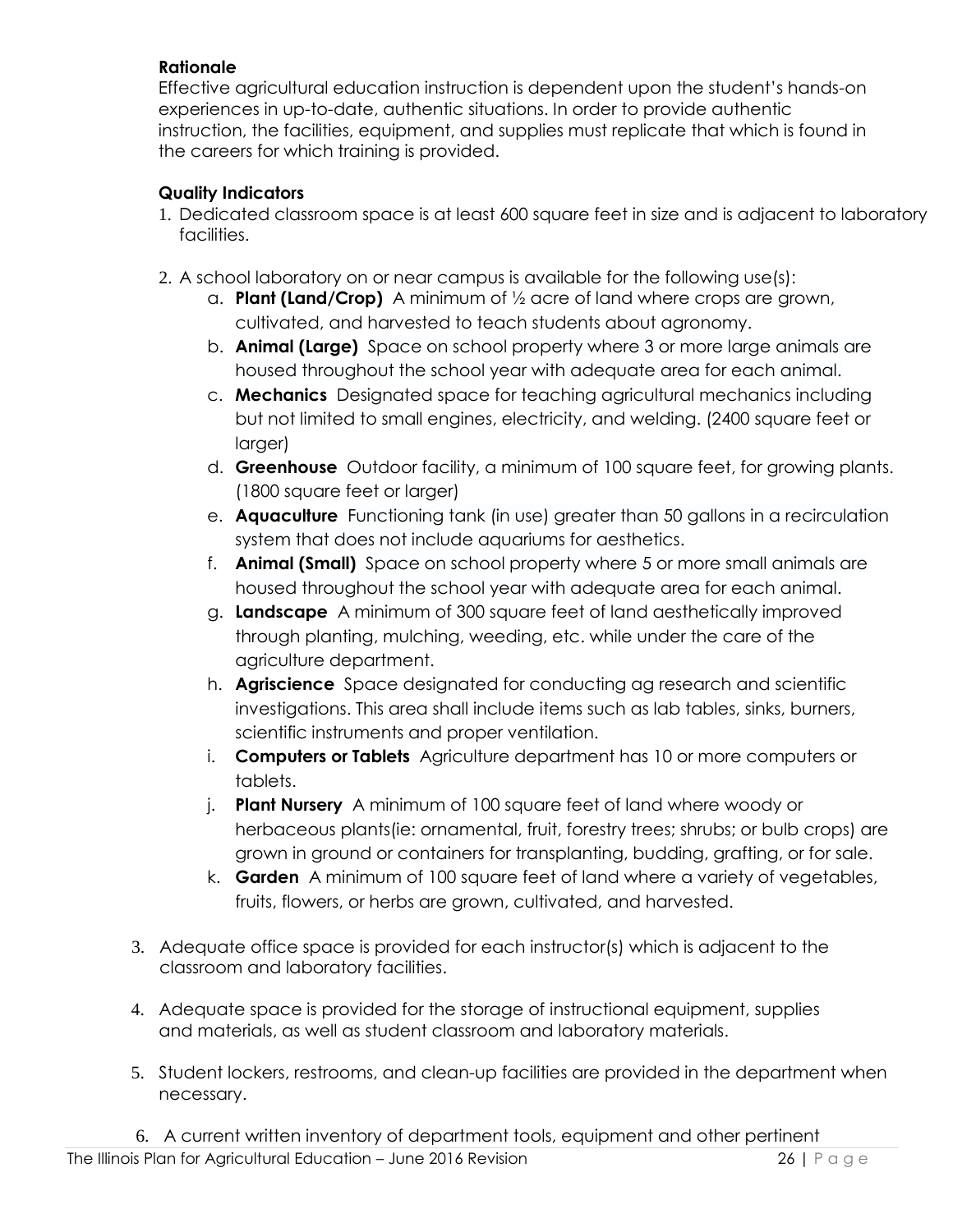material is on file in the department. It includes modern tools and equipment comparable to those used in the agricultural industry and based on the largest number of students using the facilities.

- 7. A departmental budget is prepared by the department chair and is submitted to administration for approval. The budget request identifies needs for equipment, facilities, supplies, travel, and other program necessities.
- 8. The agricultural department successfully obtained external grant resources exceeding \$500.

# **H. AGRICULTURAL ADVISORY COUNCIL**

#### **Goal**

A college board of trustees approved agricultural advisory council, whose membership is representative of the agricultural industry within the college district, met at least twice during the school year to provide program advisement to the department.

#### **Rationale**

Agricultural education must be kept relevant to the changing nature of modern agriculture. The instructional program must be based on currently acceptable practices used in agricultural business and industry in order for agricultural education students to succeed in the agricultural job market. This can happen more readily when instructors regularly consult with current agriculturalists.

- 1. The advisory council conducts a review and/or considers recommendations from the teacher(s) or administration as documented in published minutes including, but not limited to the following:
	- a)Curriculum improvement/expansion
	- b)Instructor professional development
	- c) Facilities, equipment and supplies
	- d)Placement of students in internships
	- e) Student organization activities
	- f) Adult agricultural education
	- g)Agricultural awareness (literacy) PreK-adult
	- h) Review grant applications
	- i) Career pathways
	- j) Follow-up of graduates
	- k) Program planning, management, priorities, and evaluation
- 2. The agricultural advisory council meets two or more times per year and the meeting minutes are kept on file in the agriculture department.
- 3. Council members should consist of individuals representing the agricultural industry and high school agriculture teachers and shall be approved by the college board of trustees.
- 4. A member of the advisory council reports to the college board of trustees meeting monthly.
- 5. A member of the advisory council submits reports to or attends local agricultural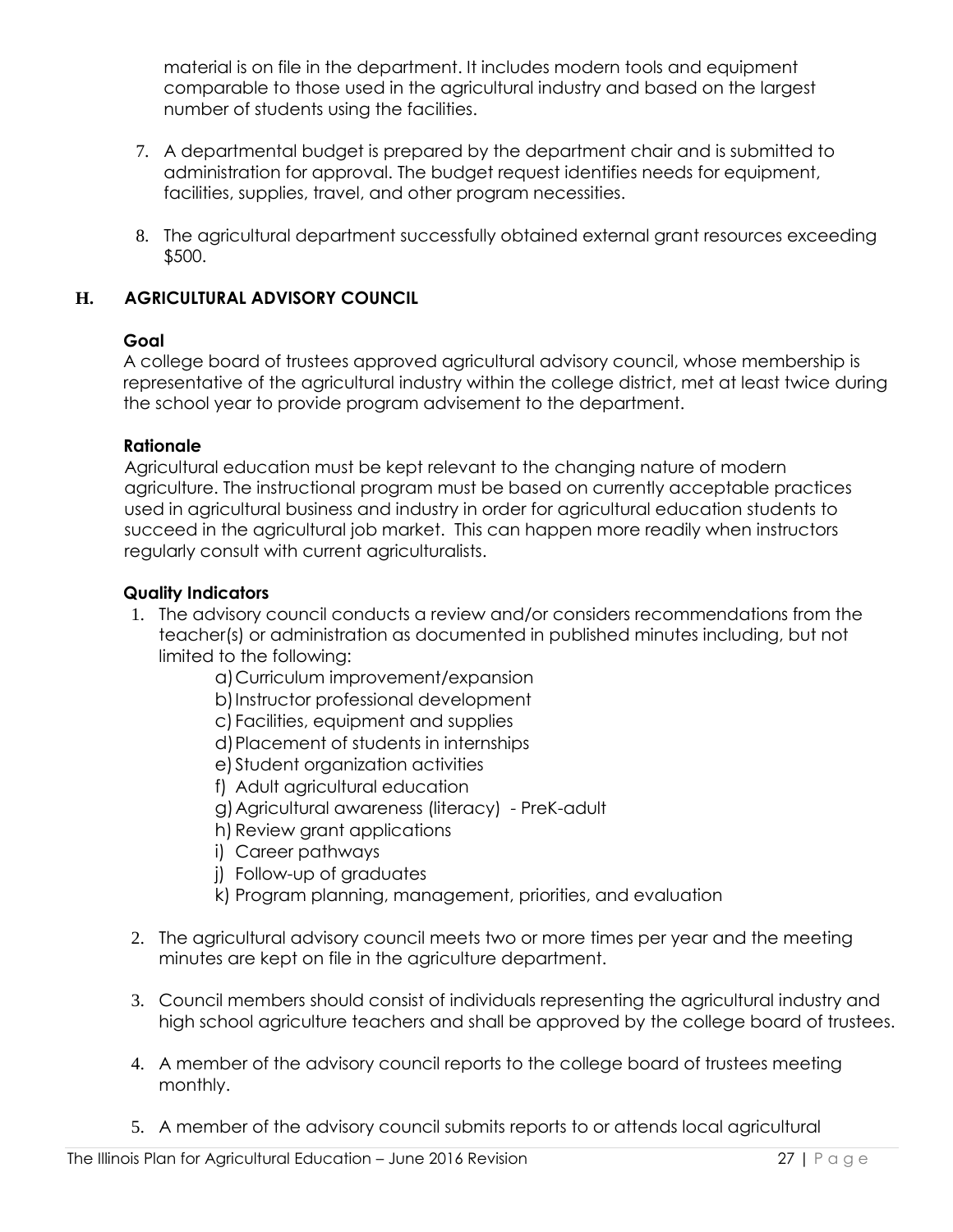boards and organizations, such as Extension, Farm Bureau, SWCD, etc.

6. An administrator and/or board of trustees member attended at least one advisory council meeting.

#### **I. PreK- ADULT AGRICULTURAL AWARENESS PROGRAMS**

#### **Goal**

Instructor(s) assists in the coordination of agricultural awareness/literacy activities, PreKadult.

#### **Rationale**

The adult education needs of the agricultural community should be met by the college district when the main adult objective is in-service, not college credit or a degree.

- 1. Activities are conducted by the agriculture department to enhance student awareness and career exploration about agriculture.
	- a) Agricultural career fair
	- b) Job shadowing experiences
	- c) Ag Day/Week or Ag Expo activities
	- d) Farm to School food awareness
	- e) Teaching Ag Safety to Kids (TASK) activities or Farm Safety For Just Kids activities
	- f) Summer agriculture camps
- 2. Agriculture instructors coordinate workshops or classes in and/or about agriculture which were specifically designed for adults in the district.
- 3. Instructors work with community stakeholders to analyze needs and deliver programming for adult agriculture education.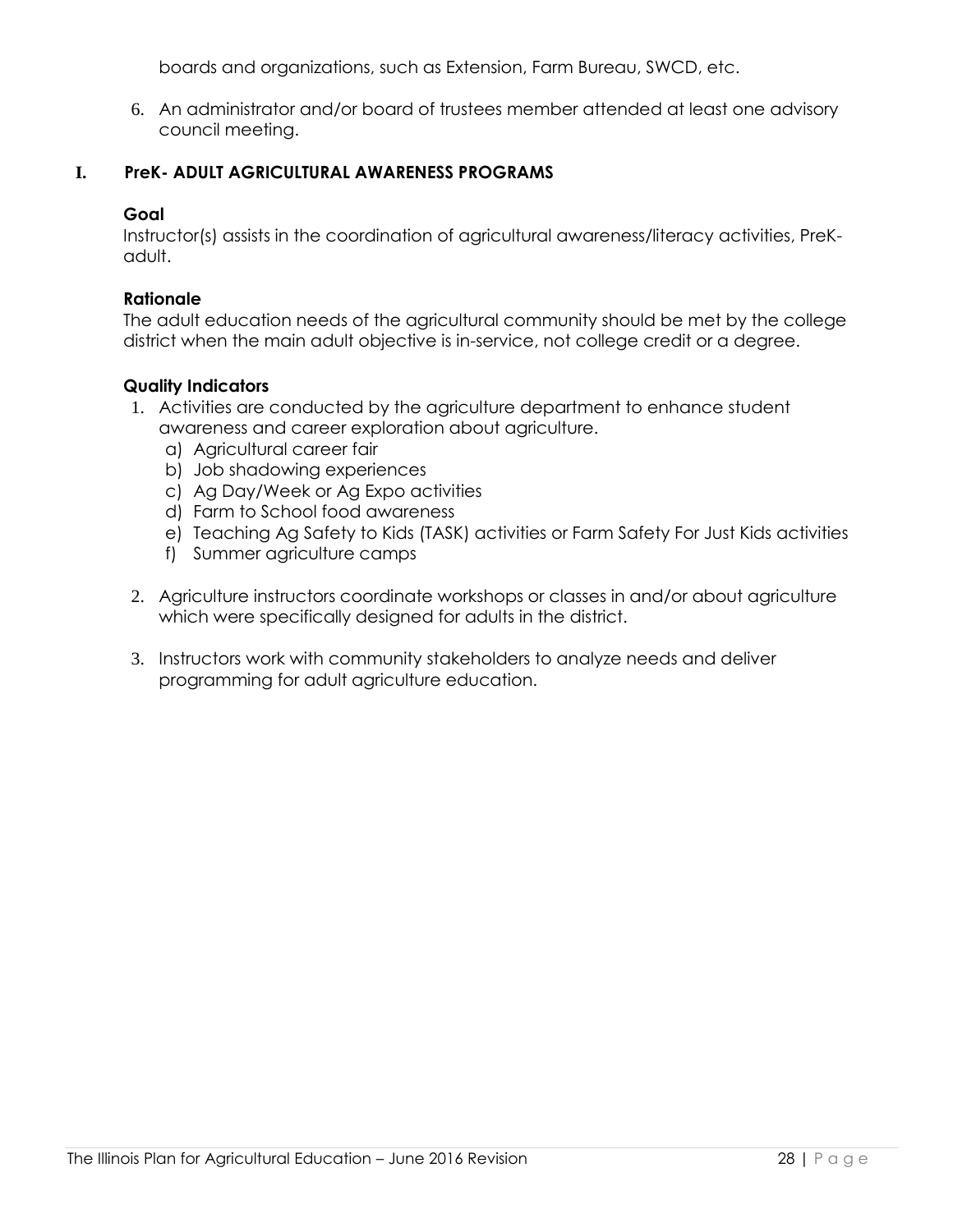#### **IV. UNIVERSITY EDUCATION IN AGRICULTURE**

#### **A. STATEWIDE UNIVERSITY EDUCATION IN AGRICULTURE**

#### **Vision**

Students are prepared for further education leading to successful careers and a lifetime of informed choices in global agriculture, food, fiber and natural resources systems.

#### **Rationale**

College graduates with expertise in food, agriculture, renewable natural resources, and the environment are essential to our ability to address the U.S. priorities of food security, sustainable energy, and environmental quality. Graduates in these professional specialties not only are expected to provide answers and leadership to meet these growing challenges in the United States, but they also must exert global leadership in providing sustainable food systems, adequate water resources, and renewable energy in a world of population growth and climate change. The Bureau of Labor Statistics forecasts a 10.8% increase in the U.S. labor force between 2012 and 2022 due to job growth and openings from retirement or other replacements.

#### **Goals**

1. Maintain four university Colleges of Agriculture in Illinois.

- 2. All four universities award baccalaureate through doctoral degrees in agriculture.
- 3. Increase enrollment to over 4500 students by the year 2020 which is a 20% increase from 2015.

#### **B. QUALIFIED PROFESSORS**

#### **Goal**

Qualified professors have knowledge and skills in their areas of instruction. These qualifications are obtained through education and/or work experience.

#### **Rationale**

Agriculture is a highly technical subject matter area. It requires extensive occupational experience as well as professional and academic preparation to be an effective instructor. The students enrolled in agricultural programs are preparing for careers in agriculture. It follows, then that the instructor with personal occupational experience in agriculture will be a more effective instructor of these students. Universities should conduct comprehensive programs in agriculture that provide the practical and theoretical instruction needed by postsecondary students in training.

- 1. The agriculture professors have occupational experience in the related field and/or a doctorate's degree in their agriculture teaching discipline.
- 2. All agriculture professors are employed full-time with research, teaching, and outreach responsibilities.
- 3. The agriculture instructors without a doctorate's degree have a minimum of three years of occupational experience in their teaching area.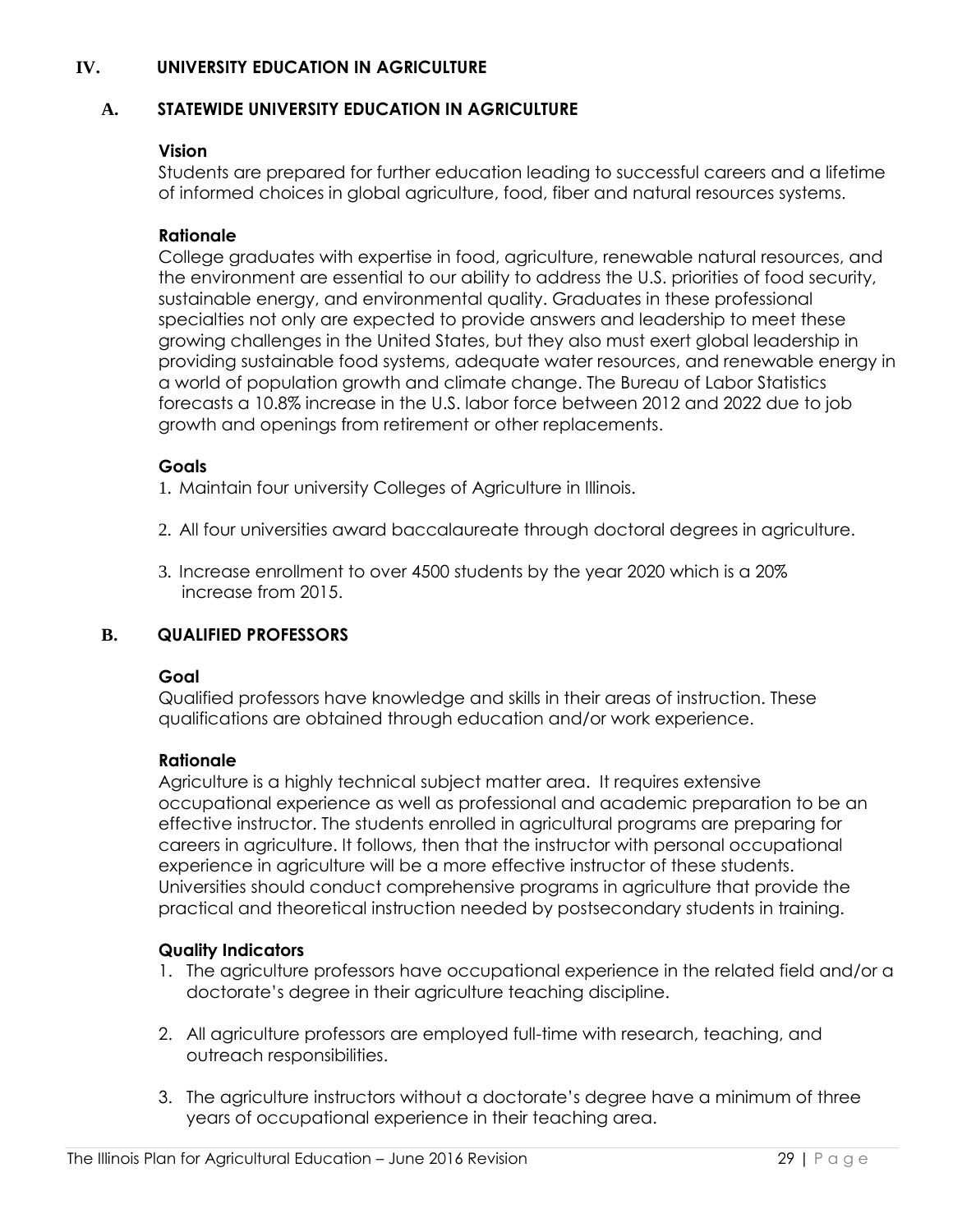- 4. Agriculture professors are active members of their respective content professional organizations, National Association for College Teachers of Agriculture (NACTA), and other educational organizations, trade organizations, and/or societies.
- 5. Agriculture professors actively participate in at least two professional development programs which could include the Agriculture Articulation Conference and an industry professional training.
- 6. Agriculture professors keep current with industry technology and skills by on-site tours, summer practicums, and sabbaticals which are funded by college/department budget.
- 7. All instructors and professors participate in teaching methods refresher workshops at least every three years.
- 8. Professors are active members of the university educator organization or committees.
- 9. Agriculture professors are employed to maintain year-round instructional programs, supervise students at internships, activities, recruitment, and conferences, and pursue research.
- 10. The university administration has designated an agricultural professor to serve as the Department Chair. Time or other compensation is allocated to this individual for program management activities.
- 11. Agriculture professors are aware of state and federal legislation that impact education.
- 12. Substitute professors or instructors are provided when regular staff are absent.
- 13. All professors are committed to the development of students in instructional activities, student organizations, occupational experiences, and department activities.
- 14. All professors serve as advocates to promote the college agriculture program and agriculture industry.

#### **C. STUDENT SERVICES**

#### **Goal**

Agriculture Education programs fulfill the educational needs of all students by supporting all learning styles and providing guidance or advisory services.

#### **Rationale**

Factors other than the curriculum can greatly affect a student's success in an agricultural program. The removal of barriers to learning, the provision of special services, and planned guidance activities all serve to enhance the instructional program.

#### **Quality Indicators**

1. Agriculture professors advise all agriculture students on a regular basis to help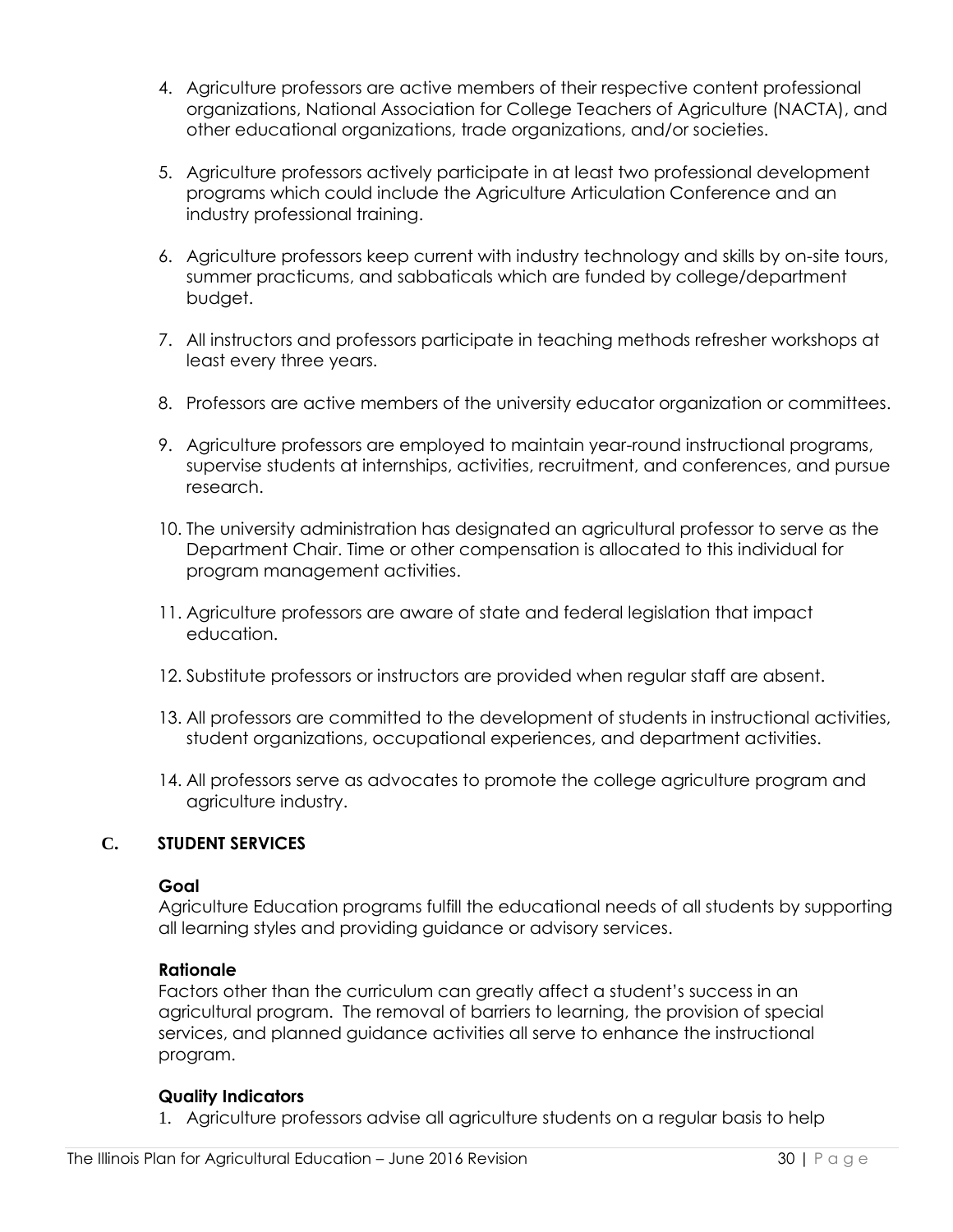develop and meet individual career objectives. Professors review career information, scholarships, course offerings, and other pertinent information with college career counseling department.

- 2. Agriculture professors make provisions to accommodate all students with special needs.
- 3. The department chair, in cooperation with the student services department, conducts a 1 and 5 year follow-up study of graduates.
- 4. Agriculture professors assist in advising all agriculture students.
- 5. A current personal file or portfolio is maintained within the college agriculture department for each student enrolled in the program. The file includes career objectives, planned sequence of courses, proposed internships, student organization goals, and other pertinent plans.
- 6. Career fairs are hosted for agricultural employers to recruit student for internships, careers, and further education opportunities.
- 7. Agriculture professors and students assist in planning and conducting recruitment activities on an annual basis at high schools and colleges to attract students into their programs.
- 8. Agriculture students participate in activities designed for exposure to agricultural careers such as the Farm Progress show, industry trade shows, Women Changing the Face of Agriculture conference, Minorities in Agriculture, Natural Resources, and Related Sciences(MANRRS)conference, etc.
- 9. Agriculture students receive training in leadership, job interviewing, resume preparation, and other relevant workplace skills.
- 10. Scholarships are offered for students majoring in agriculture.
- 11. Merit scholarship programs are available to attract the academically talented with prior agricultural experience and interests.
- 12. A public outreach program adequately informs prospective students, parents, teachers, guidance counselors, school administrators, and policy makers regarding higher educational needs and opportunities in agriculture.
- 13. Resources are available to support expanded agriculture graduate scholarships and fellowships in priority areas.

#### **D. INSTRUCTIONAL PROGRAMS**

#### **Goal**

The instructional programs in agriculture are competency based and include skills, knowledge, and attitudes required for gainful employment and for preparation for advanced study.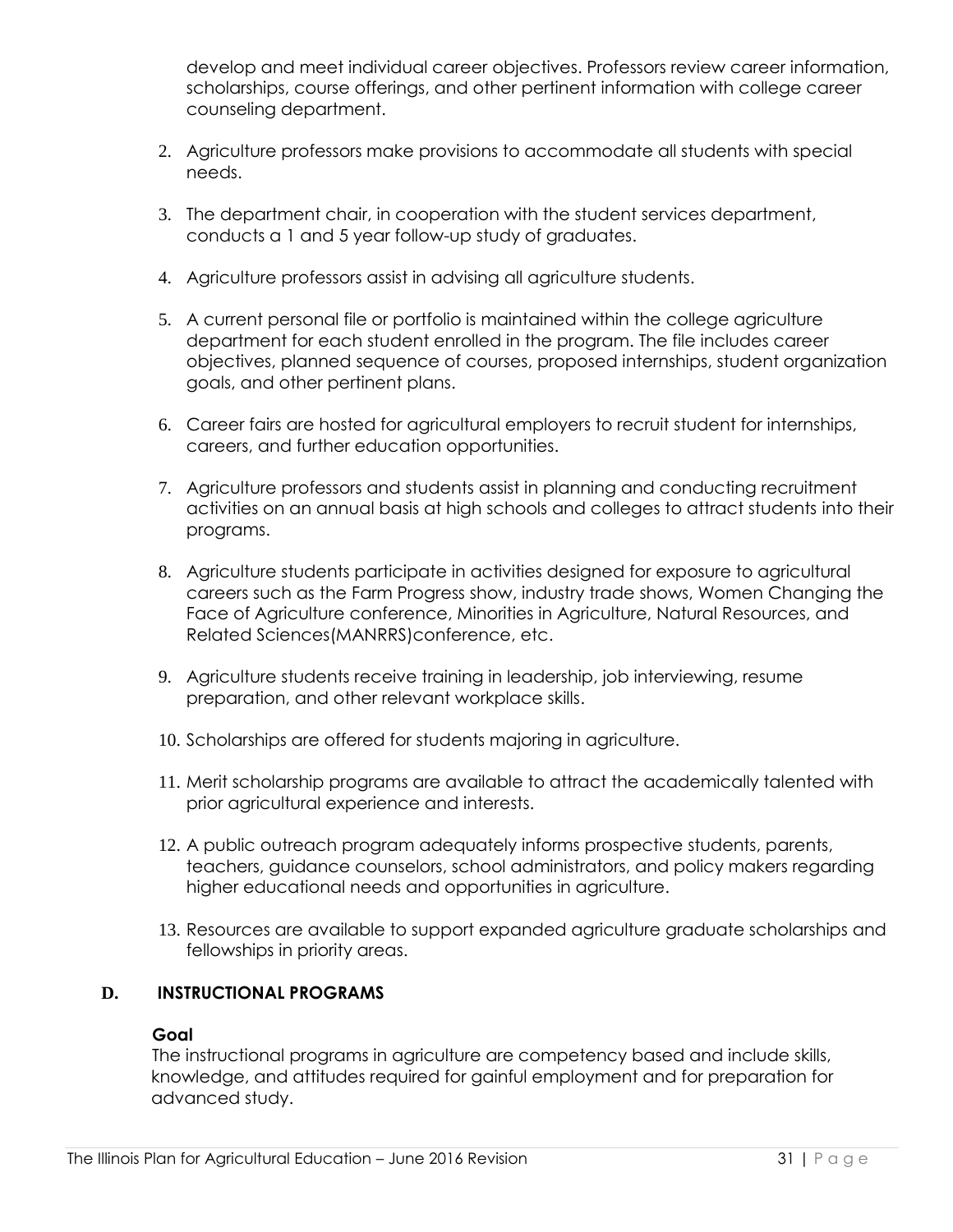#### **Rationale**

The goal of career and technical education in agriculture is for participants to become gainfully employed. Therefore, the program of instruction must be kept current and be realistic in meeting present and future job and educational requirements. A sequential program structure allows for a logical progression from basic to skill level training.

- 1. Agriculture program offers degree programs of: Bachelor of Science (BS), Masters of Science (MS), and Doctoral (PhD).
- 2. BS programs accept Illinois Agriculture Articulation Initiative (IAI) standards for credit transfer.
- 3. The department serves students who are both agriculture and non-agriculture majors with elective coursework for agricultural awareness or skill development.
- 4. Agriculture courses are approved electives for non-agriculture programs.
- 5. The instructional program reflects a balance of classroom, laboratory, student organization and supervised occupational experiences with connections to industry based field experiences.
- 6. Written syllabus includes lesson plans for all courses contain clearly stated goals, objectives, activities and assessments. Lessons utilize a variety of hands-on teaching methods which create student interest, promote student learning, and encourage appropriate behavior.
- 7. Community and state resources and businesses are identified and utilized to enhance the quality of the instructional program via: guest speakers, field trips, community and business facilities, and partnerships with other universities.
- 8. The instructional program is updated using local, state, and national labor market data and needs.
- 9. Validated skills and competencies needed by students for entry and advancement in employment are utilized in developing objectives for the instructional program.
- 10. Agricultural technology instruction is incorporated into the agricultural curriculum, i.e., application of software programs, precision agriculture, etc.
- 11. Up-to-date instructional technology is integrated into the agricultural classroom instruction, i.e. mobile devices and interactive websites.
- 12. All agriculture professors annually review and update curriculum with assistance from a department advisory committee.
- 13. The university agriculture department submits a written annual program report to appropriate local, regional, and state officials and industry partners. An oral presentation of the report and/or the written report is presented to the university governing board.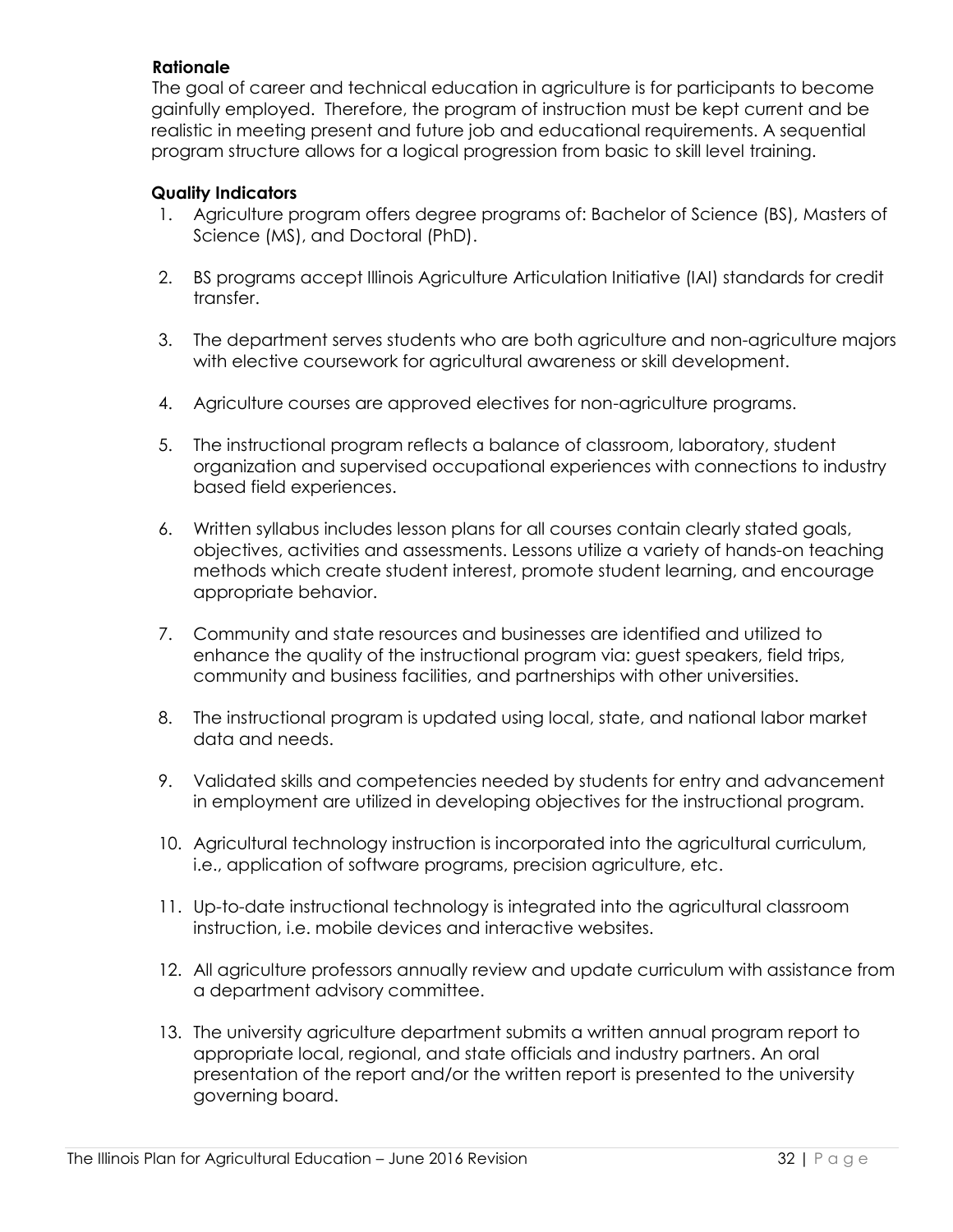14. In those courses with hands-on laboratory experiences, class size is limited to a maximum of 16 students or the maximum students allowed given the facility design.

#### **E. INTERNSHIPS AND SUPERVISED OCCUPATIONAL EXPERIENCE PROGRAMS**

#### **Goal**

Instruction and participation in an internship is an integral component of agricultural education for all students.

#### **Rationale**

One of the best methods of reinforcing the learning which takes place in the agricultural classroom and school laboratory is for the student to apply the information received in agricultural courses to activities and projects in the workplace, in or near the school, or some other approved location.

#### **Quality Indicators**

- 1. Appropriate credit is awarded for internship programs that directly relate to the student's program and career goals.
- 2. All students are provided an opportunity to participate in guided internship experiences. Professors integrate internship training into the syllabus.
- 3. All professors provide coordination, supervision, and guidance and maintain adequate records to evaluate student progress during internships.
- 4. Each student engaged in an internship maintains accurate and up-to-date records including hours worked, financial transactions and competencies acquired during the experience.
- 5. An annual review and evaluation of the internship program training sites is conducted to improve the training provided at the site.

#### **F. AGRICULTURAL STUDENT ORGANIZATIONS**

#### **Goal**

Membership and participation in agricultural organizations is an integral component of the instructional program for all students enrolled in agriculture courses.

#### **Rationale**

Agricultural organizations provide an avenue for expanding and enriching the opportunities for students to develop personal qualities, leadership abilities, career and technical skills, citizenship, and other capabilities that will enhance their employability.

- 1. A variety of agriculture student organizations are maintained at each university. Leadership development is provided to all students through student organization activities.
- 2. All students join and participate in at least one agriculture student organization.
- 3. Agriculture professors regularly participate in the advisement of student organizations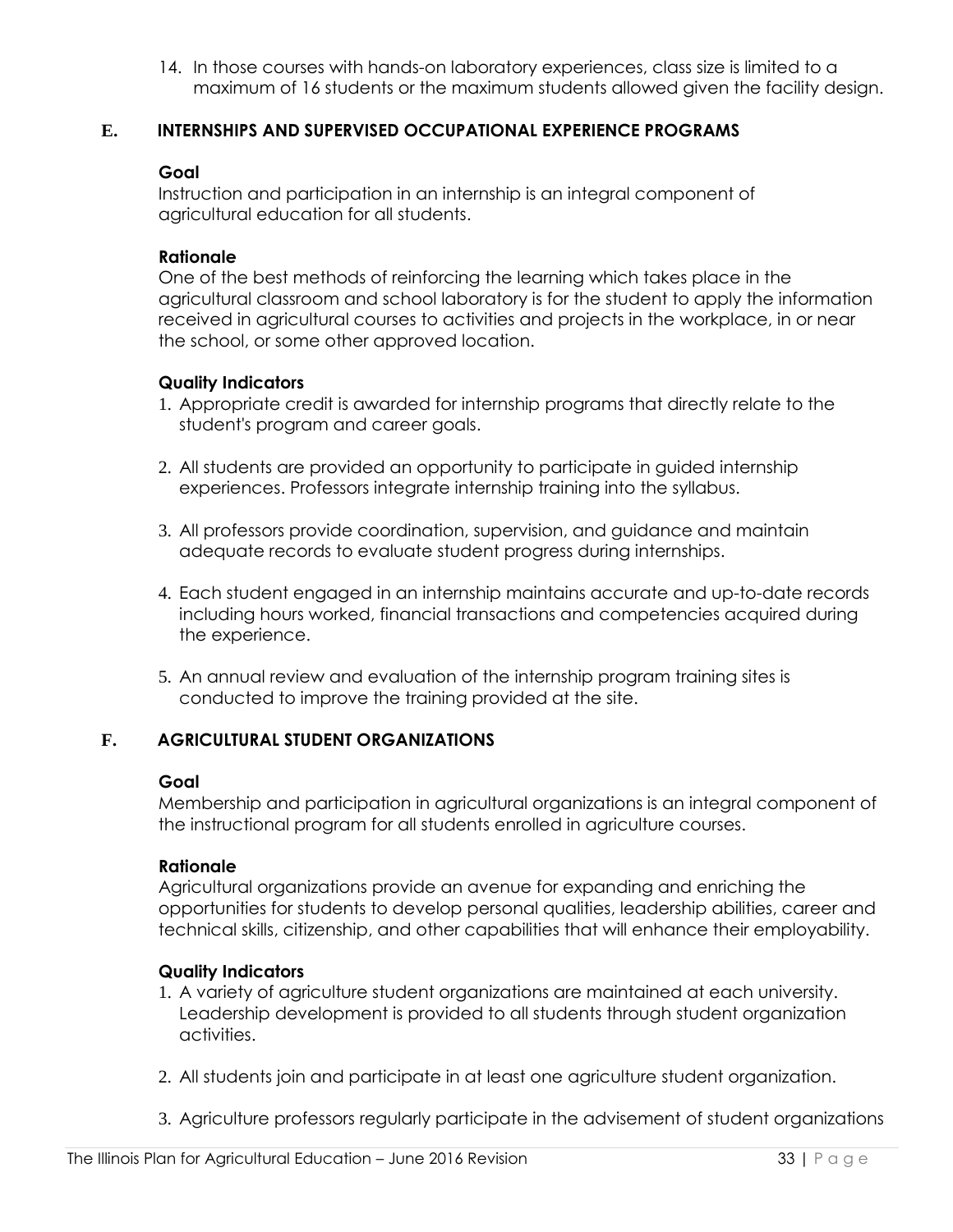and/or coordination of agricultural student activities.

- 4. Each organizations' constitution and/or bylaws are up-to-date and reviewed annually with a written copy on file in the department office.
- 5. Agriculture organizations conduct a minimum of nine regularly scheduled meetings per academic year.
- 6. Agriculture organizations actively participates in annual state and national conferences and conventions.
- 7. Agriculture organizations compete in organized agricultural competitions with other universities.
- 8. Agriculture organizations plan and conduct an annual member recognition banquet or program.

#### **G. FACILITIES, EQUIPMENT, AND SUPPLIES**

#### **Goal**

The university provides adequate and dedicated classroom and laboratory space for the agriculture departments. All laboratory facilities, tools and equipment are maintained at, or above, current government safety and environmental rules and regulations.

#### **Rationale**

Effective agricultural education instruction is dependent upon the student's hands-on experiences in up-to-date, realistic situations. In order to provide realistic instruction, the facilities, equipment, and supplies must replicate that which is found in the careers for which training is provided.

- 1. Dedicated classroom space is at least 600 square feet in size and is adjacent to laboratory facilities.
- 2. A university farm or laboratory on or near campus is available for the following uses:
	- a. **Plant (Land/Crop)** A minimum of ½ acre of land where crops are grown, cultivated, and harvested to teach students about agronomy.
	- b. **Animal (Large)** Space on school property where 3 or more large animals are housed throughout the school year with adequate area for each animal.
	- c. **Mechanics** Designated space for teaching agricultural mechanics including but not limited to small engines, electricity, and welding. (2400 square feet or larger)
	- d. **Greenhouse** Outdoor facility, a minimum of 100 square feet, for growing plants. (1800 square feet or larger)
	- e. **Aquaculture** Functioning tank (in use) greater than 50 gallons in a recirculation system.
	- f. **Animal (Small)** Space on school property where 5 or more small animals are housed throughout the school year with adequate area for each animal.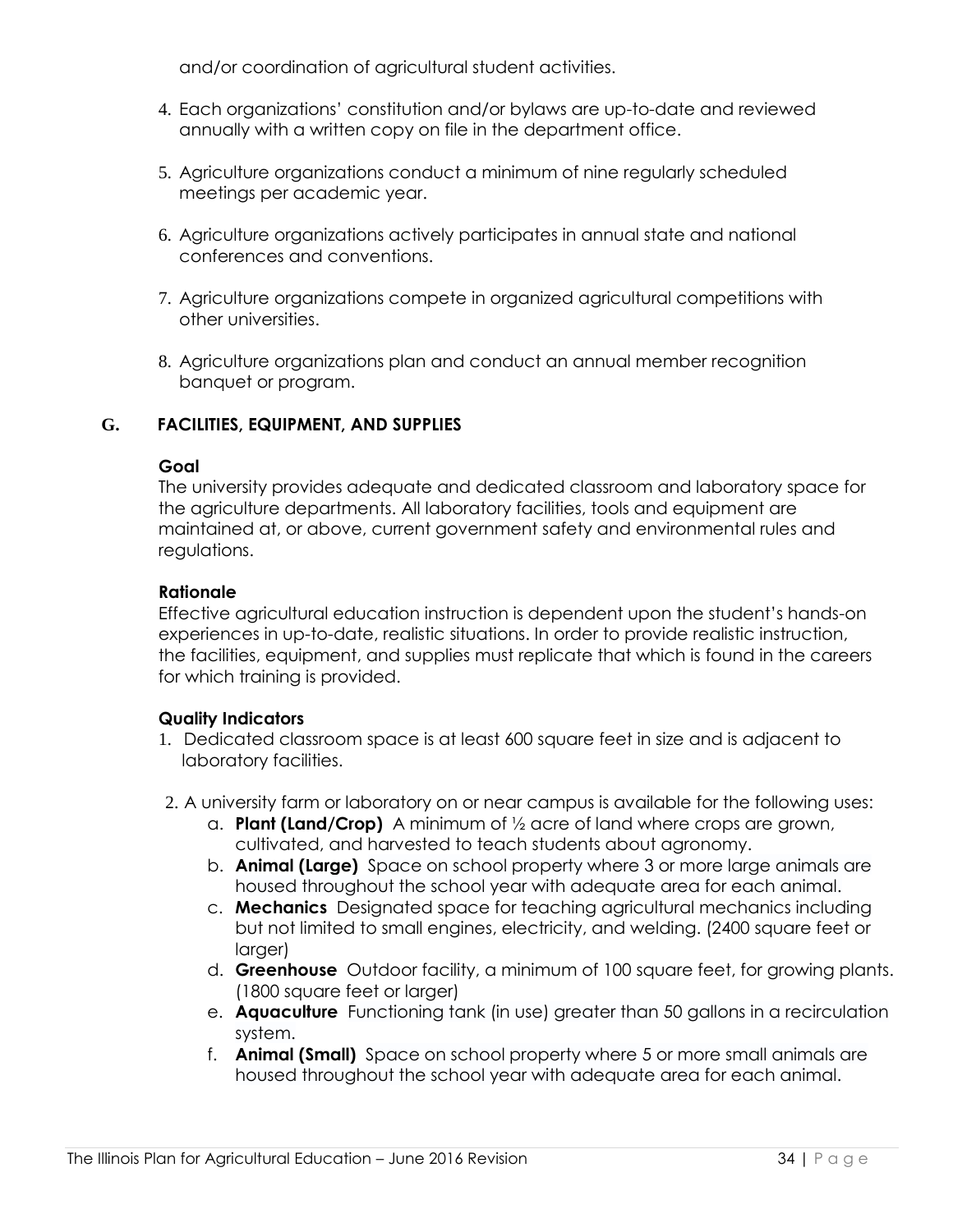- g. **Landscape** A minimum of 300 square feet of land aesthetically improved through planting, mulching, weeding, etc. while under the care of the agriculture department.
- h. **Agriscience** Space designated for conducting ag research and scientific investigations. This area shall include items such as lab tables, sinks, burners, scientific instruments and proper ventilation.
- i. **Computers or Tablets** Agriculture university has 10 or more computers or tablets.
- j. **Plant Nursery** A minimum of 100 square feet of land where woody or herbaceous plants(ie: ornamental, fruit, forestry trees; shrubs; or bulb crops) are grown in ground or containers for transplanting, budding, grafting, or for sale.
- k. **Garden** A minimum of 100 square feet of land where a variety of vegetables, fruits, flowers, or herbs are grown, cultivated, and harvested.
- 3. Adequate office space is provided for each instructor(s).
- 4. Adequate space is provided for the storage of instructional equipment, supplies and materials, as well as student classroom and laboratory materials.
- 5. Student lockers, restrooms, and clean-up facilities are provided in the department when necessary.
- 6. A current written inventory of department tools, equipment and other pertinent material is on file in the department. It includes modern tools and equipment comparable to those used in the agricultural industry and based on the largest number of students using the facilities.
- 7. A departmental budget is prepared by the department chair and is submitted to administration for approval. The budget request identifies needs for equipment, facilities, supplies, travel, and other program necessities.
- 8. The agricultural department successfully obtains external grant resources.

# **H. AGRICULTURAL ADVISORY COUNCIL**

#### **Goal**

A university governing board approved agricultural advisory council, whose membership is representative of the agricultural industry, to provide program advisement to the university college of agriculture.

#### **Rationale**

Agricultural education must be kept relevant to the changing nature of modern agriculture. The instructional program must be based on currently acceptable practices used in agricultural business and industry in order for agricultural education students to succeed in the agricultural job market. This can happen more readily when professors regularly consult with current industry representatives.

#### **Quality Indicators**

1. The advisory council conducts a review and/or considers recommendations from the professors or administration as documented in published minutes including, but not limited to the following: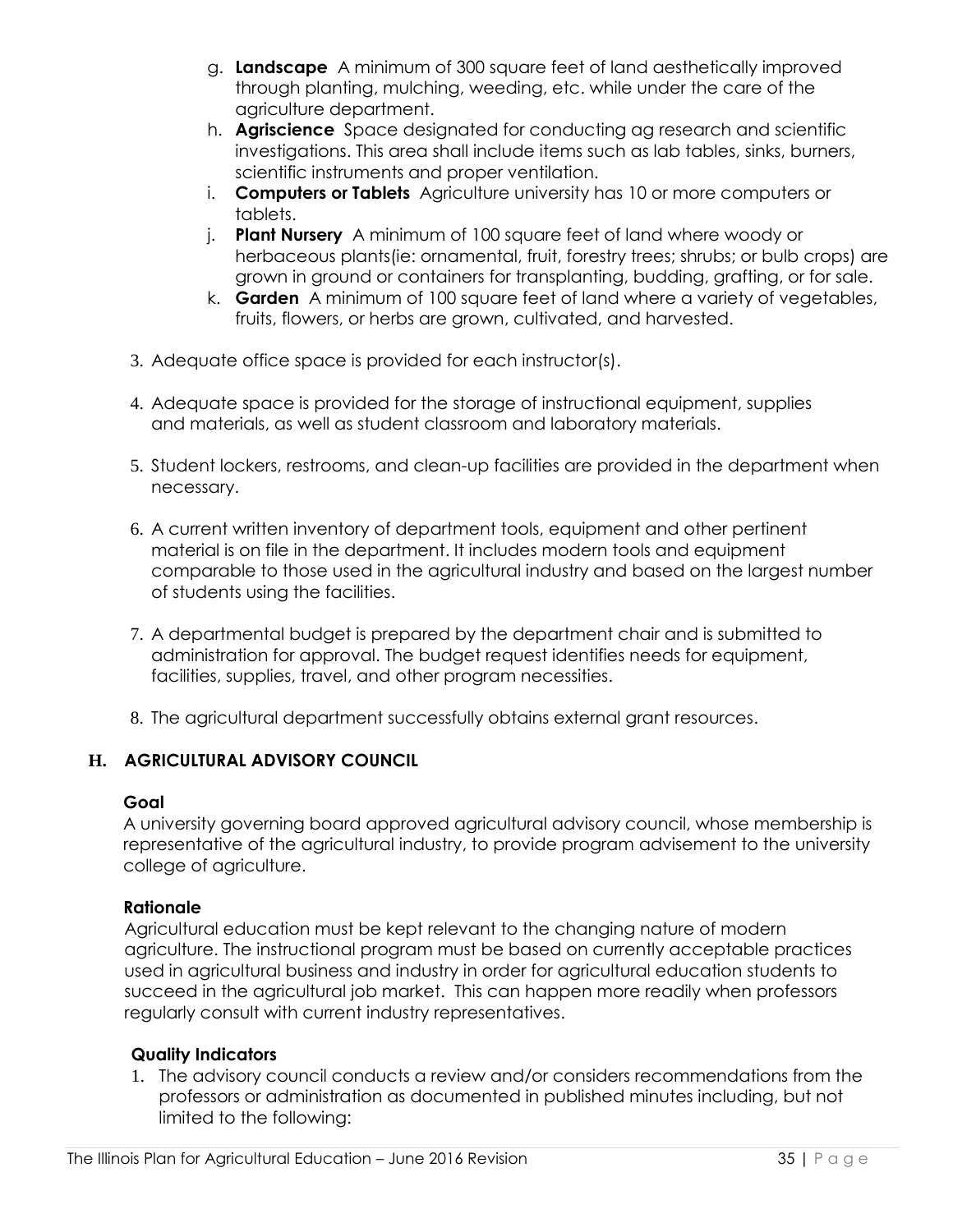- a. Grants and research projects
- b. Curriculum improvement/expansion
- c. Professor professional development
- d. Facilities, equipment and supplies
- e. Placement of students in internships
- f. Student organization activities
- g. Adult agricultural education
- h. Agricultural awareness (literacy) PreK-adult
- i. Career pathways
- j. Follow-up of graduates
- k. Program planning, management, priorities, and evaluation
- 2. The agricultural advisory council meets two or more times per year and the meeting minutes are kept on file in the college of agriculture dean's office.
- 3. Council members should consist of individuals representing the agricultural industry, college instructors, and high school agriculture teachers, and shall be approved by the university board.
- 4. A member of the advisory council reports to the university board of trustees meeting annually.
- 5. A member of the advisory council or administration presents reports at annual meetings of state agricultural boards and organizations, such as Extension, Farm Bureau, SWCD, commodity groups, etc.
- 6. A university board of trustees member attends at least one advisory council meeting.

#### **I. PreK-ADULT AGRICULTURAL AWARENESS PROGRAMS**

#### **Goal**

Coordination activities are conducted with agricultural partners to assure that agricultural awareness programs at elementary, secondary, and community college levels serve as a talent identification system for higher education in agriculture.

#### **Rationale**

Increased employment demand for graduates of agriculture majors will require universities to engage with younger students to adequately meet employment needs.

- 1. Activities are conducted by the college of agriculture to enhance student awareness and career exploration about agriculture.
	- a. Agricultural career fair
	- b. Internships and job shadowing
	- c. Ag Day/Week or Ag Expo activities
	- d. Farm to School food awareness
	- e. Summer agriculture camps
- 2. Agriculture professors coordinate workshops or classes in and/or about agriculture which were specifically designed for adults.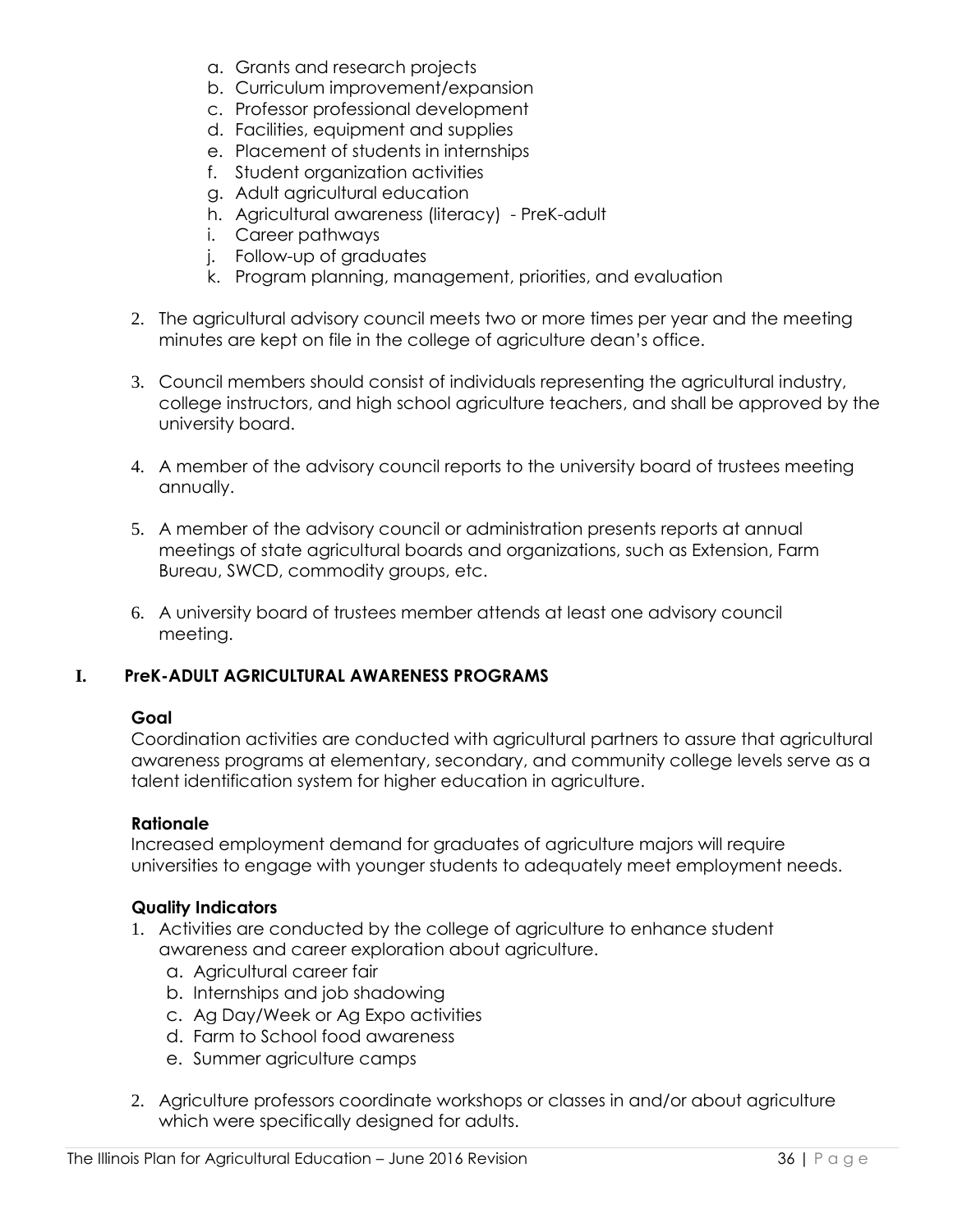3. Professors work with agricultural stakeholders to analyze needs and deliver programming for adult agriculture education.

#### **J. AGRICULTURAL RESEARCH**

#### **Goal**

Funding is secured to finance grants for improvement of all areas of Ag, Food, and Natural Resource systems.

#### **Rationale**

As the world population increases, our dependence on renewable resources and increased environmentally sustainable practices must increase as well. Illinois has been an agricultural research leader and must continue to be in order to maintain its strong agriculture economy.

- 1. Long and short-range priorities for research are determined by Vision for Illinois Agriculture, commodity groups, and agribusiness.
- 2. Grants are awarded through a competitive grant writing/proposal process.
- 3. All relevant segments of agriculture are represented in the research program.
- 4. Collaborative research and non-research projects are conducted.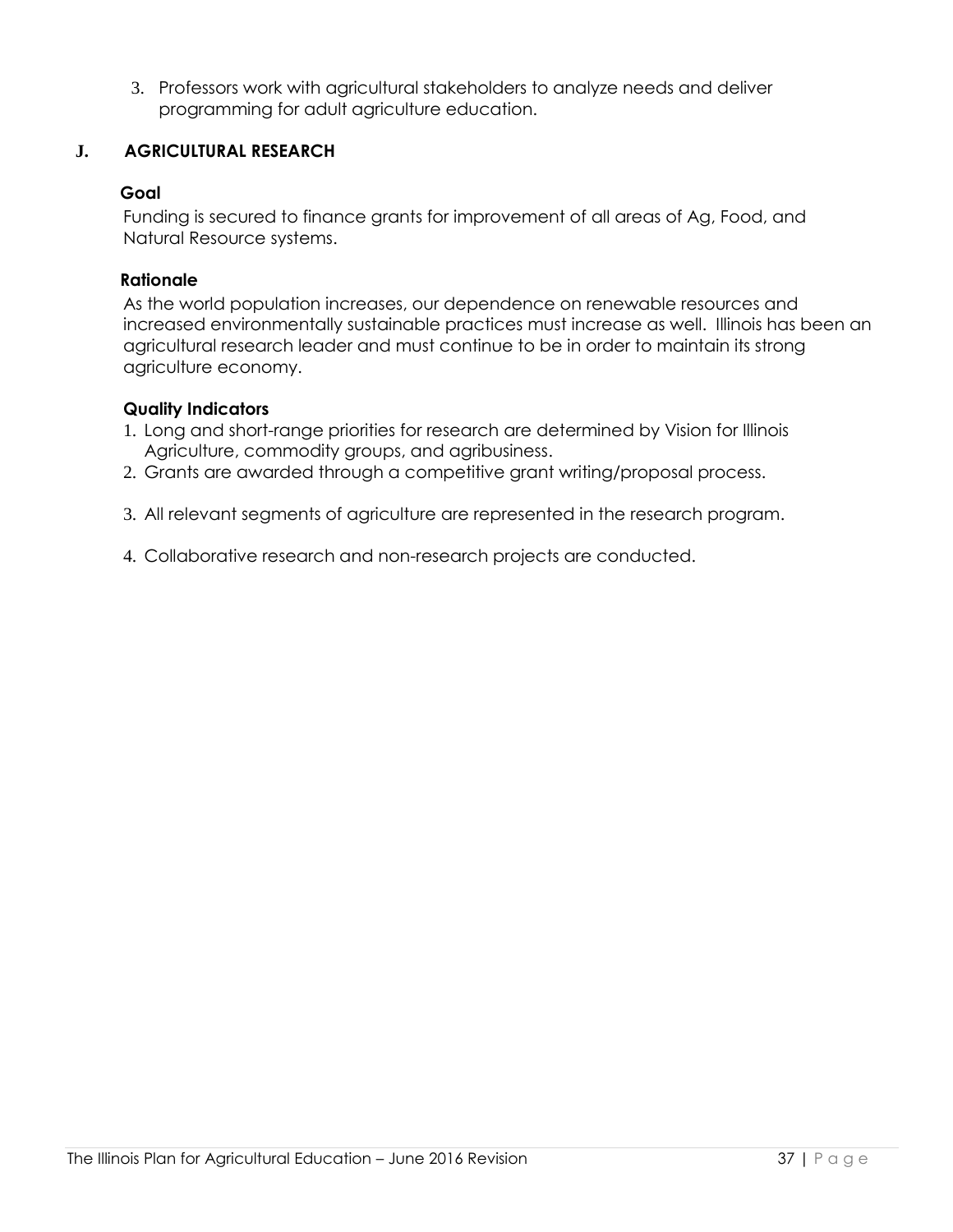#### **V. TEACHER EDUCATION PROGRAMS IN AGRICULTURE**

#### **A. STATEWIDE TEACHER EDUCATION PROGRAM**

#### **Vision**

To provide for recruiting, inducting, and mentoring people into the teaching profession.

#### **Rational**

An increasing demand for employees in agriculture will continue to require that students be exposed to ag careers, trained in basic agriculture terminology, and taught math and science though agriculture applications. To increase the pipeline of students taking agriculture classes in Illinois will require additional teachers at all education levels.

#### **Goals**

1. 100 students graduate per year with a degree in agriculture education.

2. Four universities maintain agriculture teacher education programs.

#### **B. STUDENT RECRUITMENT**

#### **Goal**

A continuing program of recruitment is undertaken to insure that a sufficient number of competent agricultural education teachers are prepared to meet the demand for new teachers in Illinois.

#### **Rationale**

A competent core of new teachers is needed each year to maintain the scope of agricultural education in Illinois and staff new program initiatives.

#### **Quality Indicators**

1. A university transfer program is provided.

- 2. All students admitted to student teaching are required to have a 3.5 G.P.A. on a 5.0 scale. (2.5 on a 4.0 scale)
- 3. A minimum of one faculty member is responsible for recruitment, including women and minorities, in agriculture education. A written recruitment plan was developed with advisement of the program advisory committee.
- 4. Incentive programs, such as scholarship or award programs, are available to encourage more students including those from disadvantaged and diverse backgrounds to pursue a teaching career in agriculture.
- 5. Agricultural education faculty play an active role in promoting agriculture during student guest days, new student week, and agricultural orientation programs on campus for both secondary and postsecondary students.
- 6. Annual contacts are made with both secondary and postsecondary institutions (personal visits and/or direct mailings) to inform educators, guidance counselors, and administrators of the continuing demand for agricultural teachers.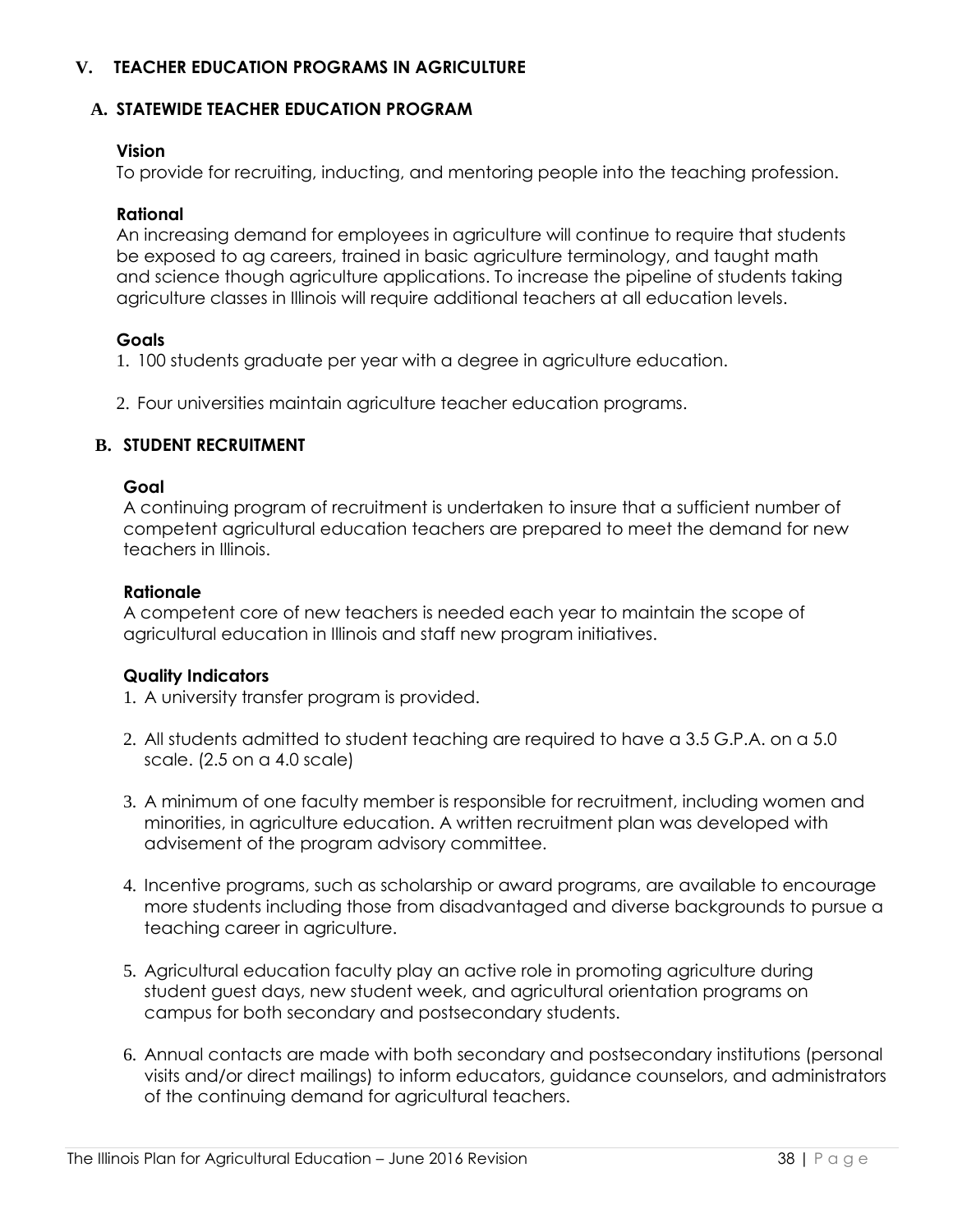- 7. One agricultural education faculty member is responsible for coordinating recruitment activities, including a minimum of 12 school presentations to recruit ag education students.
- 8. The agricultural education program has a current, eye-catching brochure and or website highlighting advantages of a career in agricultural education.
- 9. Students enrolled in non-ag education majors are encouraged to simultaneously complete the requirements for teacher licensure.
- 10. Growing Agriculture Science Teachers (GAST) grant is completed and submitted yearly.

#### **C. GRADUATE AGRICULTURAL EDUCATION**

#### **Goal**

Identify and encourage undergraduate students with high academic ability and agricultural experiences to complete graduate level degrees in agricultural education.

#### **Rationale**

To adequately increase the global workforce needs in agriculture, additional talent at all levels of education will be needed. An increase in the needs for undergraduate students in ag education necessitate an increased number of graduate candidate to provide instruction.

#### **Quality Indicators**

- 1. Graduate level credits are awarded to students seeking advanced degrees in agricultural education through courses taught by agricultural education staff.
- 2. Graduate assistantships are provided for agricultural education graduate students who are specializing in teacher education.
- 3. Twenty-five or more students are enrolled in the graduate agriculture education program.
- 4. The agriculture education program offers graduate courses complementing the secondary agriculture teachers/school schedule.
- 5. An approved master's level teacher licensure program is offered.
- 6. Online courses are offered for graduate credit by the agricultural education program.

#### **D. STUDENT ADVISEMENT**

#### **Goal**

The agricultural education faculty has weekly contact with students majoring in agricultural education to insure that they are progressing satisfactorily in their degree program and toward teacher licensure.

#### **Rationale**

Ag education faculty need to keep in touch with students to insure that their professional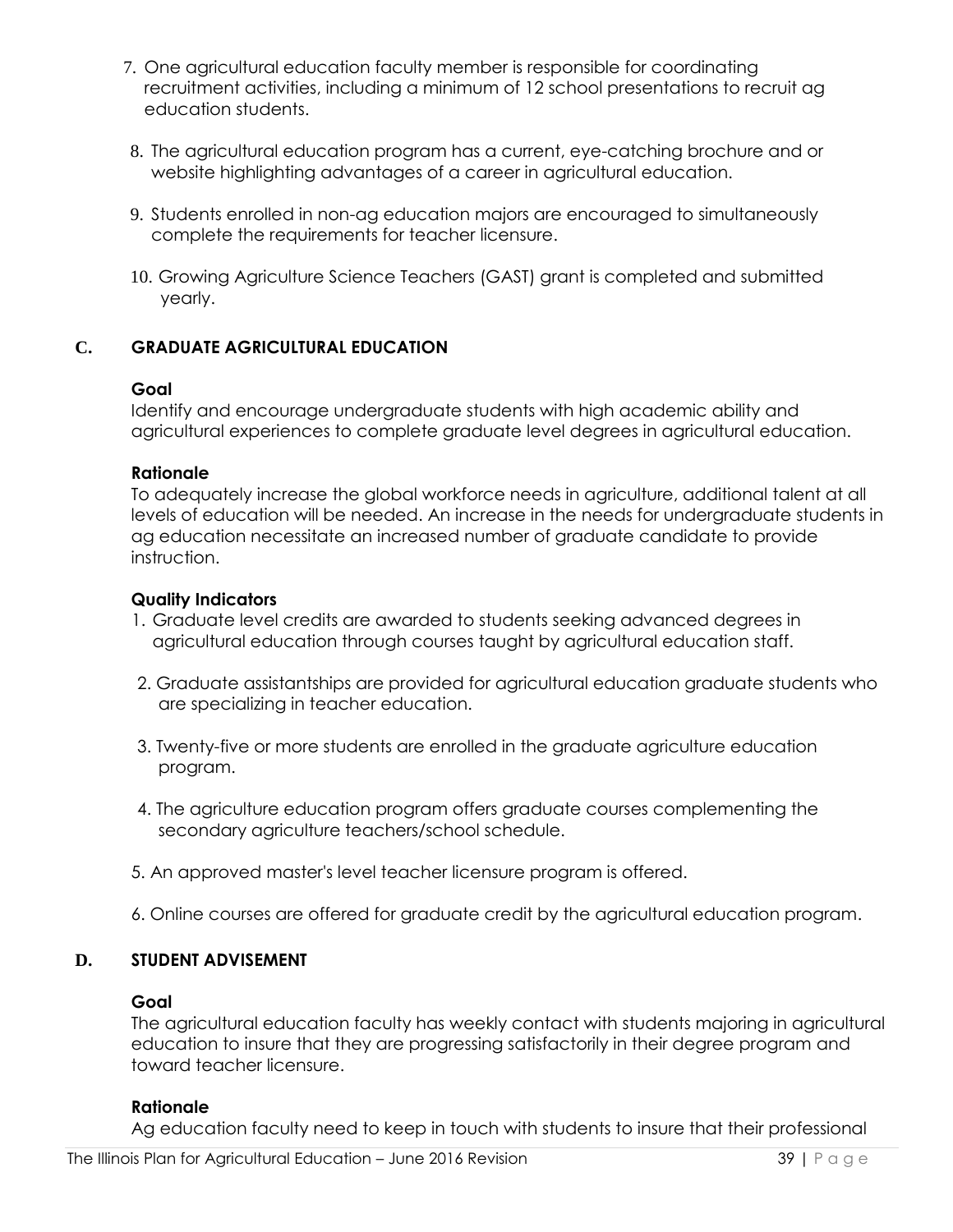preparation for teaching is a positive and rewarding one. This will enable faculty to answer questions or issues and to counsel prospective students about pursuing a degree program in agricultural education.

#### **Quality Indicators**

- 1. All students enrolled in agricultural education are advised by ag education faculty.
- 2. Students enrolled in agricultural education are advised of the 2,000 hour paid work experience requirements and appropriate steps are taken to assist students in obtaining and documenting these experiences.
- 3. Students who plan to major in agricultural education are identified as soon as possible for advisement and counseling purposes.
- 4 Ag education faculty schedule and keep regular office hours for the purpose of advising and counseling students.
- 5. Ag education faculty has no more than 25 regular undergraduate students as advisees.
- 6. Students are encouraged to obtain licensure in science in addition to agricultural education.
- 7. 75% of graduates receive dual licensure in science.
- 8. Ag education faculty meet regularly with science education faculty to ensure program alignment and criteria are met.
- 9. Prior to student teaching, students are interviewed by a panel of cooperating teachers and ag education faculty to assess their potential as teachers of agricultural education and their readiness for student teaching. Students are advised, in writing, of the panel's recommendations.

#### **E. PROGRAM PLANNING AND TEACHING METHODOLOGY**

#### **Goal**

Students preparing to teach agriculture are experienced in using a variety of teaching methods prior to the student teaching experience.

#### **Rationale**

Teacher quality is demonstrated by technical and professional competence. Teacher education graduates must possess a well-developed repertoire of teaching skills.

- 1. A minimum of 12 weeks is spent student teaching under the guidance of a licensed and experienced cooperating teacher including successful completion of the EdTPA.
- 2. Quality indicators are used when selecting school sites for student placement.
- 3. A methods course in teaching agriculture education is required prior to the student teaching experience.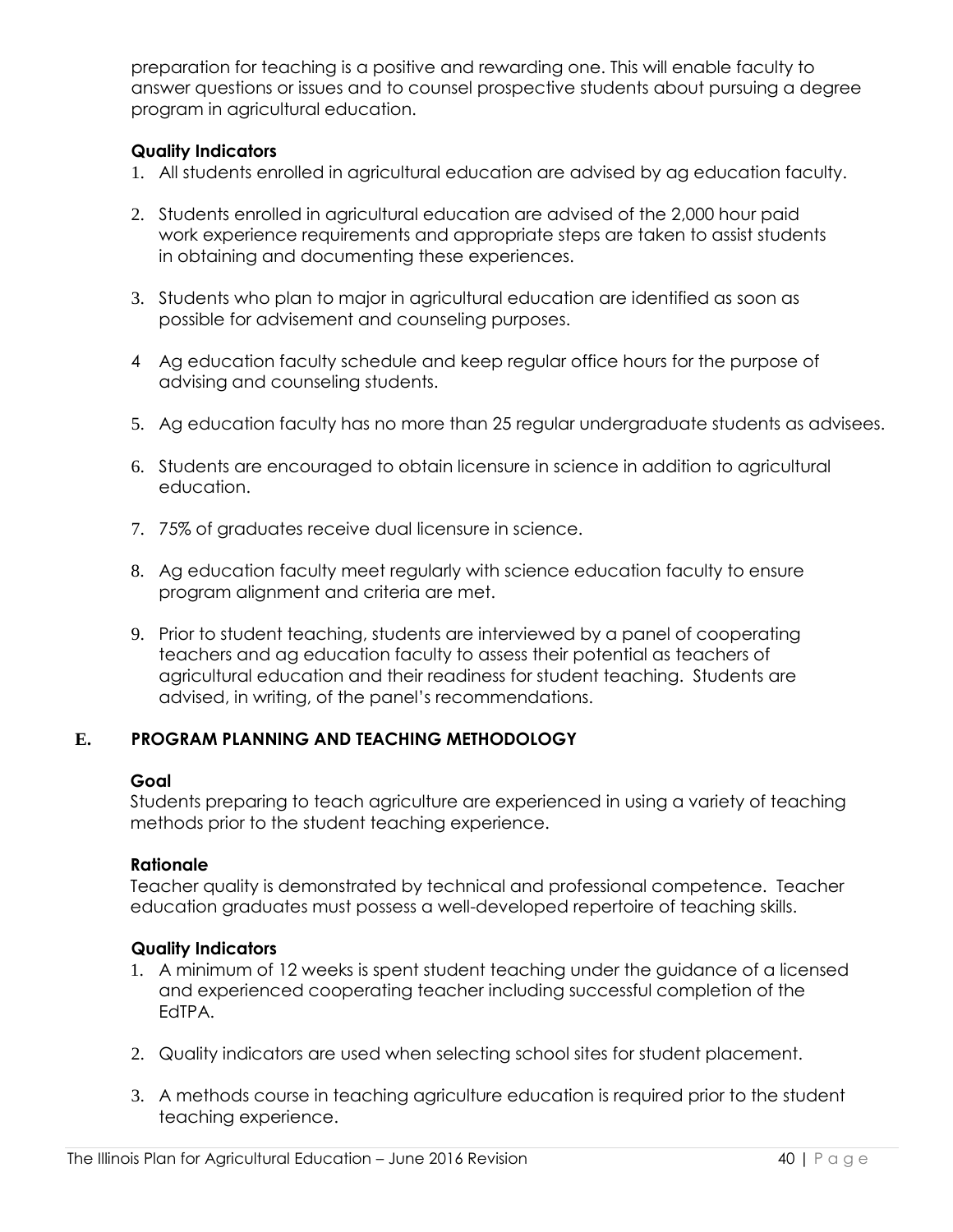- 4. All student teachers develop a minimum of one lesson plan per week and necessary resources for four hours of teaching.
- 5. All student teachers develop and teach lesson plans representing all of the AFNR pathways, including Plant Science, Animal Science, Ag Mechanics, Ag Business, Environmental Services, Food Science, and Natural Resources.
- 6. All student teachers are visited and counseled at least three times (one-half day visits) by an agricultural education faculty member. All teaching experiences are observed, critiqued and reported in writing in follow-up document or online report to the student and cooperating teacher.
- 7. All students demonstrate proficiency at utilizing current teaching technology tools, hardware, and software/applications.
- 8. All students are proficient in utilizing Illinois online curriculum resources.
- 9. The structure and operation of the Illinois Team Agriculture Education system is taught as a part of a required agriculture education course.
- 10. All student teachers assist in coordinating or teaching a workshop or class in or about agriculture which is specifically designed for adults in the community during their student teaching experience.
- 11. All students complete a community needs assessment as part of a required agriculture education course.
- 12. All students observe one class with an academic teacher.
- 13. All students teach at least one lesson with a high school academic teacher.
- 14. All student teachers meet with at least one K-8 teacher to share Ag In The Classroom or other agriculture teaching resources.
- 15. All student teachers prepare and teach an agriculture or ag careers lesson to 6-8th grade students.
- 16. All students develop a four-year sequential course of study as part of a required agricultural education course.
- 17. All students utilize modern teaching methods in: problem-solving, lab activities, demonstration, question-answer discussion, individualized instruction, studentcentered instruction, field trip, lecture presentation, independent study, and guest speakers/presenters.
- 18. All students are able to utilize FFA programs and activities as an integral part of the instructional program.
- 19. All students demonstrate a variety of classroom management techniques and appropriate disciplinary action.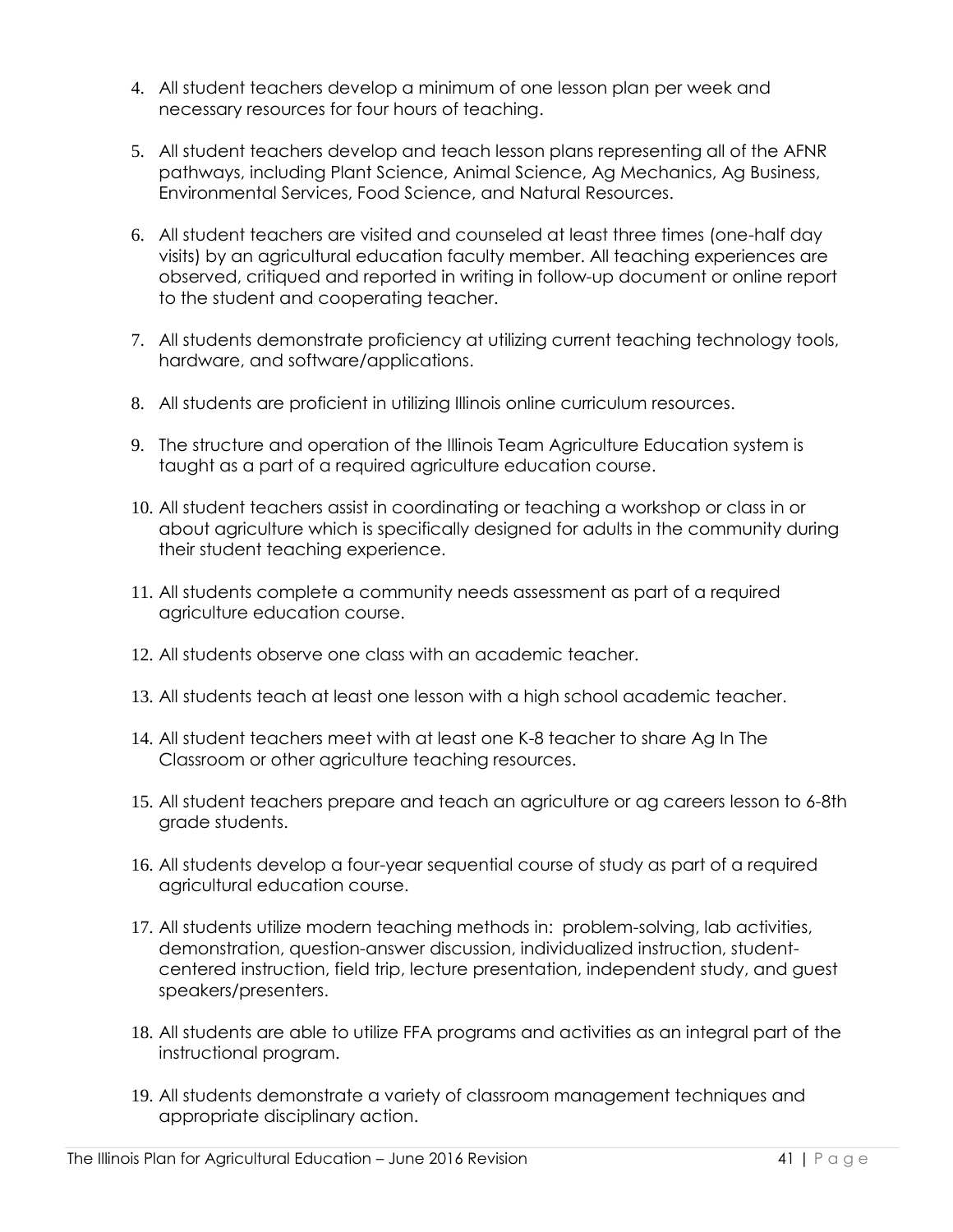- 20. All students demonstrate proper assessment techniques for student progress in the classroom, ag mechanics lab, greenhouse, land laboratory, SAE, and any other situation.
- 21. All students are able to select and practice appropriate methods of stimulating student interest in what is to be learned.
- 22. All students are able to manage time and set priorities in carrying out an effective instructional program.
- 23. All students are able to prepare individualized educational programs and are able to teach students with special needs. (i.e. reading, ESL/bilingual, and special education)
- 24. All students observe and assist a competent, professional agriculture education teacher for a minimum of 100 clock hours. (supervised pre-clinical experience)
- 25. All students complete a minimum of two weeks of supervised summer experience with a cooperating teacher learning how a quality summer program is conducted.
- 26. Prior to a school receiving a student teacher, the university must meet with the cooperating teacher (at a statewide or university group meeting) to discuss expectations, roles, and responsibilities of all that are involved in the student teaching experience.
- 27. Cooperating teachers observe student teachers on average for two classes per day and provide them with comments and suggestions for improvement on a daily basis and through a written, weekly evaluation of student teaching performance.
- 28. Student teachers attend all local, section, and state meetings attended by the cooperating teachers.
- 29. Student teachers are evaluated by their students.
- 30. All students participate in a mock-interview with the building administration.
- 31. All students understand how to determine, obtain, and maintain instructional materials, tools, equipment, and facilities.
- 32. All students know how to prepare monthly and annual reports and are able to develop long-range program plans.
- 33. All students know the purpose of articulation and the need for coordinating the local agricultural program with other agricultural education programs that serve the community.
- 34. All students understand the organization of the school district and the roles and responsibilities of all key partners.
- 35. All students understand the ISBE regional Education for Employment system structure for career and technical education and are aware of the program approval process to secure funding for agricultural education courses.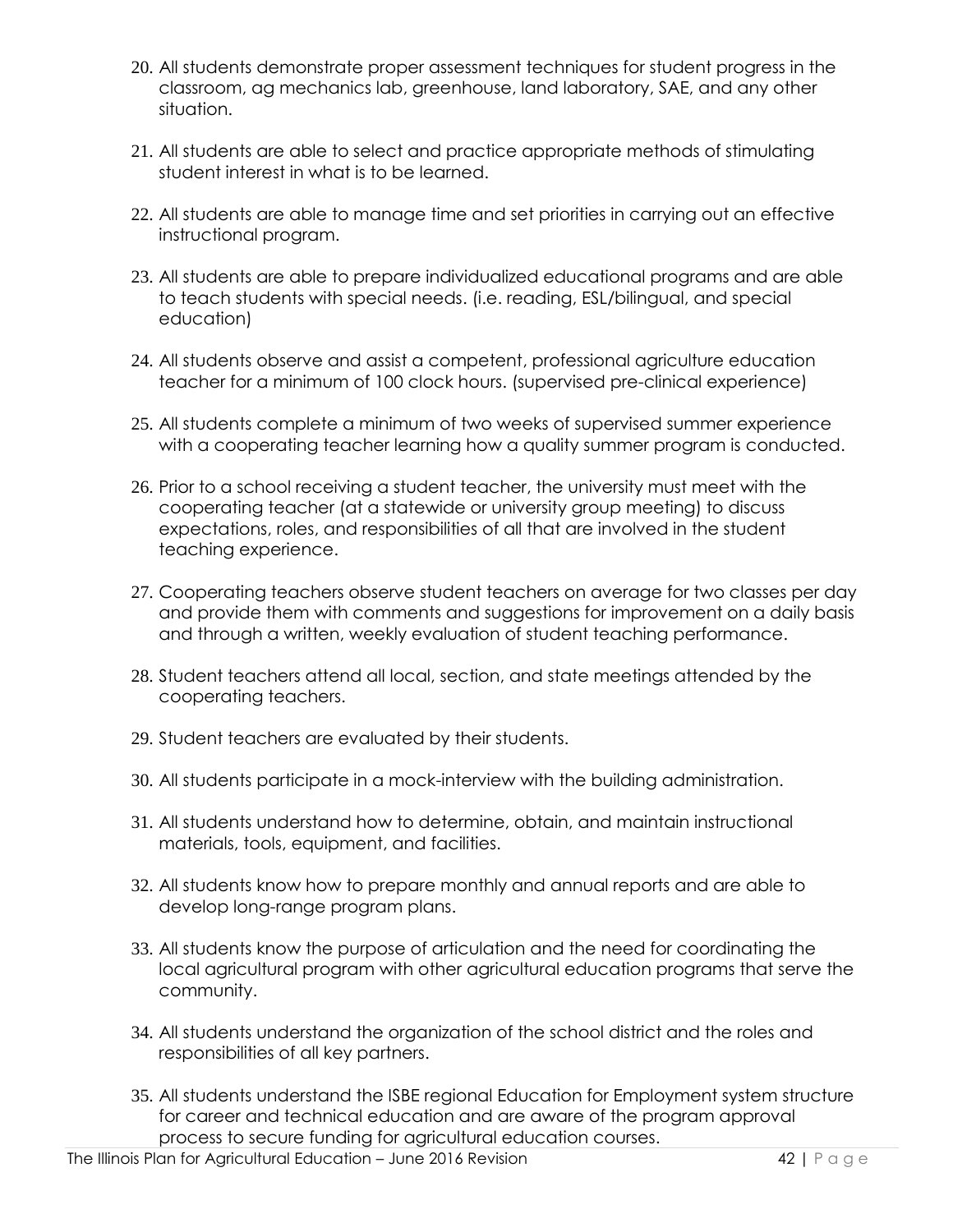- 36. All students understand the purpose of Ag In The Classroom and their role in working with K-8 school teachers.
- 37. All students understand how to organize and effectively use an agricultural advisory committee and FFA alumni chapter for program planning and support.
- 38. All students understand how teaching adults differs from teaching high school students and are able to use appropriate techniques in teaching adults.

#### **F. TECHNICAL PREPARATION IN AGRICULTURE**

#### **Goal**

Students preparing to teach agriculture are technically competent in all AFNR career pathways.

#### **Rationale**

Teachers must have knowledge and experience in the technical subject matter areas of agriculture so they may teach with accuracy, competence, and confidence.

#### **Quality Indicators**

- 1. All agricultural education graduates successfully complete at least one course representing all of the AFNR pathways, including Plant Science, Animal Science, Ag Mechanics, Ag Business, Environmental Services, Food Science, and Natural Resources.
- 2. All agricultural education graduates successfully complete at least 40 semester hours of technical agricultural courses.
- 3. All students are required to complete at least one summer internship with an agricultural business which earns course credit.
- 4. All students possess a minimum of 2,000 hours of paid employment experiences in the agriculture industry including 250 hours in each pathway taught, and appropriately documented.
- 5. All students receive an additional license endorsement in a science area.

#### **G. STUDENT PLACEMENT**

#### **Goal**

Agricultural education staff provides job placement support to graduates to ensure all candidates are placed in agricultural teaching positions.

#### **Rationale**

Graduates need assistance in identifying professional placement opportunities and making decisions about career alternatives. Placement services will help attract a higher percentage of graduates into teaching.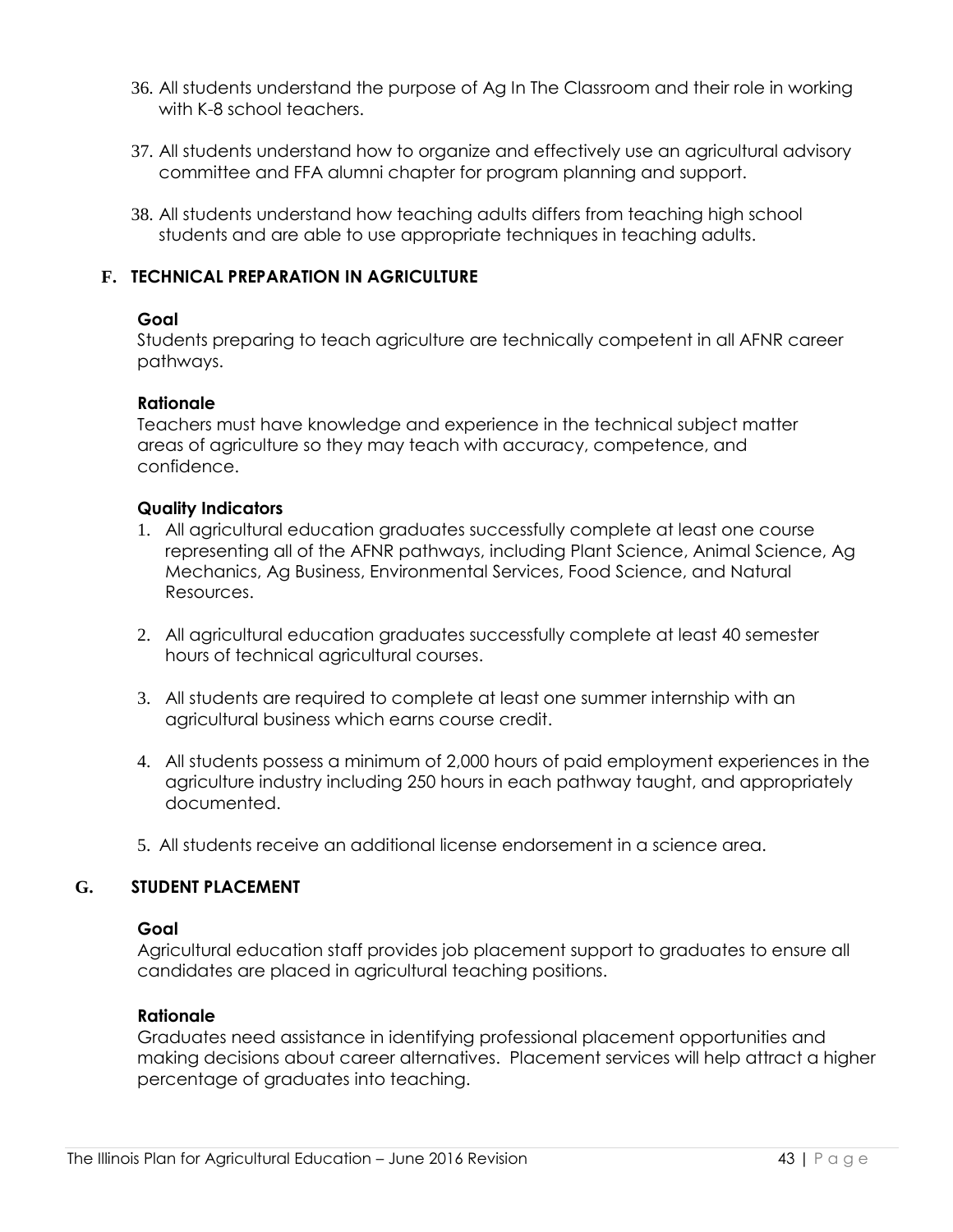#### **Quality Indicators**

1. All agricultural education graduates are provided with job placement counseling to assist them in becoming successfully employed in an agricultural education position.

2. One agricultural education faculty member is responsible for coordinating placement.

- 3. Current teaching vacancies are shared with ag education students.
- 4. Ag education departments promote candidates with schools seeking to hire new agricultural education teachers.
- 5. Letters of recommendation for student teachers are provided by cooperating teachers and ag education faculty.
- 6. Complete placement records of graduates are kept on file in the agricultural education office.
- 7. Students are encouraged to provide their credentials to FCAE program advisors to post on the [www.agriculturaleducation.org](http://www.agriculturaleducation.org/) website.
- 8. All students develop an interview portfolio (including resume, assessments, lesson plans, etc.)
- 9. All ag education graduates accept an ag teaching position at or above the secondary level.

#### **H. STUDENT PROFESSIONAL DEVELOPMENT**

#### **Goal**

Professional development activities are available to all agricultural education students as an integral part of their academic program.

#### **Rationale**

Interest and involvement in professional organizations should begin in the undergraduate teacher education program to allow graduates a smooth transition into active membership.

- 1. All students have the opportunity and are encouraged to become student members of the Illinois Association of Vocational Agriculture Teachers (IAVAT) and the National Association of Agriculture Educators (NAAE).
- 2. An agricultural education student organization(s) (such as Collegiate FFA, Agricultural Education Club, and Alpha Tau Alpha) is available to all agricultural education majors. Students are encouraged to be active, participating members.
- 3. All students are familiar with the other professional education associations such as the Illinois Association of Career and Technical Education (IACTE), the Association for Career and Technical Education (ACTE), etc.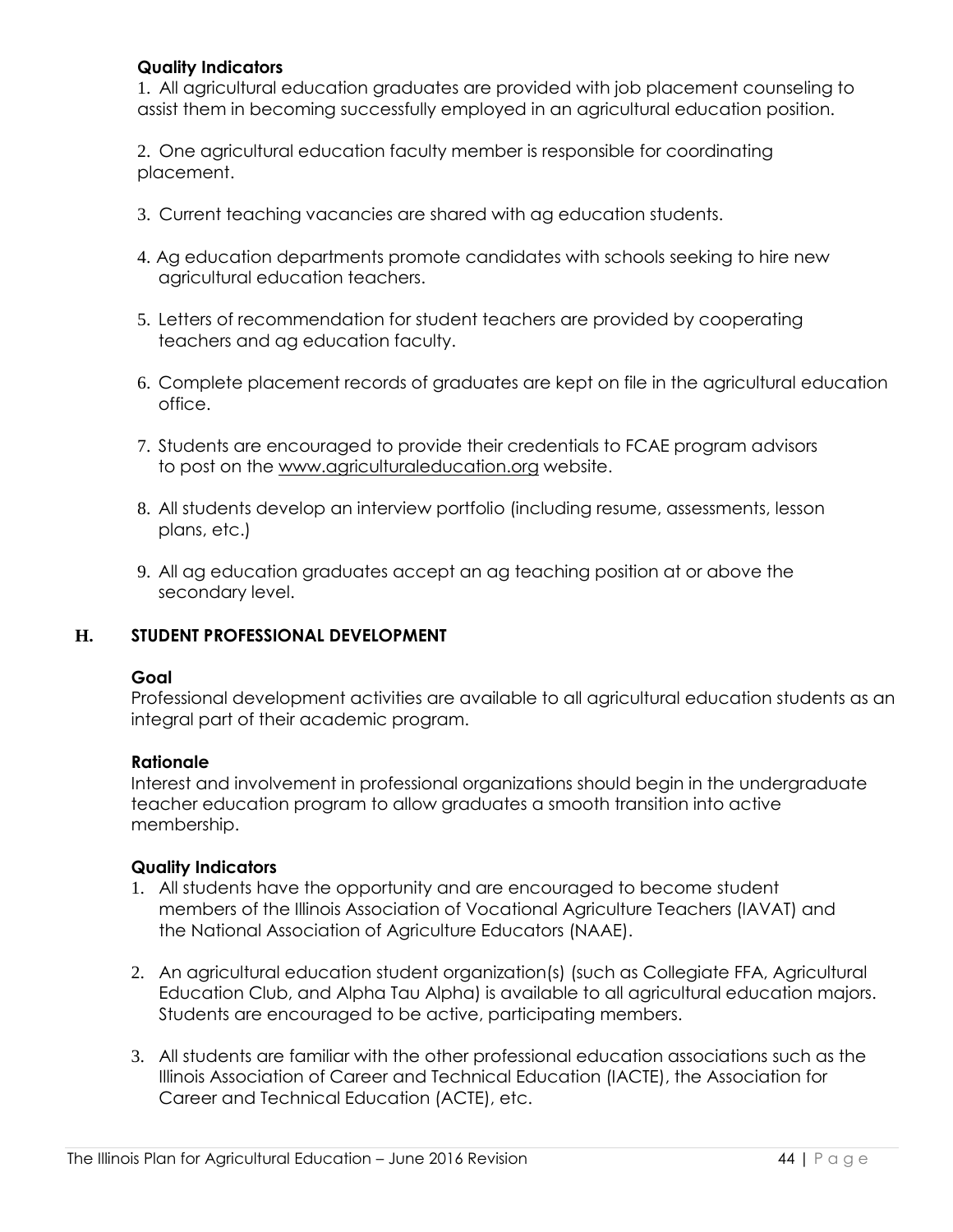- 4. All students attend at least one IAVAT section meeting during their student teaching experience.
- 5. All students participate in at least one student branch IAVAT event.
- 6. All students participate in at least one IAVAT summer conference prior to graduation.
- 7. All students attend at least one function with their science education colleagues.
- 8. All students are encouraged to participate in the Central States Research Conference and/or ATA Student Teacher Conference.

#### **I. SUPERVISED AGRICULTURAL EXPERIENCE (SAE) PROGRAMS**

#### **Goal**

Agricultural education students understand the importance of and are able to assist high school students in developing and carrying out (including record keeping) appropriate agricultural experience programs.

#### **Rationale**

Supervised agricultural experience (SAE) programs are a unique and essential component of all agricultural education programs. Graduates need knowledge and practice in helping students plan and carry out SAE programs.

#### **Quality Indicators**

- 1. All students receive instruction in planning, developing, implementing, and evaluating SAEs including record keeping.
- 2. All students make a minimum of 12 SAE visits.
- 3. All students are able to instruct the use of all SAE record book types, including exploratory and agriscience.
- 4. All student teachers will gain experience in helping students correctly use record books.
- 5. All students are aware of state licensure requirements for cooperative education and are strongly encouraged to become qualified coordinators.
- 6. All students participate as a judge at any level of agriscience fair and/or proficiency award competition.

#### **J. FFA ADVISEMENT**

#### **Goal**

Agricultural education students are knowledgeable about the FFA Organization as an integral part of the total program and the role for the FFA advisor.

#### **Rationale**

Potential agricultural education teachers need to be knowledgeable of programs and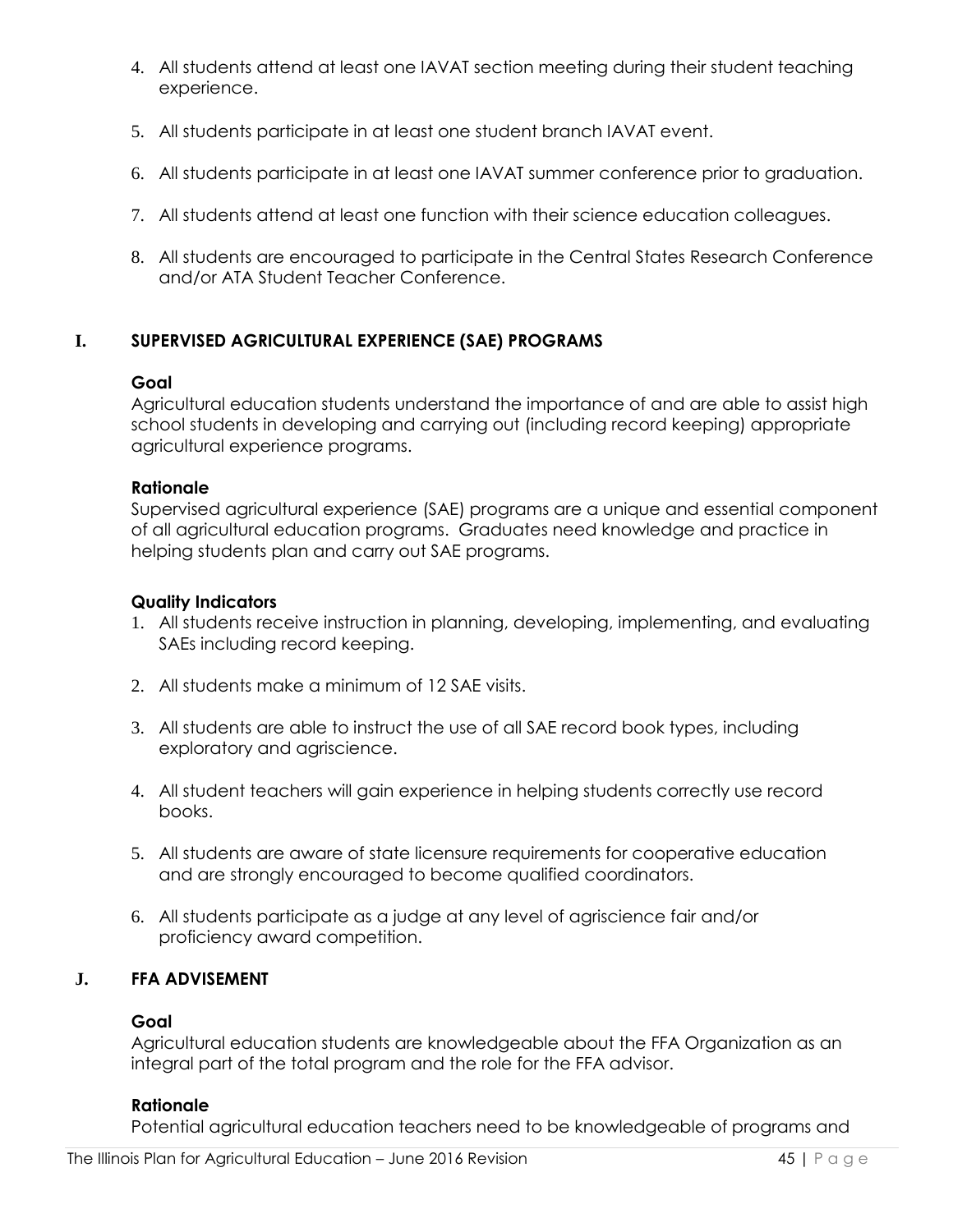activities of the FFA organization to be effective advisors and be able to guide the efforts of a local chapter so that members will obtain maximum benefits of participation.

#### **Quality Indicators**

- 1. Students understand individual and chapter award programs, degrees, community service programs, and career development events. All students are able to assist students in competing for and attaining these awards and distinctions.
- 2. All students participate in at least three section, district, and/or statewide FFA events.
- 3. All students develop a FFA chapter pre-program of activities, constitution, and by-laws
- 4. All students are able to assist members in completing FFA award and degree applications.
- 5. All student teachers attend with cooperating school, if possible, the National and/or State FFA Convention.
- 6. All student teachers serve as assistant chapter advisors including functioning as the advisor in the opening ceremony.

#### **K. AGRICULTURAL ADVISORY COMMITTEES**

#### **Goal**

Students in agricultural education programs understand the role of, and gain experience in, conducting an agricultural advisory committee.

#### **Rationale**

Advisory committees can play an important role in program improvement and evaluation. Agricultural education teachers generally assume a large responsibility for organizing and/or maintaining advisory committees for the agricultural education program.

- 1. All students receive instruction in a required agricultural education course on organizing and effectively utilizing an agriculture advisory committee.
- 2. All student teachers observe and participate in at least one advisory committee meeting.
- 3. Each University agriculture education department has an organized advisory committee with representatives from agricultural organizations, agribusiness, ag teachers, FCAE program advisors, and student teachers that meets a minimum of two times per year.
- 4. Each University agriculture education department develops and presents a written annual report to the advisory committee, University College of Agriculture administration, and IAVAT membership at their annual conference.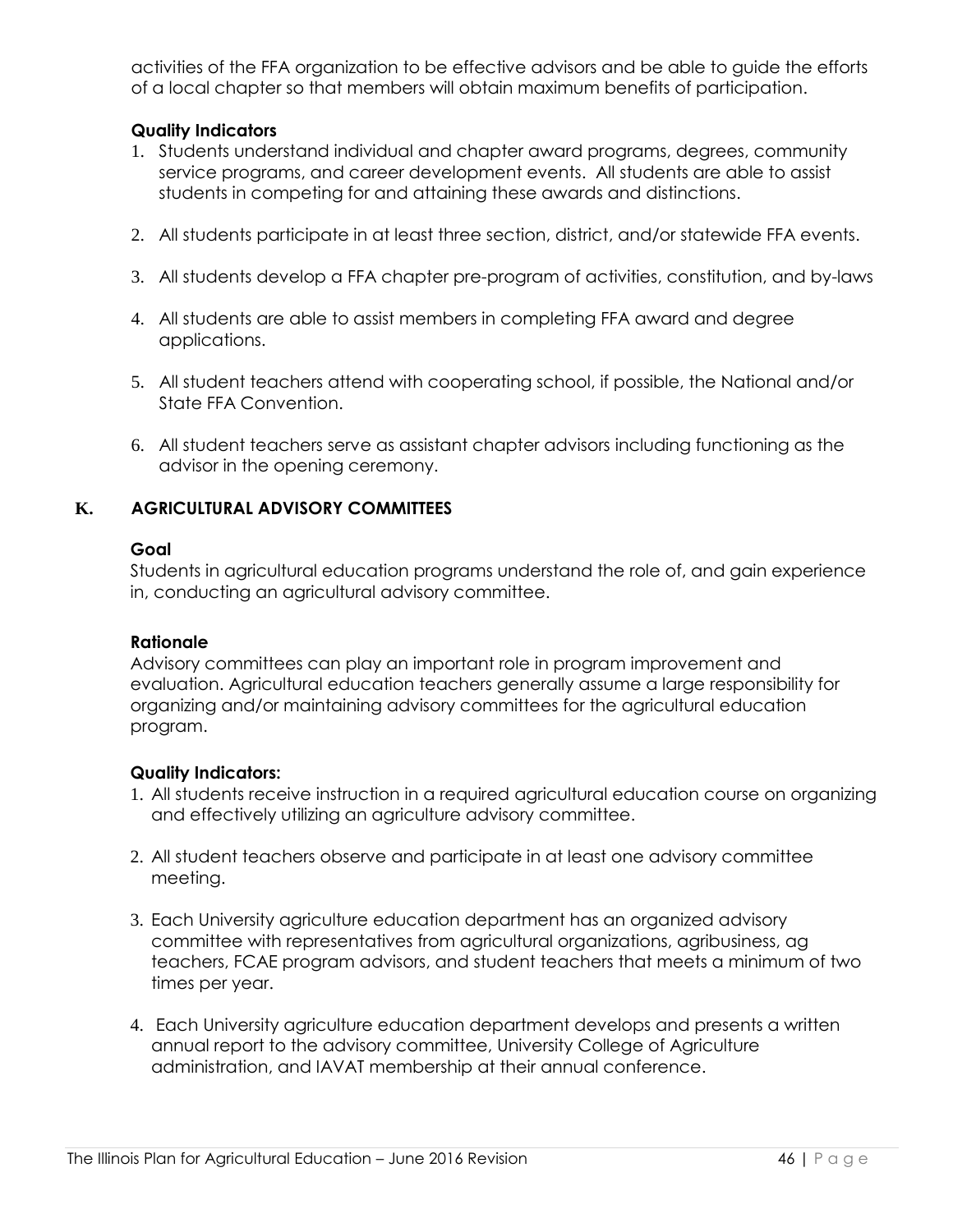#### **L. FACULTY PROFESSIONAL DEVELOPMENT**

# **Goal**

Faculty are involved in appropriate scholarly activities including, but not limited to, disseminating results of the research through publications, presentations, and development of materials. Qualified instructors have knowledge and skills in their areas of instruction. These qualifications are obtained through education and/or work experience.

#### **Rationale**

Agriculture is a highly technical subject matter area. It requires extensive occupational experience as well as professional and academic preparation to be an effective instructor. The students enrolled in agricultural programs are preparing for careers in agriculture. It follows, then, that the instructor with personal occupational experience in agriculture will be a more effective instructor of these students.

#### **Quality Indicators**

- 1. All agricultural education teacher educator staff model commitment toward professionalism including membership and active involvement in AAAE, NAAE, IAVAT, IACTE, ACTE and other appropriate professional organizations.
- 2. Faculty stay current with secondary agriculture teacher needs by actively serving on IAVAT committees.
- 3. Faculty registers and actively participates in the annual IAVAT Conference.
- 4. Faculty and attend and share research at the Central States Research Conference.
- 5. Faculty attends all Illinois Team Ag Ed meetings.
- 6. Faculty teach agriculture classes at the secondary level each year.

#### **M. RESEARCH IN AGRICULTURAL EDUCATION**

#### **Goal**

Funding is secured to finance grants for improvement of agricultural education at all levels.

#### **Rationale**

 To provide monies to research and develop innovative teaching strategies, new instruction techniques, and more effective teaching programs in agricultural education.

- 1. Long and short-range priorities for research are determined by Illinois Team Ag Education.
- 2. Grants are awarded through a competitive grant writing/proposal process.
- 3. All segments of agricultural education are represented in the grants program.
- 4. Collaborative research and non-research projects are conducted.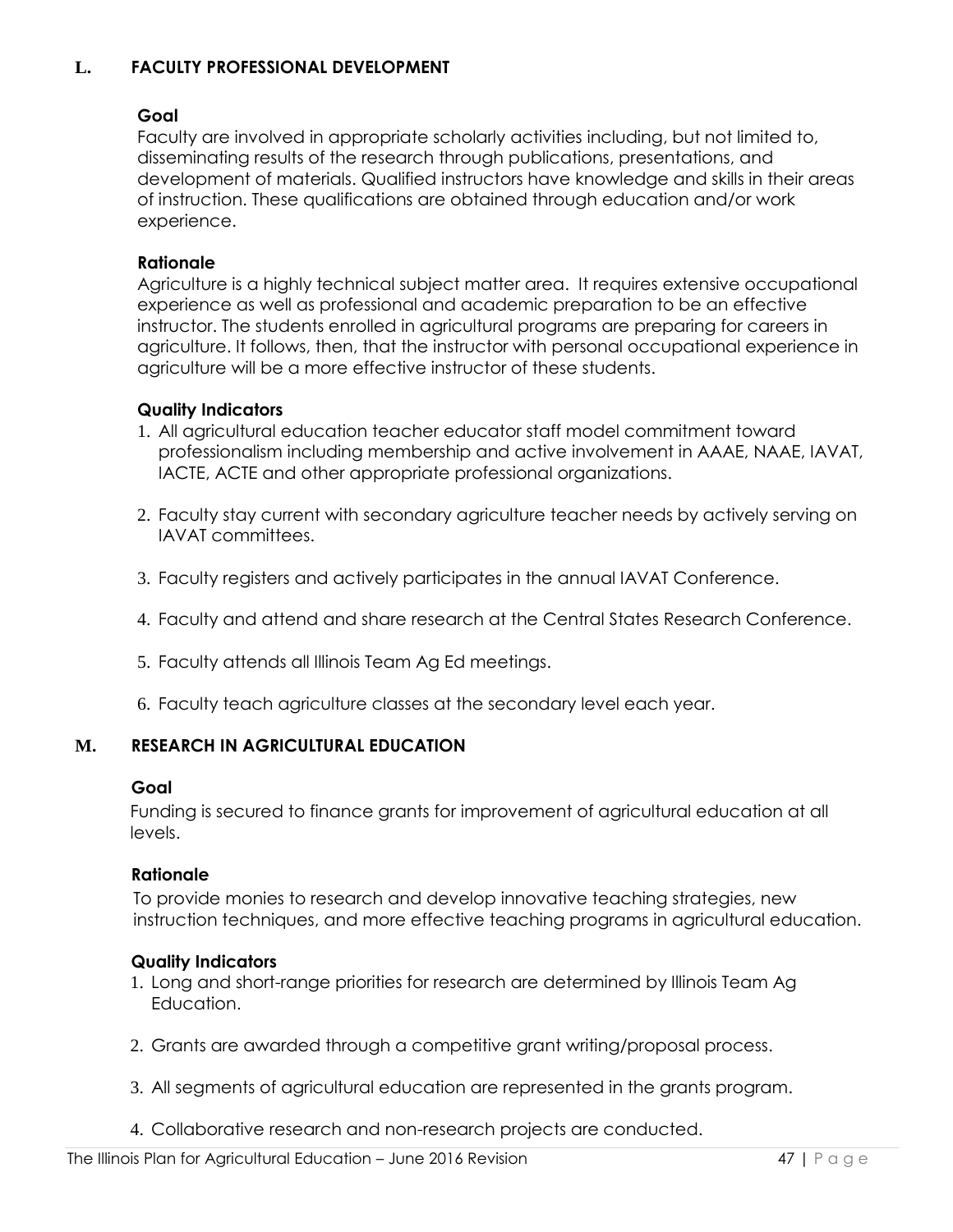#### **VI. Agricultural Workforce Knowledge, Skill, and Talent Development**

#### **A. Agricultural Workforce Knowledge, Skill, and Talent Development**

#### **Vision**

As globalization, increasing population, climate change and environmental impacts, technology advancement, new institutional arrangements, and ageing of the agricultural workforce offer both challenges and opportunities for agricultural development and food systems. All individuals working in the all segments of the agricultural industry must be provided with quality professional development and advanced on the job training for Illinois agribusinesses to produce, process, package, transport, and market an affordable, safe, and an abundant product to Illinois citizens.

#### **Rationale**

To sustain the agricultural industry as a productive, competitive, and efficient sector and as time and funding become limited, agribusinesses, agencies, organizations, colleges, universities, and others must partner together to provide professional development and training opportunities for our current and future workforce in agriculture.

#### **Goals**

- 1. Encourage agribusinesses, agencies, organizations, colleges, universities, and others to partner together in providing employee professional development events.
- 2. Publicize through social media, websites, newsletters, etc. employee professional development and workforce training seminars, short courses, and related opportunities.
- 3. Develop knowledgeable and effective agribusiness representatives to become successful policy and decision makers for the agricultural industry.
- 4. Create an enabling environment and incentives for private sector engagement in talent development to improve linkages between supply and demand of knowledge and skills
- 5. Promote demand-driven and innovative agriculture education, training, and skills development programs geared towards transformation and maintaining high performance culture at all levels
- 6. Recruit and retain youth, women, and minorities in agriculture through incentives and the promotions.
- 7. Develop and provide seminars on team building, leadership enhancement, and generational differences.

#### **B. Examples of Agricultural Workforce Knowledge, Skill, and Talent Development**

1. **Illinois Agriculture Leadership Foundation** - [www.agleadership.org](http://www.agleadership.org/)

 The Illinois Agricultural Leadership Foundation (IALF) builds a tradition of excellence by delivering leaders for American agriculture. Their mission through a two year program is to develop knowledgeable and effective leaders to become policy and decision makers for the agricultural industry.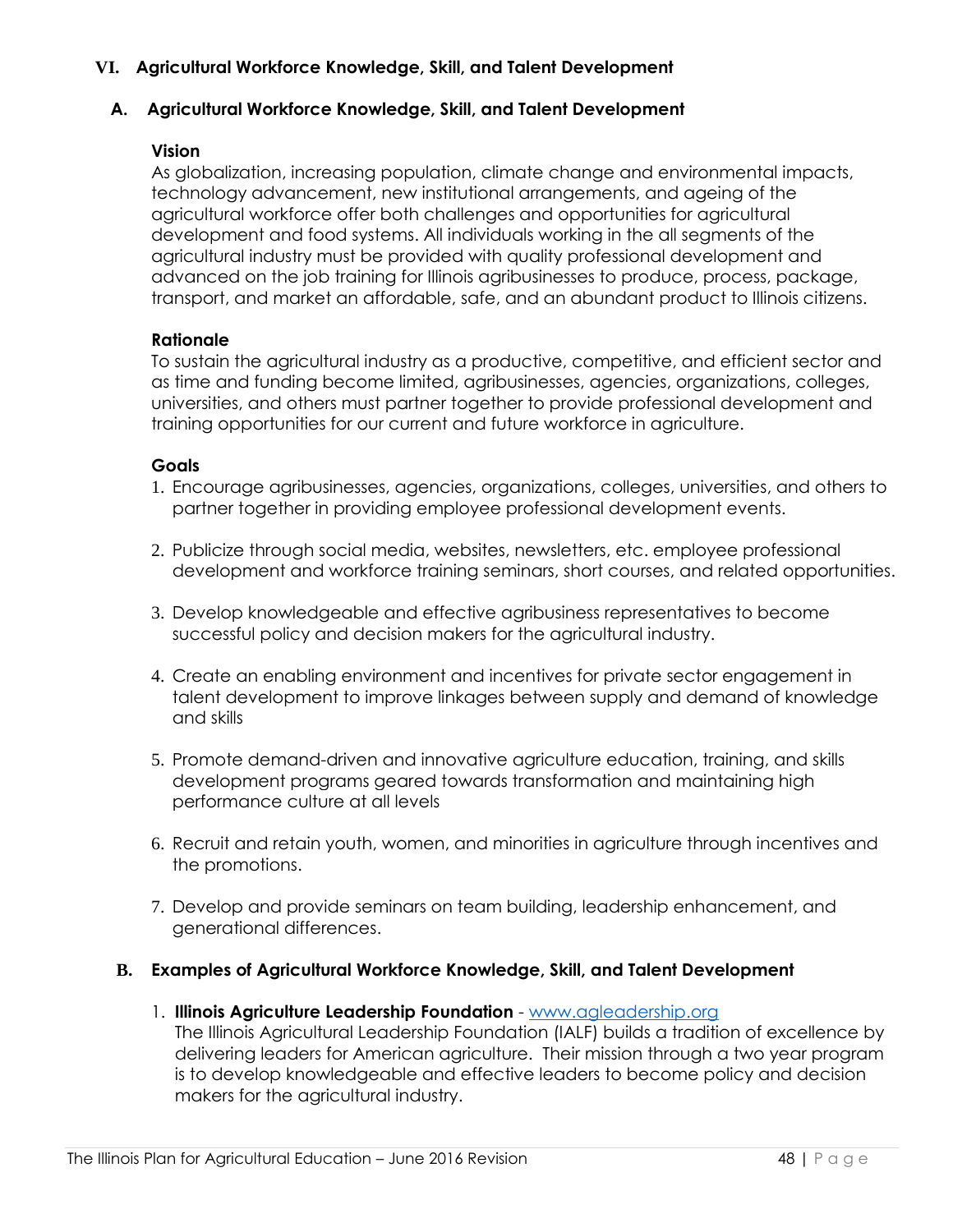#### 2. **Industry employee leadership development programs**

 Agribusinesses organize and conduct their own employee leadership professional development and training programs.

#### 3. **Agriculture sector conferences, seminars and professional development**

 Commodity groups, agribusinesses, agencies, organizations, etc. organize and conduct agricultural and leadership informational topic professional development.

#### 4. **State and industry sanctioned certification programs**

 State and county government and agribusinesses organize and conduct agricultural certification professional development. Examples include: safety, pesticides, conservation measures and water quality.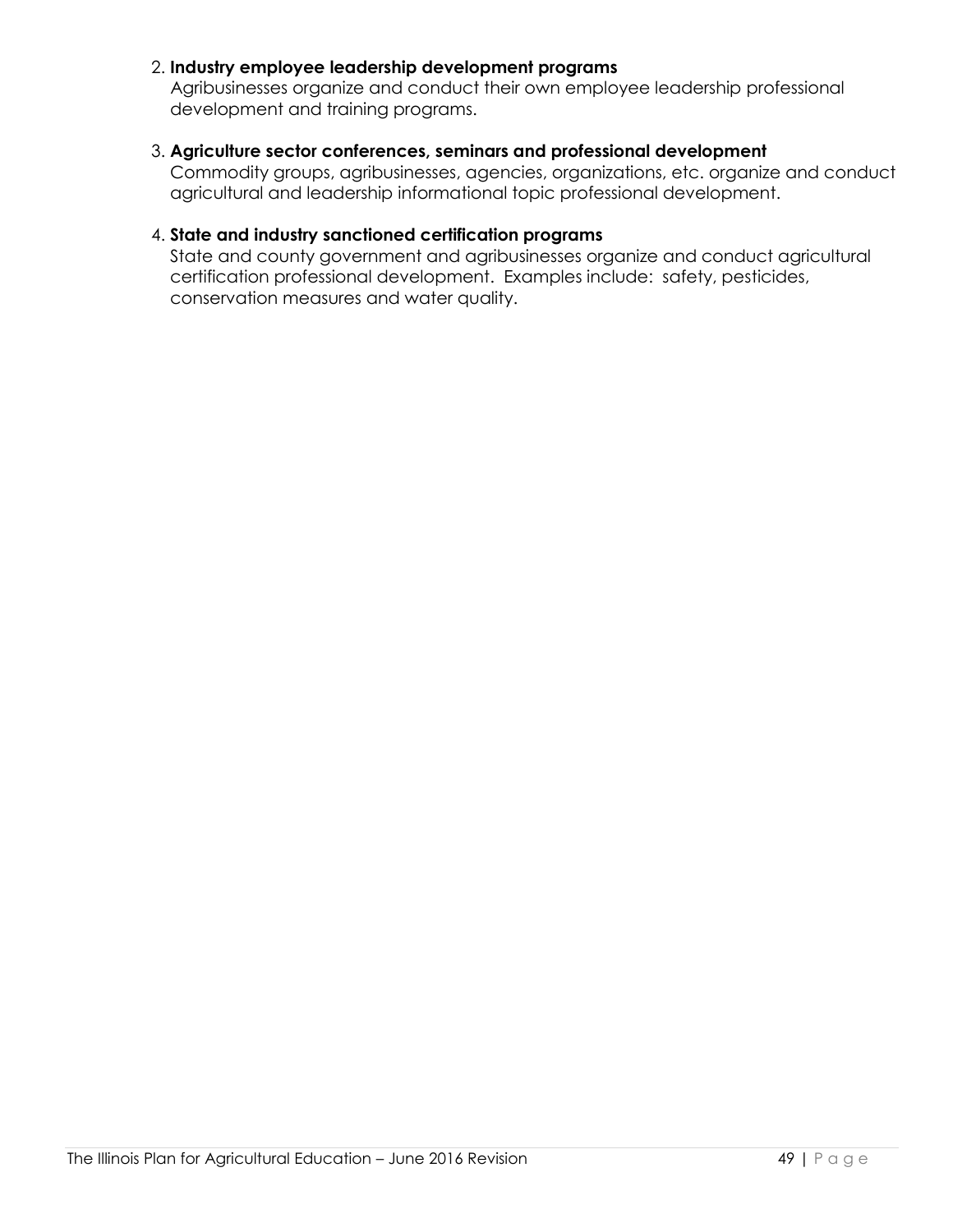#### **VII. Public and Consumer Agriculture Awareness and Advocacy**

#### **A. Public and Consumer Agriculture Awareness and Advocacy**

#### **Vision**

Public and consumer agricultural awareness and advocacy is the responsibility of all members of Illinois Team Ag Education. As the population continues to be more removed from farm life and demands to understand more about the food and natural products they consume, the need for public education about agriculture continues. All agricultural organizations must cooperate to share messaging about the safe, abundant food supply and to recruit for those career opportunities available in the industry.

#### **Rationale**

As the population becomes less connected to farms, it is important to provide outreach to the consumer to reinforce confidence in the domestic food supply. It is also critical to share the career opportunities that exist in the agriculture industry.

#### **Goals**

- 1. Encourage agribusinesses, agencies, organizations, colleges, universities, and others to partner together in educating the public about the agriculture industry.
- 2. Utilize social media, websites, newsletters, webinars, etc. training seminars and related opportunities to teach Ag advocates strategies for social media engagement with the public.
- 3. Utilize social media, websites, newsletters and other forms of media to communicate with the general public
- 4. Prepare students to promote agriculture in a professional and effective manner through essential communication and presentation skills.
- 5. Develop knowledgeable and effective agribusiness representatives to become successful policy and decision makers and influencers for the agricultural industry.
- **B. Examples of Public and Consumer Agricultural Awareness In and About Agriculture**

 Governmental, education, and civic organizations as well as employees of private sector firms must regularly communicate through various channels to address changing agriculture trends, situations, and market fluctuations.

#### **1. Illinois Farm Families - [www.watchusgrow.org](http://www.watchusgrow.org/)**

 With the assistance of the Illinois Farm Bureau and Illinois commodity groups, a website has been produced with informational videos and information targeting Illinois families. Illinois farm families introduce all families to the people who grow our food. They host groups of moms and families to their farms.

#### **2. Illinois Farm Bureau Adopt a Legislator Program – www.aal.ilfb.org**

 This program was developed with the purpose of building long-term personal relationships between urban state legislators and farmers from across the state. The goal of the program is to educate urban legislators about agriculture, our state's largest industry, and rural life, while also helping our members better understand the needs and concerns of an urban district.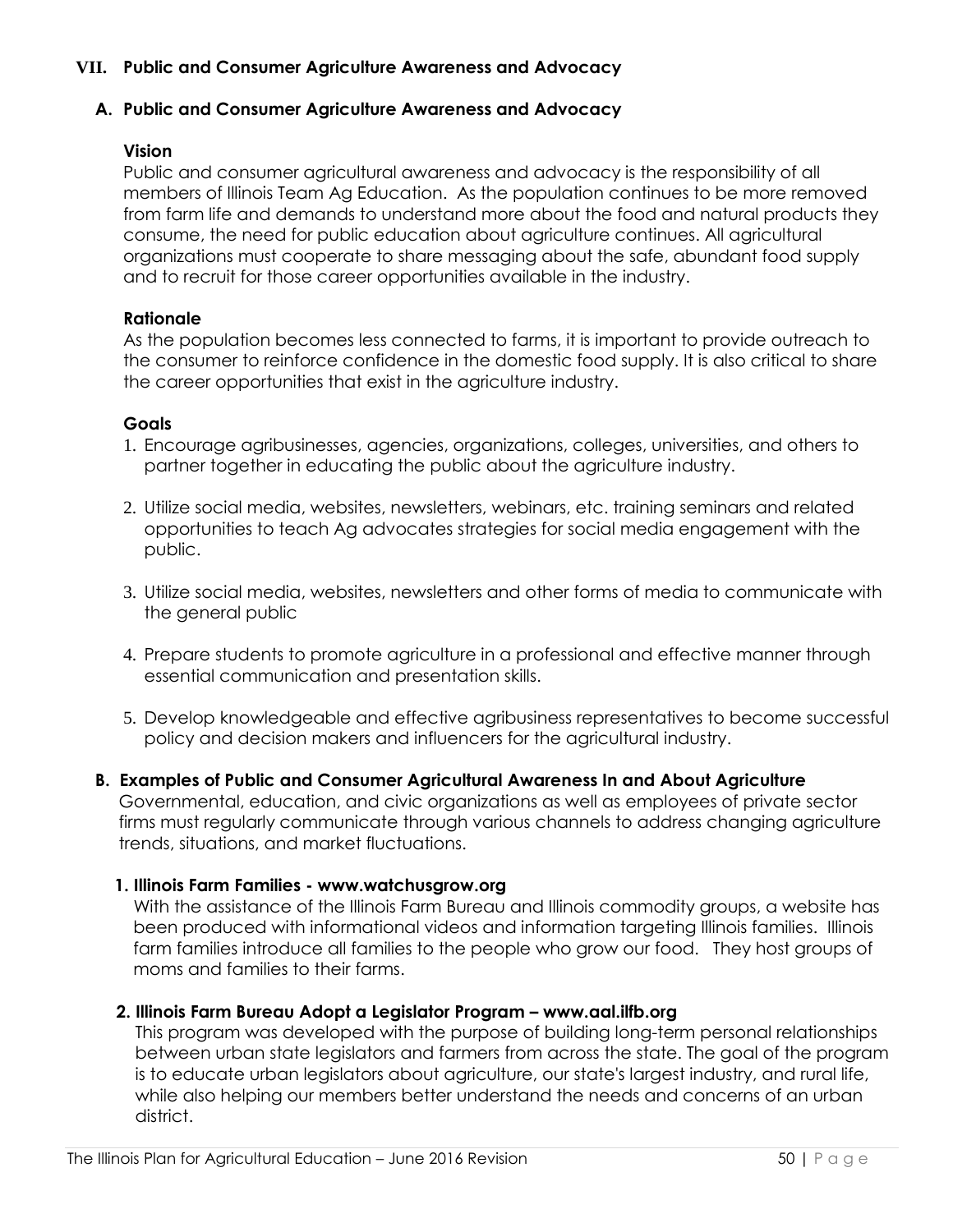#### **3. Conservation World at the Illinois State Fair - [www.dnr.illinois.gov/ConservationWorld](http://www.dnr.illinois.gov/ConservationWorld)**

 Conservation World is an area on the grounds of the Illinois State Fair in Springfield. Youth and families can try to catch a fish or practice their skills at the archery and BB gun ranges. Many trails are constructed to explore outdoor Illinois: from parks, mining and forests to wildlife, fish and endangered plants and animals along with shady places to sit on a park bench and relax while visiting the state fairgrounds.

#### **4. Museum of Science and Industry, Chicago -**

#### **www.msichicago.org/explore/whats-here/exhibits/farm-tech**

 Farm Tech shows you the science and technology helping to raise the world's food and keep up with a growing demand. As populations have grown, the farms feeding them have grown bigger and smarter. More and more, farmers are using cutting-edge methods to work more efficiently while reducing effects on the environment. The general public can explore and learn about how food is produced from field to fork.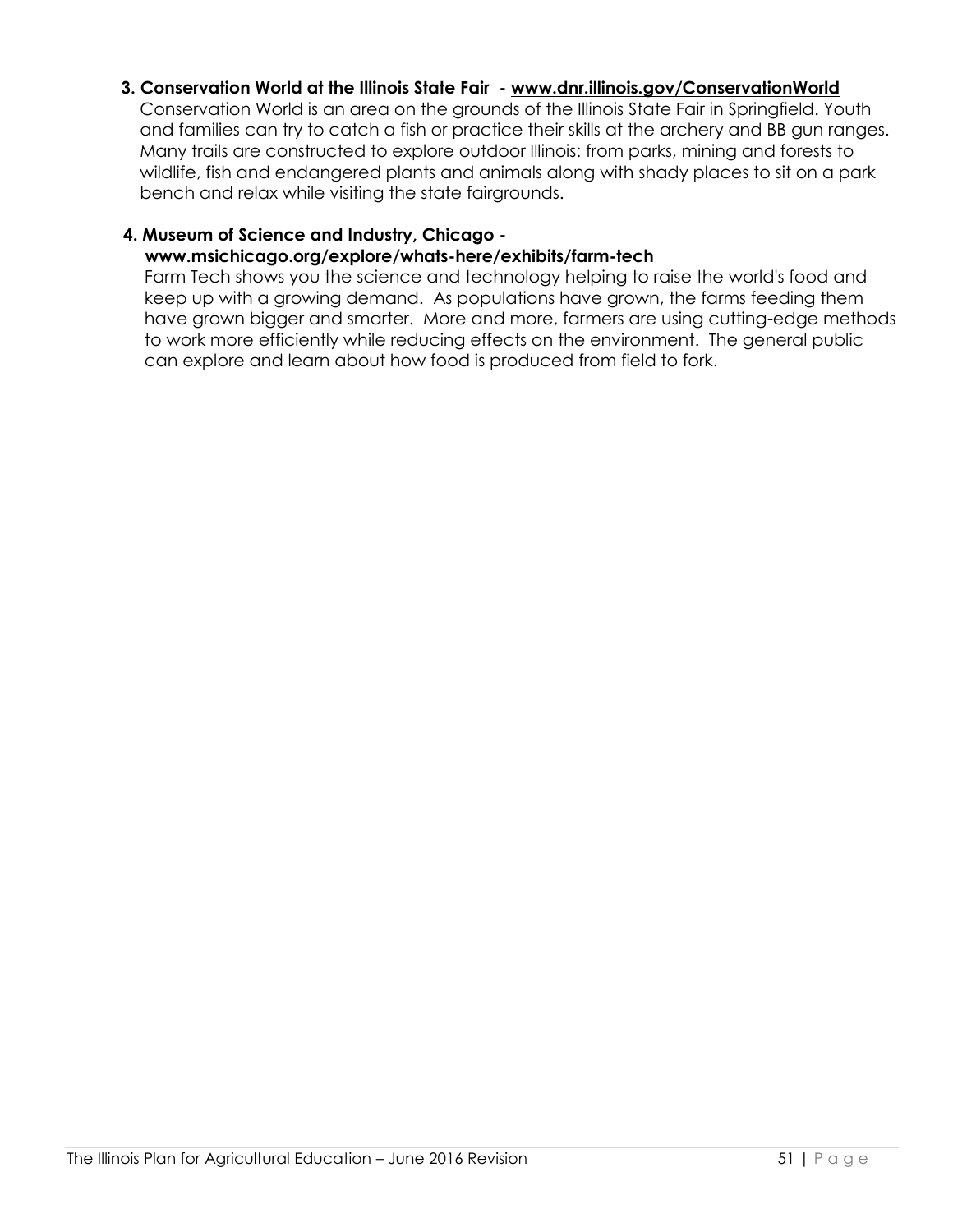#### **Illinois Agricultural Education Team Descriptions**

Representatives are all of the partners within the Agriculture Education addressing state issues and longer term planning. This team includes professional staff, officers, and board members from ILCAE, ICAE, ISBE, FCAE, AITC, IAVAT, FFA, FFA Foundation, FFA Alumni, IACCAI, PAS, University Council Agriculture Teacher Educators and Deans, IDOA, and Illinois Farm Bureau. The committee meets at least one time per year. The meetings are facilitated by the ISBE Agricultural Education Consultant and the FCAE Coordinator with assistance by the ILCAE chairperson.

#### **Objectives:**

1. Provides a forum to identify and address major issues, concerns and research needs in agricultural education and develop solutions.

2. Serves to improve and enhance communication, coordination, and articulation between all agricultural education partners

**1. Illinois Leadership Council for Agricultural Education (ILCAE)** is a voluntary, grassroots agricultural industry group focused on the expansion and improvement of Agricultural Education programs at all levels. ILCAE is primarily an advocacy group focused on legislation that established the Illinois Committee for Agricultural Education (ICAE) and the Agricultural Education line item in the Illinois State Board of Education (ISBE) budget.

- 1. Conduct a minimum of four regular meetings per year with a full complement of 30 members representing all segments of agriculture and agricultural education professional in developing and coordinating the involvement and support of agricultural businesses, associations, organizations and governmental agencies.
- 2. Identify and address state issues and concerns relative to all aspects of agricultural education.
- 3. Maintains and revises the Illinois Ag Education Strategic Plan.
- 4. Promote education in and about agriculture.
- 5. Address the changing needs of agricultural education to strengthen its viability and competitiveness to serve industry.
- 6. Involve, inform and partner with agribusinesses, ag commodity groups, and ag professional organizations.
- 7. Develop investment opportunities involving human and financial capital for the benefit of all groups having interest in agricultural education. (Investment portfolio initiative)
- 8. Serve as an advocate for agricultural educators at the state level.
- 9. Involve the total agricultural industry in the assessment of agricultural education in developing quality instructional programs and processes to meet current and future needs.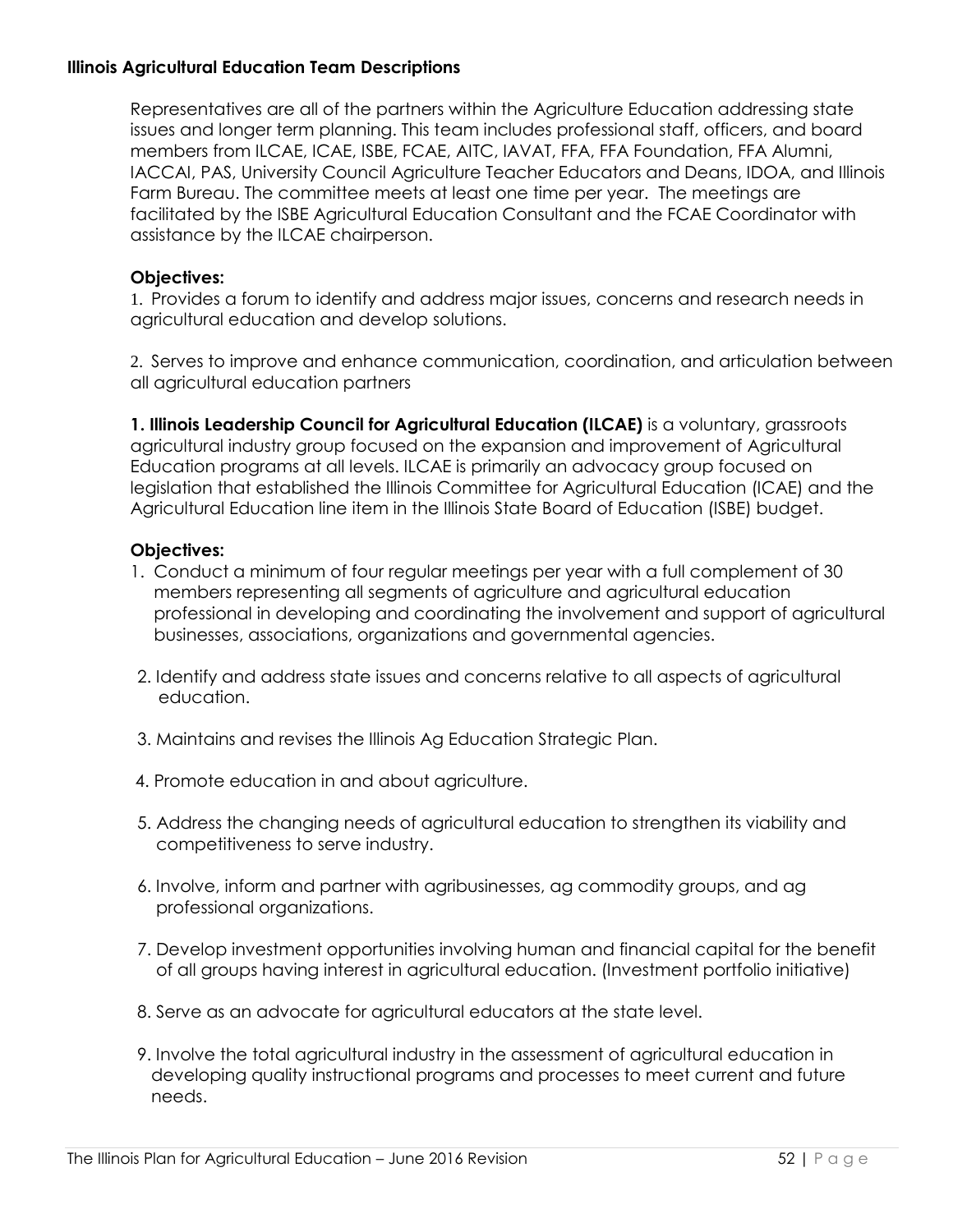10. Serve as an advisory council to the Illinois Committee for Agricultural Education and all other agricultural education partners.

**2. Illinois Committee for Agricultural Education (ICAE)** is a 13-member committee established by legislation and appointed by the Governor to advise both the governor and state education agency concerning Agricultural Education K-adult.

#### **Objectives**

- 1. Conduct a minimum of four regular meetings, at least one each quarter, with a full complement of 13 members to include:
	- -6 agribusiness representatives currently serving on ILCAE
	- -2 secondary(high school) agriculture teachers
	- -1 Ag In The Classroom professional
	- -1 post-secondary(community college) agriculture instructor
	- -1 adult agricultural education professional
	- -1 university teacher educator
	- -1 FFA professional
- 2. Informs ISBE on the Illinois Agricultural Education Plan.
- 3. Evaluates and reports the performance of the Ag Ed Plan to Illinois Team Ag Ed.
- 4. Make recommendations regarding the annual funding level of the Agricultural Education Line Item in the ISBE budget to ISBE, Governor, and Legislators.
- 5. Review all expenditures in the agricultural education line item budget and make budget funding level recommendations.
- 6. Review, evaluate, and make recommendations for improvement of curriculum, program quality indicators, teacher professional development, teacher qualifications, and other program components.
- 7. Report the success and challenges of agricultural education by annually presenting the new Agricultural Education Report to the State Superintendent of Education, the Governor of Illinois, and the Illinois Legislature.
- 8. Annually reviews the performance of the Facilitating Coordination in Agricultural Education (FCAE) project.

**3. Illinois State Board of Education (ISBE)** is the state agency responsible for preK-12 education, including career and technical education. The principal consultant serves in a supervisory, administrative capacity related to program approval, funding and regulatory requirements.

- 1. Administers State Board of Education funds for agricultural education and coordinates agricultural education programming in Illinois, pre/K-Adult, pursuant to Chapter 122, Paragraph 694-697 and Section 2-3.80 of the Illinois School Code and Public Act 84-1452.
- 2. Employs the full-time agricultural education consultant who approves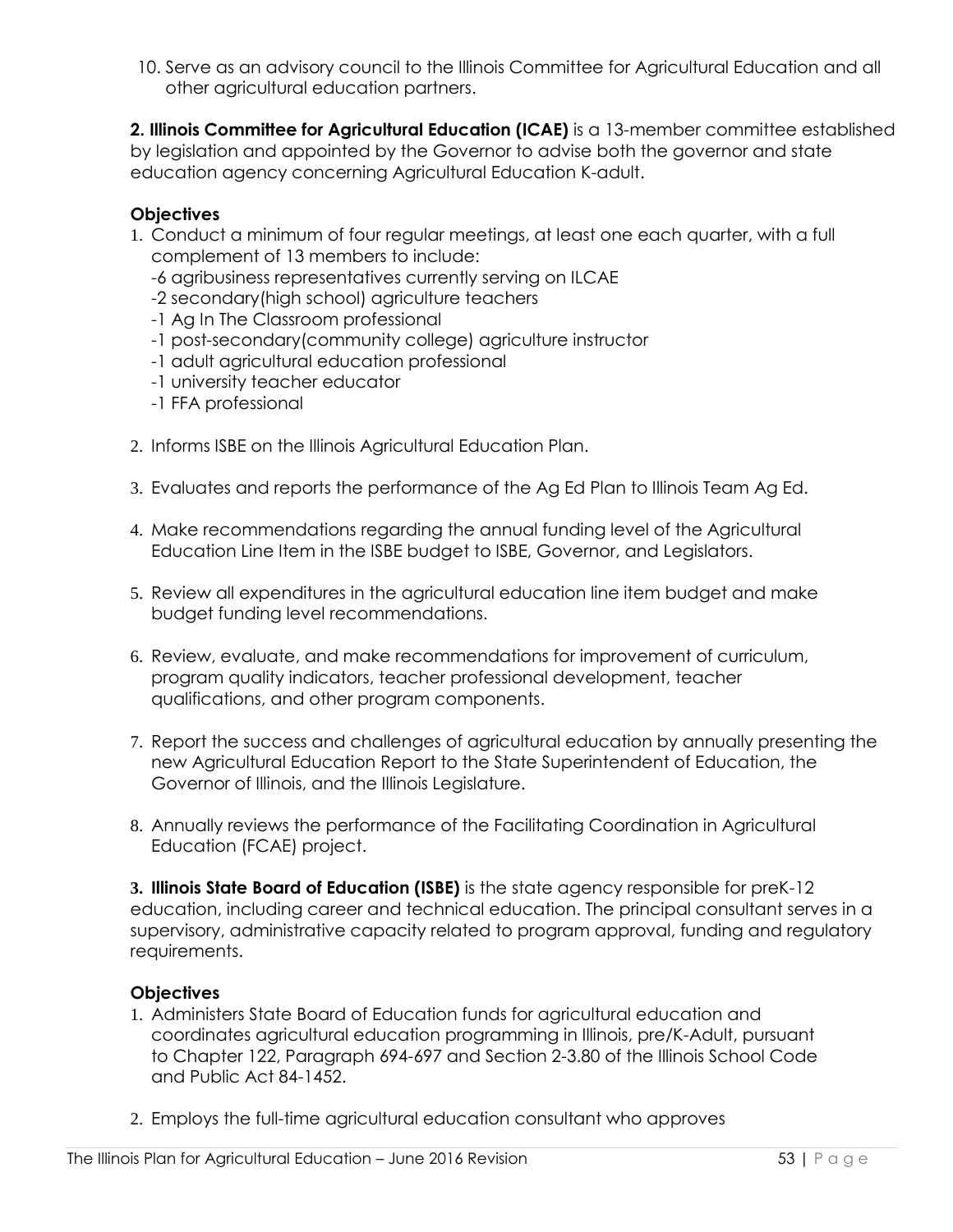agricultural education programs and assists in coordinating state agricultural education activities.

- 3. The Agricultural Education Consultant assists in the evaluation of The Illinois Ag Education Plan in conjunction with ICAE.
- 4. Determines approval of secondary agriculture programs.
- 5. Serves as the State Advisor of the Illinois Association FFA at the secondary level and the Post-secondary Agricultural Students (PAS) at the postsecondary level,
- 6. Serves as the ISBE liaison for the Illinois Committee for Agricultural Education (ICAE) and the Illinois Leadership Council for Agricultural Education (ILCAE) to receive advisement for program planning, development, implementation, and evaluation.
- 7. Co-coordinates with FCAE Coordinator a minimum of one meeting of the Illinois Team Ag Ed.
- 8. Administers programs and allocates funds within the ISBE budget line item for Agricultural Education including: the Secondary Incentive Funding Grants, University Incentive Funding Grants, the Facilitating Coordination in Agricultural Education (FCAE) Project, the Growing Agriculture Science Teachers (GAST), and other initiatives for education in about agriculture.
- 9. Evaluates and approves provisional agriculture teacher licensure applications.

**4. Facilitating Coordination in Agricultural Education (FCAE)** is supported with funds from an identified Agricultural Education line item within the ISBE budget. Project staff includes a coordinator and five district professional staff charged with improving education in and about agriculture, prekindergarten through adult levels.

- 1. FCAE staff includes one program advisor based within each of the five IAVAT districts to coordinate services for school districts and one coordinator to supervise and coordinate FCAE budget and staff activities. Program advisors develop measurable goals for their respective districts and the coordinator develops statewide measurable goals. Program advisors are evaluated yearly by the coordinator.
- 2. Maintain statewide 7-12 online curriculum resources integrating the New Illinois Learning Standards and National AFNR Standards.
- 3. Provides assistance and support for statewide and county agriculture literacy efforts.
- 4. Provide on-site technical assistance to agriculture educators at secondary, postsecondary, and university programs.
- 5. Provides instructional resources to K-12 teachers to integrate agricultural context into academic courses.
- 6. Maintains the [www.agriculturaleducation.org w](http://www.agriculturaleducation.org/)ebsite.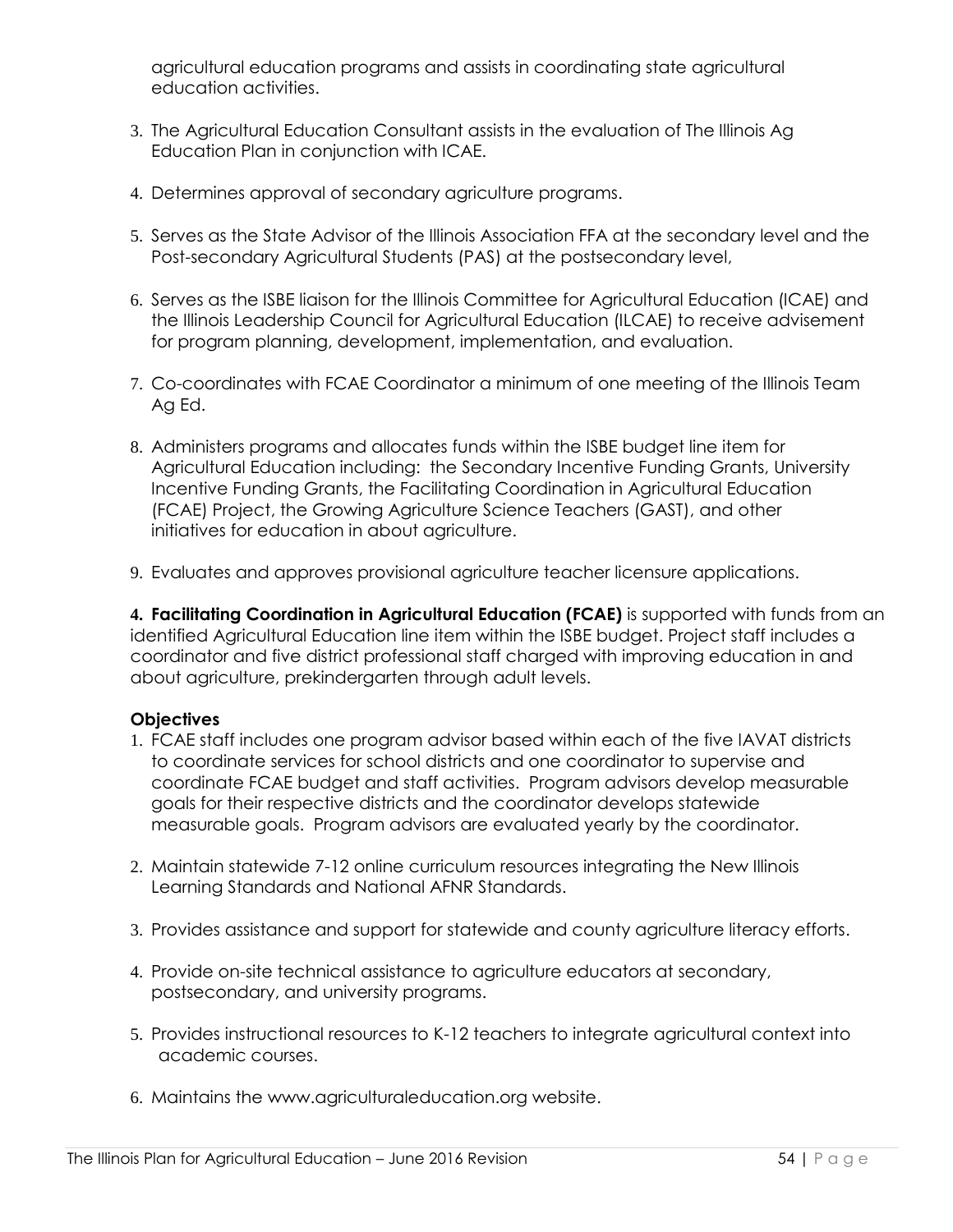- 7. Collect, maintain, and report data and information about agricultural education programs within the state.
- 8. Communicate and maintain relationships with industry partners and others relating to the improvement of agricultural education, and other initiatives for education in and about agriculture.
- 9. Identify, recruit and retain agriculture education teachers.

**5. Illinois Agriculture In The Classroom (AITC)** program of today is the result of a merger that occurred in 2005 of the Illinois Farm Bureau Agriculture in the Classroom and the Partners for Agricultural Literacy program. This merger combined the efforts of the Illinois Farm Bureau, Facilitating Coordination of Agricultural Education (FCAE), University of Illinois Extension, Association of Illinois Soil and Water Conservation Districts, Illinois Agricultural Commodity organizations, various Agribusinesses, and others in providing agricultural literacy for student at levels K-8.

#### **Objectives**

- 1. Unites the agriculture industry and educational systems about the importance of agriculture to ensure that preK-12 students learn the true value and importance of the agriculture industry.
- 2. Organizes and coordinates statewide county agricultural literacy partnerships.
- 3. Assists in the initiation, maintenance, and support of county-wide coordinated agricultural literacy programs through partnerships with other organizations, businesses, and agencies.
- 4. Administers grants based on parameters set forth by the IAITC Program Council and approved by the IAA (Illinois Agricultural Association) Foundation Trustees. These grants are utilized to fund county Ag Literacy Partnerships which are used to hire an Ag Literacy Coordinator.
- 5. Initiates and expands upon special projects related to agricultural literacy including the development of a unified agriculture message.

**6. University Council** consists of the Agriculture Teacher Education faculty from the four state universities (Illinois State, Southern Illinois, University of Illinois, Western Illinois) offering teacher education programs in agriculture, ISBE Agriculture Education consultant staff, FCAE Coordinator and Program Advisors, FFA Executive Director, and IAVAT Executive Director. The primary focus of this group is to maintain consistent, high quality pre-service agricultural education programs and to identify research priorities.

- 1. Conducts at least two meetings per calendar year. Meetings are facilitated by Ag Education staff members from each university on a yearly rotational basis.
- 2. Provides a forum to identify and coordinate research priorities that support agricultural education.
- 3. Assist the IAVAT Professional Development committee in providing professional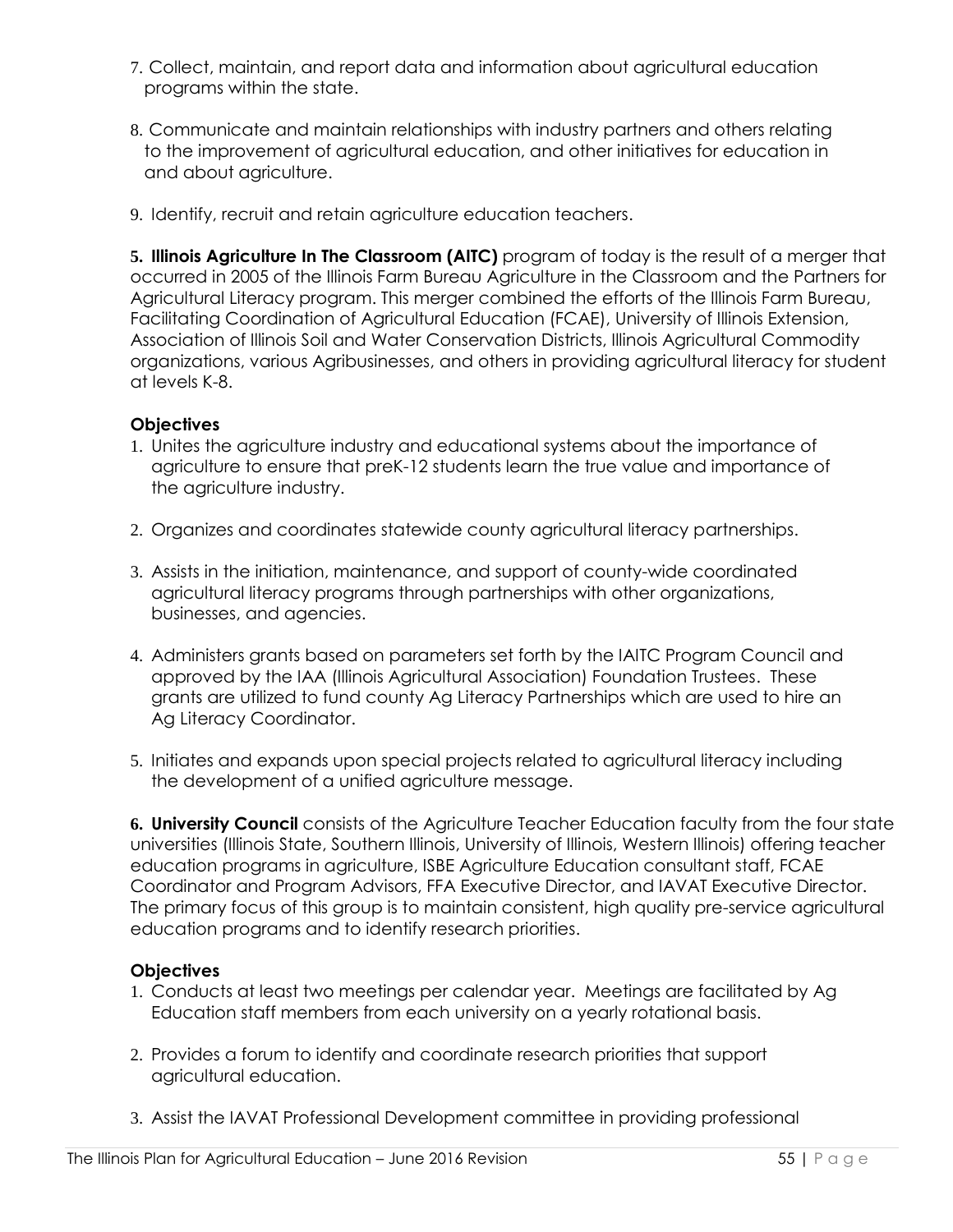development for secondary agriculture teachers.

- 4. Develop and evaluate common student teaching expectations, cooperating teacher training, and student recruitment activities.
- 5. Work closely with agricultural education instructors at community colleges with articulated Introduction to Ag Education courses.
- 6. Review and recommend changes to University Incentive Funding Grant Application to ISBE.

**7. Illinois Department of Agriculture (IDOA)** advocates for Illinois' agriculture industry and provides the necessary regulatory functions to benefit consumers, the agriculture industry and our natural resources. The agency also promotes agribusiness in Illinois and throughout the world.

# **Objectives**

- 1. Advocates for agricultural education and its importance to Illinois' economic wellbeing.
- 2. Develops and provides agricultural educational resources for students and adults.
- 3. Evaluates and endorses educational programs that support the mission of the Department of Agriculture.
- 4. Acknowledges superior agricultural education programs.
- 5. Appoints an IDOA staff person to attend ICAE meetings.

**8. Illinois Foundation FFA** is a foundation established to receive and disburse funds to support quality Agricultural Education/FFA programs in Illinois.

#### **Objectives**

1. Provide financial support for the statewide FFA program.

2. Sponsor programs and activities.

3. Administer scholarships and grants.

**9. Illinois FFA Alumni Association** supports and promotes the FFA organization and its activities and Agricultural Education at every level. The focus of the association is the local chapter affiliate.

#### **Objectives**

1. Support local FFA chapters

2. Provide funding for scholarships

3. Assist at FFA leadership camps and conferences, and other events.

**10. Illinois Association FFA** is a career and technical student organization for students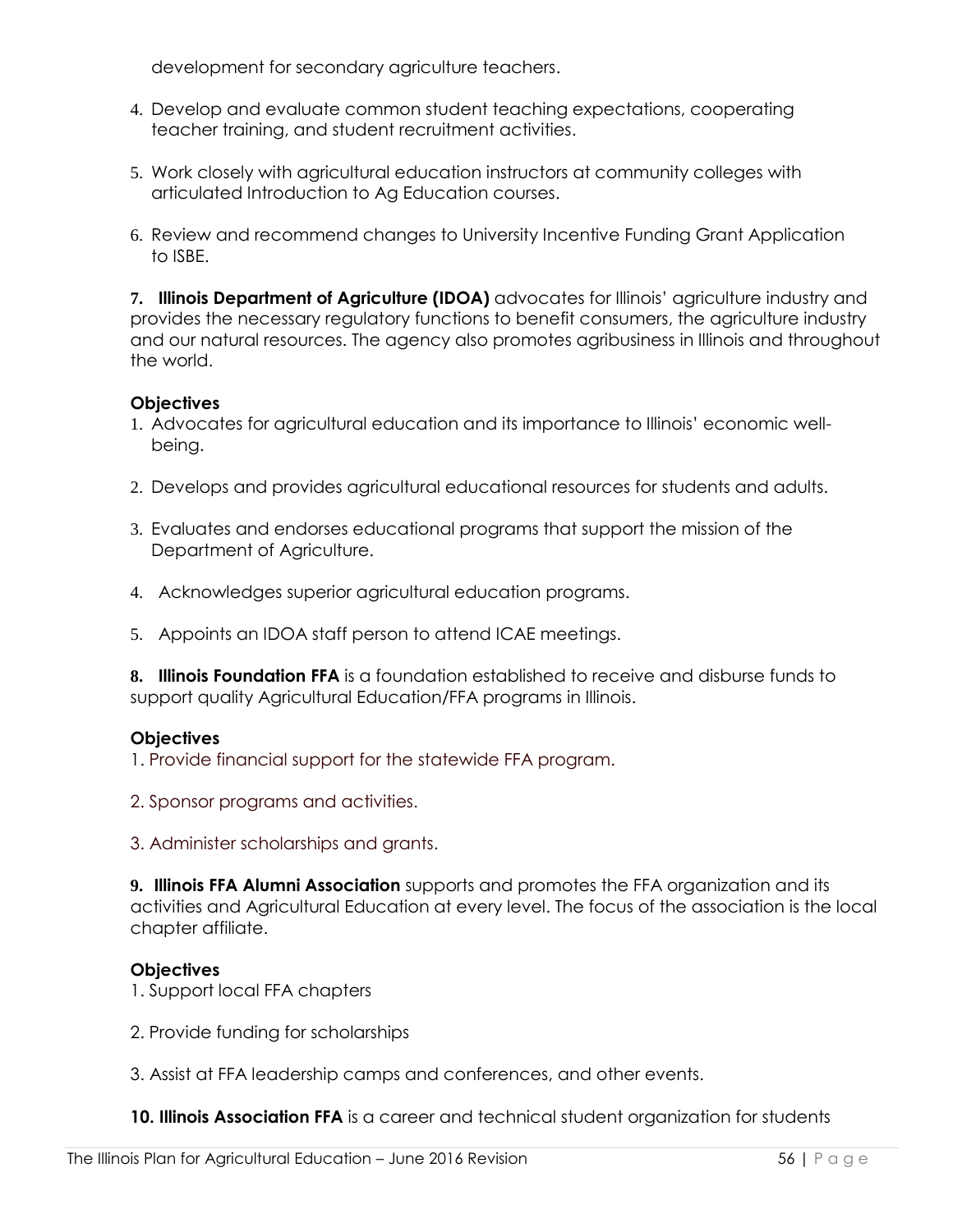enrolled in Agricultural Education programs at the junior high, senior high, and collegiate levels. Through its activities, this organization promotes premier leadership, personal growth, and career success for all agricultural education student members.

#### **Objectives**

- 1. Manages membership
- 2. Provides opportunities to members including: conventions, camps, career development events, conferences, chapter visits, professional development workshops, and others.
- 3. Conducts a minimum of four board meetings per year

 **11. Illinois Association of Vocational Agriculture Teachers (IAVAT)** is a professional organization for agricultural education teachers at all levels.

#### **Objectives**

- 1. Maintain an active state leadership in the promotion and furtherance of all levels of agricultural education.
- 2. Provide professional development for agriculture teachers.
- 3. Bring together all agricultural educators and others interested in a state organization devoted exclusively to their interests at all levels of agricultural education.
- 4. Provide an opportunity for agricultural educators to discuss all problems affecting agricultural education on a state level.
- 5. Cooperate with all education entities in furthering the mission of agricultural education to provide a total dynamic educational system.
- 6. Encourage mutual helpfulness among its members and uphold high standards for the teaching of all areas of agriculture.
- 7. Organizes and conducts state level FFA career development events.

**12. Illinois Association of Community College Agriculture Instructors (IACCAI)** is a professional organization for postsecondary agricultural education teachers at all levels.

#### **Objectives**

1. Promote the interest of education in agriculture.

- 2. Encourage mutual helpfulness among its members.
- 3. Uphold high standards for teaching of agriculture.
- 4. Provide professional develop for agriculture instructors.

**13. Illinois Postsecondary Agricultural Student (PAS) Organization** is a career and technical student organization for students enrolled in Agricultural Education programs at the postsecondary level. PAS provides students with professional development opportunities, helping students get an edge in today's job market.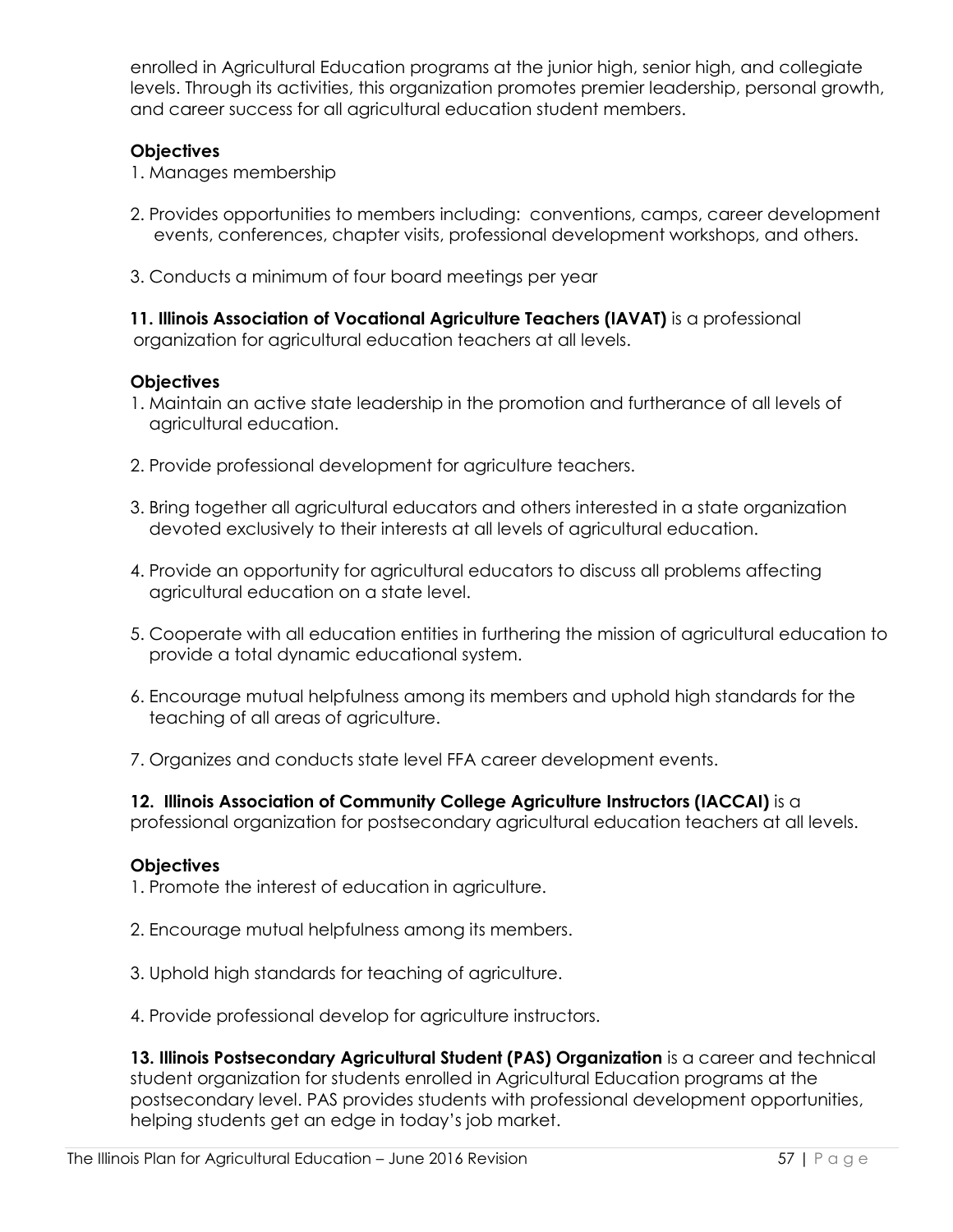#### **Objectives**

- 1. Unite together college students who have a common interest in agriculture.
- 2. Promote a social and educational atmosphere among colleges and strengthen participation in local organizations by sharing ideas.

**14. Illinois Farm Bureau** is a grassroots, statewide organization dedicated to enhancing the people, progress and pride of Illinois and its farming community.

#### **Objectives**

- 1. Improve the economic well-being of agriculture and enrich the quality of farm families.
- 2. Provide educational and informative programs and resources to members and the general public.

\***Illinois FFA Center** is a non-governmental, state-level administrative office with three fulltime professional staff serving the Illinois Association FFA, the Illinois Foundation FFA, the Illinois FFA Alumni Association, the Illinois Collegiate FFA, the Illinois Association of Vocational Agricultural Teachers, the Illinois Association of Community College Agriculture Instructors, and the Postsecondary Agriculture Student Organization.

\***Illinois FFA Administrative Council** is the governing entity of 13 members to oversee the budget and staff of the Illinois FFA Center representing the Illinois Association FFA, Illinois Foundation FFA, Illinois Association of Vocational Agriculture Teachers (IAVAT), Illinois Association of Community College Agriculture Instructors (IACCAI), Illinois Postsecondary Agricultural Student Organization (IL PAS) and the Illinois FFA Alumni Association.

- 1. Coordinate functions of the Center to more effectively support the member organizations and provide a structure for articulation of major state activities involving member organizations.
- 3. Facilitate communication of member organizations' goals and visions to create and evaluate common vision for the Center and establish priorities at the Center relative to assisting related support organizations.
- 4. Plan, develop, implement, and monitor the annual administrative budget, and determine proper appropriation requests from each organization.
- 5. Evaluate annually the position performance of the Exempt Staff of the Center. Assist the Office Manager in annual non-exempt staff evaluations.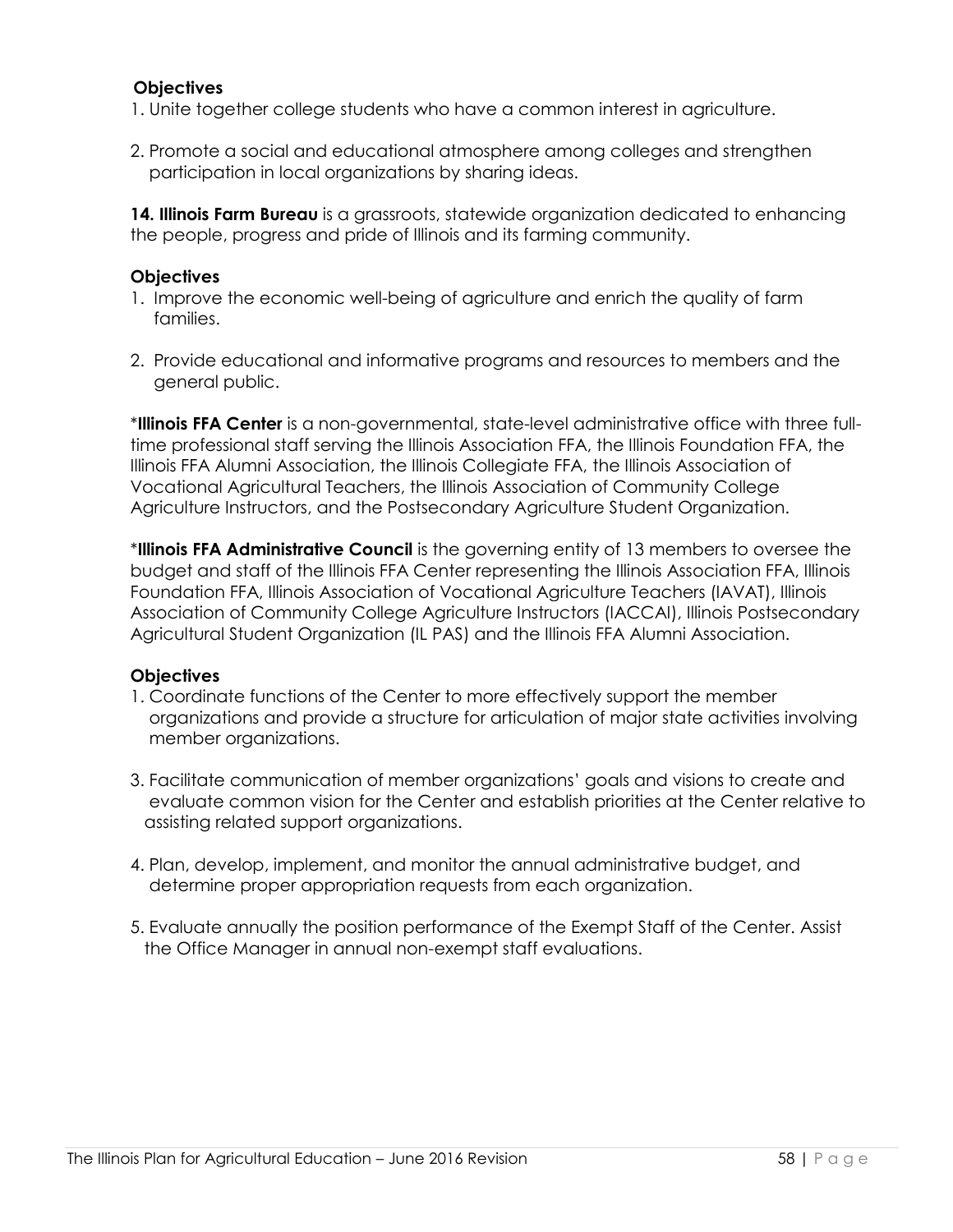#### **Historical Agricultural Education Line Item Funding**

FY1987 - \$48,500 FY1988 - \$48,500 FY1989 - \$1,000,000 FY1990 - \$1,040,000 FY1991 - \$1,040,000 FY1992 - \$1,040,000 FY1993 - \$1,040,000 FY1994 - \$1,081,600 FY1995 - \$1,081,600 FY1996 - \$1,181,600 FY1997 - \$1,299,000 FY1998 - \$1,429,700 FY1999 - \$1,500,000 FY2000 - \$2,000,000 FY2001 - \$2,000,000 FY2002 - \$1,950,000 FY2003 - \$1,881,200 FY2004 - \$1,881,200 FY2005 - \$1,881,200 FY2006 - \$2,381,200 FY2007 - \$2,881,200 FY2008 - \$2,881,200 FY2009 - \$3,381,200 FY2010 - \$3,043,100 FY2011 - \$1,947,600 FY2012 - \$1,800,000 FY2013 - \$1,800,000 FY2014 - \$1,800,000 FY2015 - \$1,759,900 FY2016 - \$1,800,000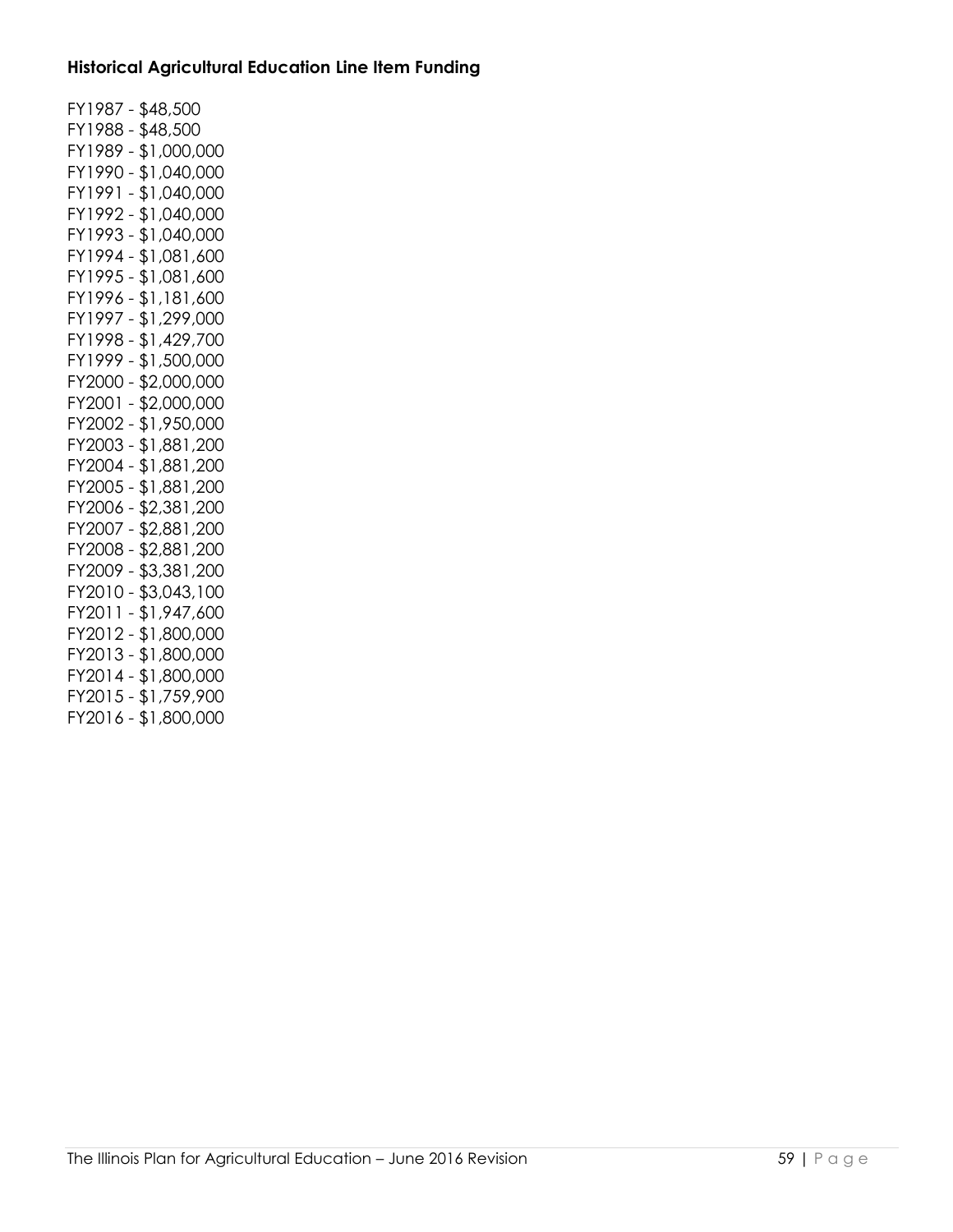#### **Historical Dates & Legislation of ILCAE, ICAE, and the Agricultural Education Line Item**

| December 13, 1984<br>March 7, 1985<br>August 13, 1985<br>November 26, 1985<br>December 1985 | Agricultural Education meeting - ILCAE beginning (79 attended)<br>ILCAE was formed - 1st organizational meeting (25 attended)<br><b>ILCAE Constitution adopted</b><br>1st Annual Meeting of the ILCAE<br>First Draft of The Ag Ed Plan "Building Illinois through Quality Agricultural<br>Education" |
|---------------------------------------------------------------------------------------------|------------------------------------------------------------------------------------------------------------------------------------------------------------------------------------------------------------------------------------------------------------------------------------------------------|
| September 19, 1986                                                                          | Governor Thompson signed SB 255 into law Public Act 84-1452 creating ICAE                                                                                                                                                                                                                            |
| December 16, 1986                                                                           | 2 <sup>nd</sup> Annual Meeting of the ILCAE                                                                                                                                                                                                                                                          |
| April 19, 1987                                                                              | ICAE was organized                                                                                                                                                                                                                                                                                   |
| February 1987                                                                               | The Ag Ed Plan "Building Illinois through Quality Agricultural Education"<br>Adopted                                                                                                                                                                                                                 |
| November 14, 1987                                                                           | 3rd Annual Meeting of the ILCAE                                                                                                                                                                                                                                                                      |
| May 19, 1988                                                                                | 1st Annual meeting ICAE                                                                                                                                                                                                                                                                              |
| September 20, 1988                                                                          | Agricultural Education Symposium - Designing the Future for Ag Education                                                                                                                                                                                                                             |
| December 16, 1988                                                                           | 4 <sup>th</sup> Annual Meeting of the ILCAE                                                                                                                                                                                                                                                          |
| April 17, 1989                                                                              | Facilitating Coordination in Agricultural Education (FCAE) coordinator first day                                                                                                                                                                                                                     |

#### **Senate Bill 255 passed by the Illinois Legislature and Signed into Law on September 19, 1986, by Governor Thompson. creating Public Act 84-1452 and Chapter 122, Section 2-3.80 of the Illinois School Code which states:**

"The General Assembly recognizes that agriculture is the most basic and singularly important industry in the State, that agriculture is of central importance to the welfare and economic stability of the State, and that the maintenance of this vital industry requires a continued source of trained and qualified individuals for employment in agriculture and agribusiness. The General Assembly hereby declares that it is in the best interests of the people of the State of Illinois that a comprehensive education program in agriculture be created and maintained by the State's public school system in order to ensure an adequate supply of trained and skilled individuals and to ensure appropriate representation of racial and ethnic groups in all phases of the industry. It is the intent of the General Assembly that a State program for agricultural education shall be a part of the curriculum of the public school system K through adult, and made readily available to all school district which may, at their option, include programs in education in agriculture as a part of the curriculum of that district.

A committee of 13 agriculturalists representative of the various and diverse areas of the agricultural industry in Illinois shall be established to at least develop a curriculum and overview the implementation of the Build Illinois through Quality Agricultural Education plans of the Illinois Leadership Council for Agricultural Education and to advise the State Board of Education on vocational agricultural education."

#### **House Bill 4986 passed amending Public Act 84-1452 and the School Code on January 20, 2006:**

"Provides that a school district that offers a secondary agricultural education program that is eligible for State and federal funding must ensure that, at a minimum, the following are available to its secondary agricultural education students: (1) an instructional sequence of courses approved by the State Board of Education; (2) a State and nationally affiliated FFA chapter that is integral to instruction and is not treated as an extracurricular activity; and (3) a mechanism for ensuring the involvement of all secondary agricultural education students in formal, supervised, agricultural-experience activities and programs."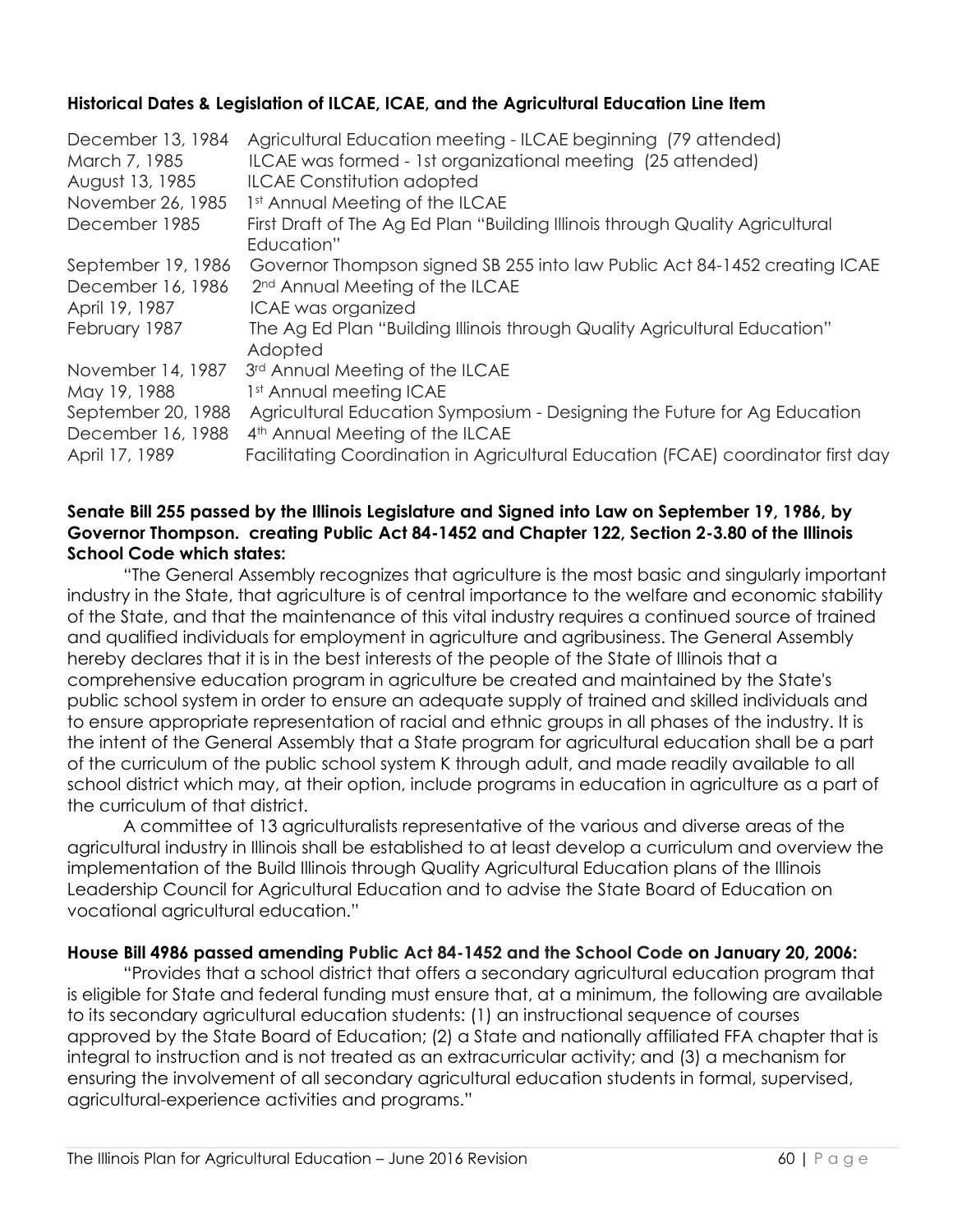#### **Past Illinois Leadership Council for Agricultural Education(ILCAE) Chairs**

- 1985-87 J. Gordon Bidner Manager, Funk Seeds International
- 1988-89 Barbara Valerious Principal, Chicago High School for Agricultural Sciences
- 1990-93 Glenn Nichols President, Central Illinois Harvestore, Inc.
- 1994-96 Perry Schneider Partner and President, Agra Placements, Ltd.
- 1997-2001 Tom Reedy Agriculture Instructor, Lake Land Community College
- 2002-06 Rick Wills Director of Education and Development, GROWMARK
- 2007-10 Mike Massie Partner, Massie & Rennick Law
- 2011-12 Co-Chairs, Bill Johnson Agriculture Instructor, Joliet Junior College Mike Massie - Partner, Massie & Rennick Law
- 2013-14 Co-Chairs, Bill Johnson Agriculture Instructor, Joliet Junior College Vern McGinnis - Vice President Strategic Planning, Growmark (Retired)
- 2015-16 Andrew Bowman Farmer, Oneida

#### **Past Illinois Committee for Agricultural Education(ICAE) Chairs**

- 1987-89 Harold Reetz Midwest Director, Potash & Phosphate Institute 1990-92 J. Gordon Bidner - Manager, CIBA-GEIGY - Seed Division 1993 Mike Mouser - Farmer 1994-95 Randey Wall - Horticulture Instructor, Illinois Central College 1996 Elaine Hodel - Farmer and Illinois Pork Producers Association 1997-98 Perry Schneider - Partner and President, Agra Placements, Ltd. 1999-2000 Bill Lemon - Grain & Feed Association of Illinois 2001-03 Ted Mottaz - Agriculture Technology Instructor, Carl Sandburg College 2004-05 Mike Massie - Partner, Massie & Rennick Attorneys at Law 2006-07 Lisa Muirheid Martin – Marketing Director, Illinois Fertilizer & Chemical Association 2008 Tammy Miller - Agriculture Instructor, Joliet Junior College 2009-13 David Mouser - Superintendent, Tri-Valley School District
- 2014-16 Vern McGinnis Vice President Strategic Planning, Growmark (Retired)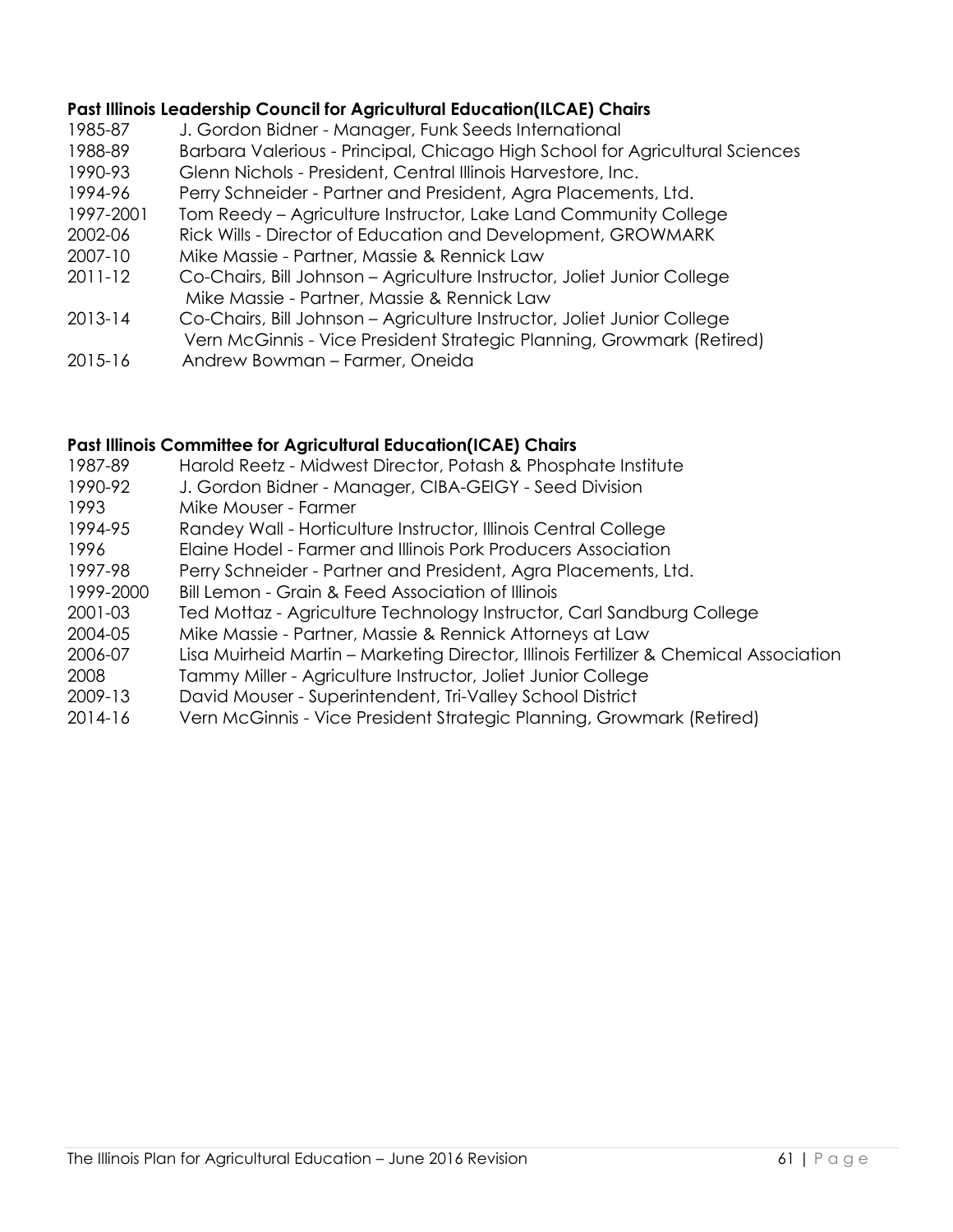| <b>School Year</b> | <b>Attendance Centers</b> | <u>Teachers</u> | <b>Students</b> |  |
|--------------------|---------------------------|-----------------|-----------------|--|
| 1990-91            |                           |                 |                 |  |
| 1991-92            |                           |                 |                 |  |
| 1992-93            |                           |                 |                 |  |
| 1993-94            |                           |                 |                 |  |
| 1994-95            |                           |                 |                 |  |
| 1995-96            |                           |                 |                 |  |
| 1996-97            |                           |                 |                 |  |
| 1997-98            |                           |                 |                 |  |
| 1998-99            |                           |                 |                 |  |
| 1999-2000          |                           |                 |                 |  |
| 2000-01            |                           |                 |                 |  |
| 2001-02            |                           |                 |                 |  |
| 2002-03            |                           |                 |                 |  |
| 2003-04            |                           |                 |                 |  |
| 2004-05            |                           |                 |                 |  |
| 2005-06            |                           | 21,678          | 406,460         |  |
| 2006-07            |                           | 23,460          | 449,200         |  |
| 2007-08            |                           | 28,403          | 468,065         |  |
| 2008-09            | 2,205                     | 29,255          | 480,002         |  |
| 2009-10            | 2,392                     | 30,254          | 486.610         |  |
| 2010-11            | 2,469                     | 30,454          | 504,352         |  |
| 2011-12            | 2,451                     | 31,342          | 484,006         |  |
| 2012-13            | 2,125                     | 31,299          | 508,121         |  |
| 2013-14            | 2,150                     | 36,074          | 516,452         |  |
| 2014-15            | 2,231                     | 37,483          | 549,370         |  |

**Grades PreK-6 Historical Data for Agriculture In The Classroom for Attendance Centers, Teachers, and Students Reached**